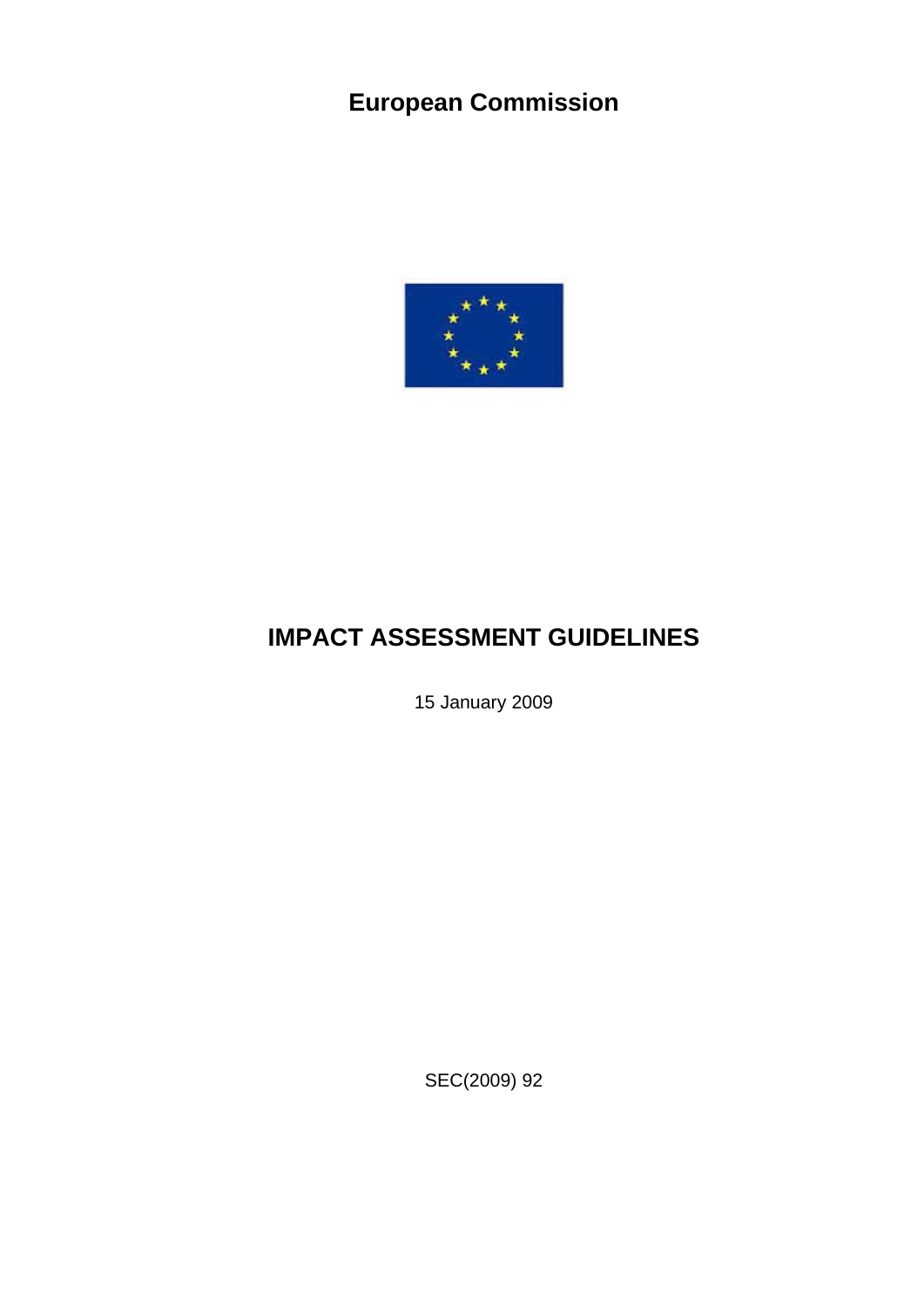# **TABLE OF CONTENTS**

| 2.5 INTER-SERVICE CONSULTATION, PRESENTATION TO THE COLLEGE AND PUBLICATION  11        |  |
|----------------------------------------------------------------------------------------|--|
|                                                                                        |  |
|                                                                                        |  |
| 3.1 LEGAL OBLIGATIONS OR POLITICAL CHOICES INFLUENCING THE SCOPE OF THE ANALYSIS  13   |  |
|                                                                                        |  |
|                                                                                        |  |
|                                                                                        |  |
| 3.3 DEFINING THE PROPORTIONATE LEVEL OF ANALYSIS FOR DIFFERENT TYPES OF INITIATIVE  15 |  |
|                                                                                        |  |
|                                                                                        |  |
|                                                                                        |  |
|                                                                                        |  |
|                                                                                        |  |
|                                                                                        |  |
|                                                                                        |  |
|                                                                                        |  |
|                                                                                        |  |
|                                                                                        |  |
|                                                                                        |  |
|                                                                                        |  |
|                                                                                        |  |
|                                                                                        |  |
|                                                                                        |  |
|                                                                                        |  |
|                                                                                        |  |
|                                                                                        |  |
|                                                                                        |  |
|                                                                                        |  |
| 8. WHAT ARE THE LIKELY ECONOMIC, SOCIAL AND ENVIRONMENTAL IMPACTS?31                   |  |
|                                                                                        |  |
|                                                                                        |  |
| 8.3 ASSESSING SPECIFIC ASPECTS OF ECONOMIC, SOCIAL AND ENVIRONMENTAL IMPACTS 39        |  |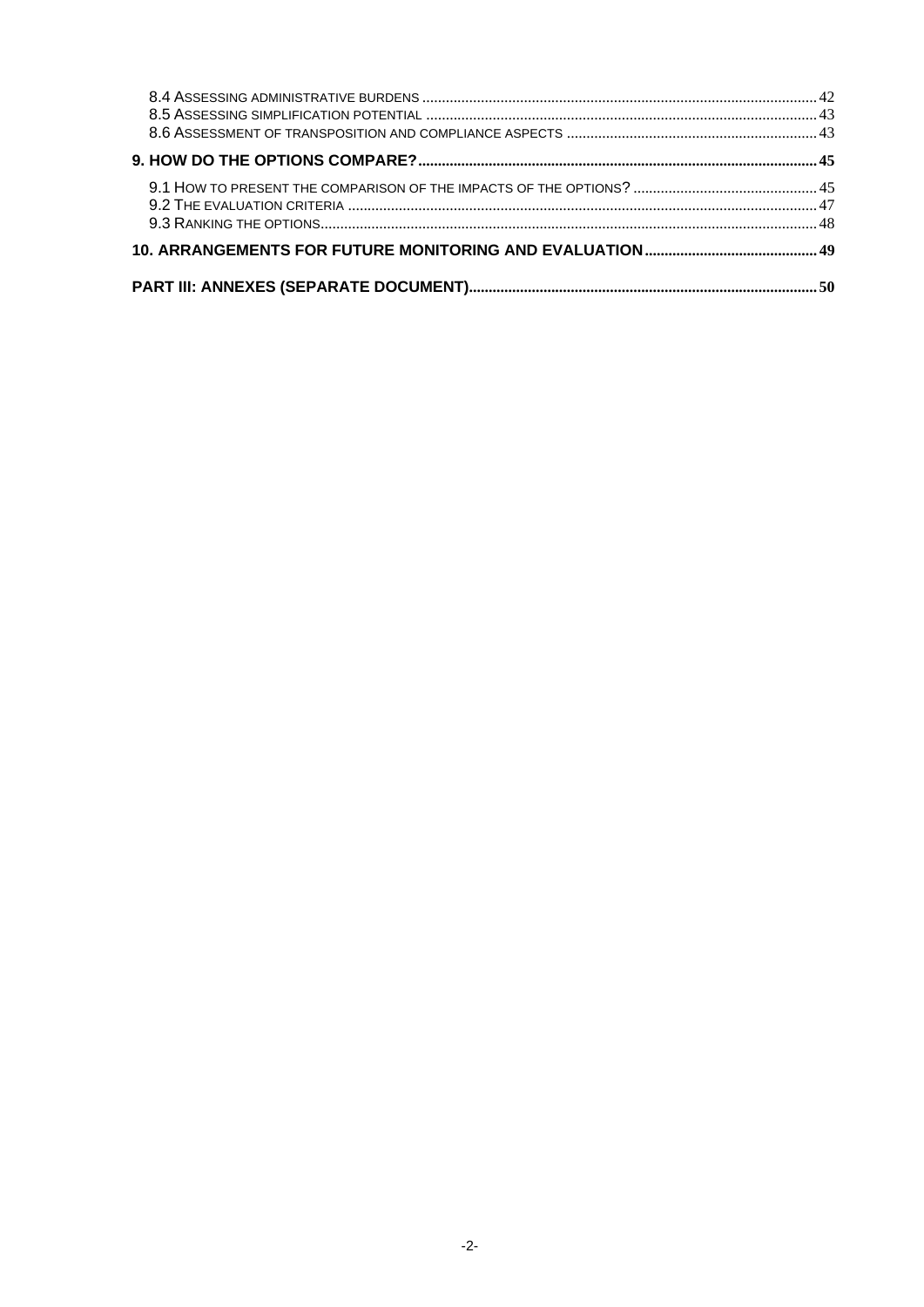# <span id="page-3-0"></span>**INTRODUCTION**

These Guidelines replace the Commission Guidelines adopted in June 2005 and updated in March 2006.<sup>[1](#page-3-1)</sup> A public consultation on the Guidelines was carried out in June and July 2008. Contributions from stakeholders and the consolidated response prepared by the Commission services are available on the Commission's Public Consultation website.<sup>[2](#page-3-2)</sup>

#### **How to use these Guidelines?**

These Guidelines are for Commission staff preparing impact assessments. They consist of a core text (this document) and annexes.<sup>[3](#page-3-3)</sup> The **core text** explains what IA is, presents the key actors, sets out the procedural rules for preparing, carrying out and presenting an IA, and gives guidance on the analytical steps to follow in the IA work. The **annexes** contain more detailed guidance that may also be of help. **Additional guidance** material to help with analysing specific impacts has been prepared by various Directorates General and is available on their internal websites.

# **Where to find more advice and support?**

These Guidelines should provide answers to many of your questions. The **IA support unit/function in your DG** will also be a key source of help and should be your **central contact point for all IA related questions**. For **general questions on IA,** you should contact the **Secretariat General's Impact Assessment Unit (SG.C.2).** The **Impact Assessment Board (IAB)** can also be consulted on methodological issues.

The desk officer who follows the work of your DG in the **SG's Policy co-ordination units** (SG directorate D) can also provide advice.

The **evaluation unit (SG.C.1)** will help on questions regarding the link between IA and exante evaluation required under the Financial Regulation (see section 1.4).

The **unit SG.C.3** can provide advice on **administrative burdens** and on the **EU Standard Cost Model.** 

The **unit SG.E.3** helps in questions related to **stakeholder consultations**.

In **DG ENTR, unit E.4** will help you on questions related to **SME impacts**.

In **DG JUST, units C.1 and C.3** can assist regarding possible impacts on **fundamental rights, including data protection.** 

In **DG EMPL, Unit 03** provides a help-desk for assessing social impacts and it has, in cooperation with **DG SANCO**, produced concrete and practical **[Guide for Assessing Social](http://ec.europa.eu/social/main.jsp?catId=760&langId=de&preview=cHJldmlld0VtcGxQb3J0YWwh)  [Impacts](http://ec.europa.eu/social/main.jsp?catId=760&langId=de&preview=cHJldmlld0VtcGxQb3J0YWwh)**.

<http://ec.europa.eu/social/main.jsp?catId=760&langId=en&preview=cHJldmlld0VtcGxQb3J0YWwh>

 $\overline{a}$ 

<span id="page-3-1"></span> $1$  The Commission decision of June 2005 (SEC(2005)790) instructs the Secretariat-General to regularly up-date the Impact Assessment Guidelines, in consultation with Commission services and in the light of Commission experience and needs.

<span id="page-3-2"></span><sup>2</sup> [http://ec.europa.eu/governance/impact/consultation/ia\\_consultation\\_en.htm](http://ec.europa.eu/governance/impact/consultation/ia_consultation_en.htm)

<sup>&</sup>lt;sup>3</sup> Also available under

<span id="page-3-3"></span>[http://ec.europa.eu/governance/impact/commission\\_guidelines/commission\\_guidelines\\_en.htm](http://ec.europa.eu/governance/impact/commission_guidelines/commission_guidelines_en.htm)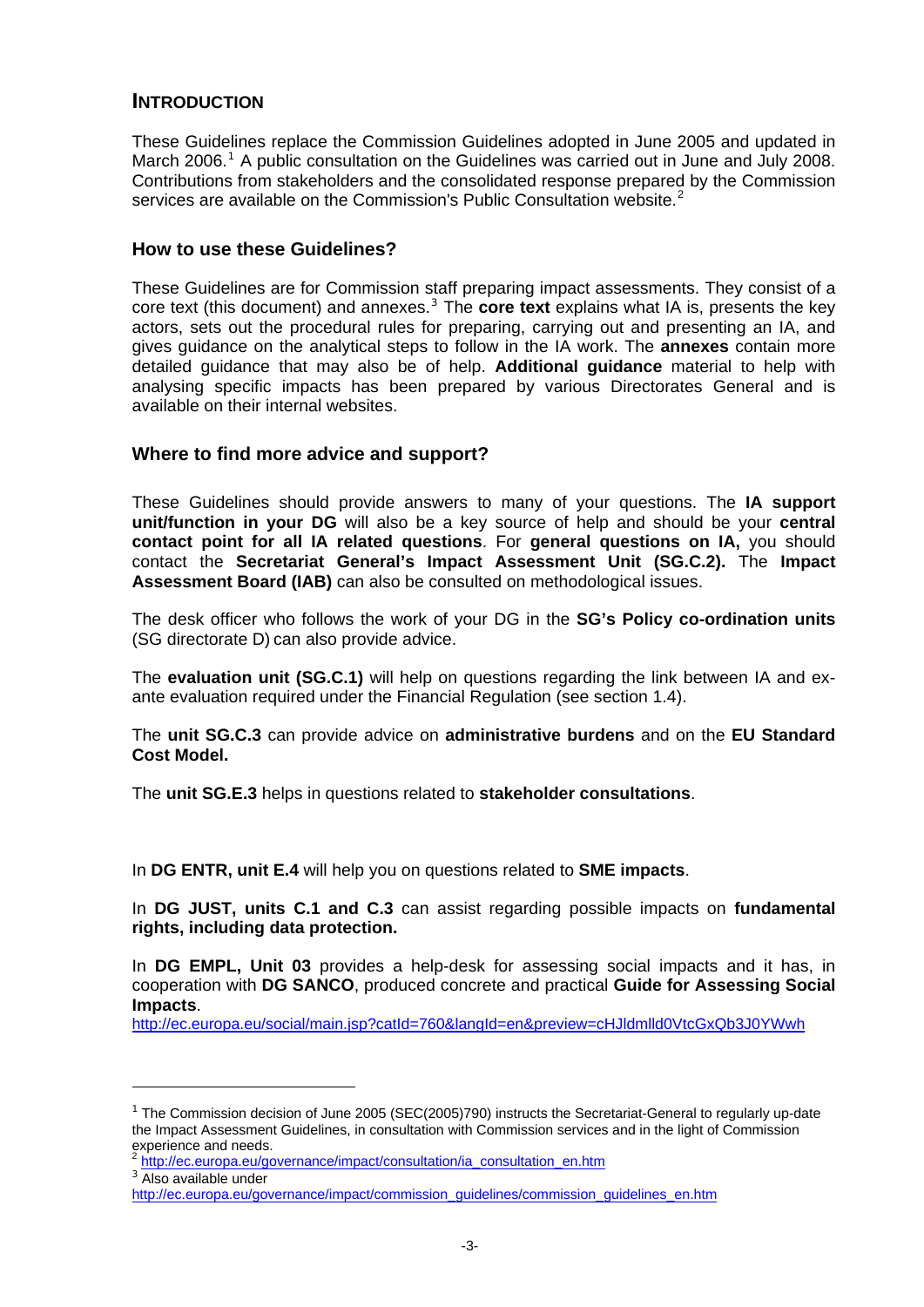# <span id="page-4-0"></span>**PART I: IMPACT ASSESSMENT BASICS AND PROCEDURES**

# **1. UNDERSTANDING IMPACT ASSESSMENT**

- **Impact assessment is a key tool to ensure that Commission initiatives and EU legislation are prepared on the basis of transparent, comprehensive and balanced evidence.**
- **Impact assessment is an aid to political decision-making, not a substitute for it.**
- **While many actors may be involved in an impact assessment, the lead service remains fully responsible for its quality. The Impact Assessment Board provides support and advice, and scrutinises the quality of all impact assessments.**

# **1.1 What is impact assessment?**

Impact assessment is a set of logical steps to be followed when you prepare policy proposals. It is a process that prepares evidence for political decision-makers on the advantages and disadvantages of possible policy options by assessing their potential impacts. The results of this process are summarised and presented in the IA report.

In doing an IA, you will have to answer a number of questions:

- What is the nature and scale of the problem, how is it evolving, and who is most affected by it?
- What are the views of the stakeholders concerned?
- Should the Union be involved?
- If so, what objectives should it set to address the problem?
- What are the main policy options for reaching these objectives?
- What are the likely economic, social and environmental impacts of those options?
- How do the main options compare in terms of effectiveness, efficiency and coherence in solving the problems?
- How could future monitoring and evaluation be organised?

The IA work is a key element in the development of Commission proposals, and the College of Commissioners will take the IA report into account when taking its decisions. The IA supports and does not replace decision-making – the adoption of a policy proposal is always a political decision that is made only by the College.

The key analytical steps which you have to follow when carrying out an IA are summarised in the table below. A detailed description of these steps is provided in Part II of the Guidelines. Annex 14 provides practical examples of how these steps have been carried out in previous Commission IAs.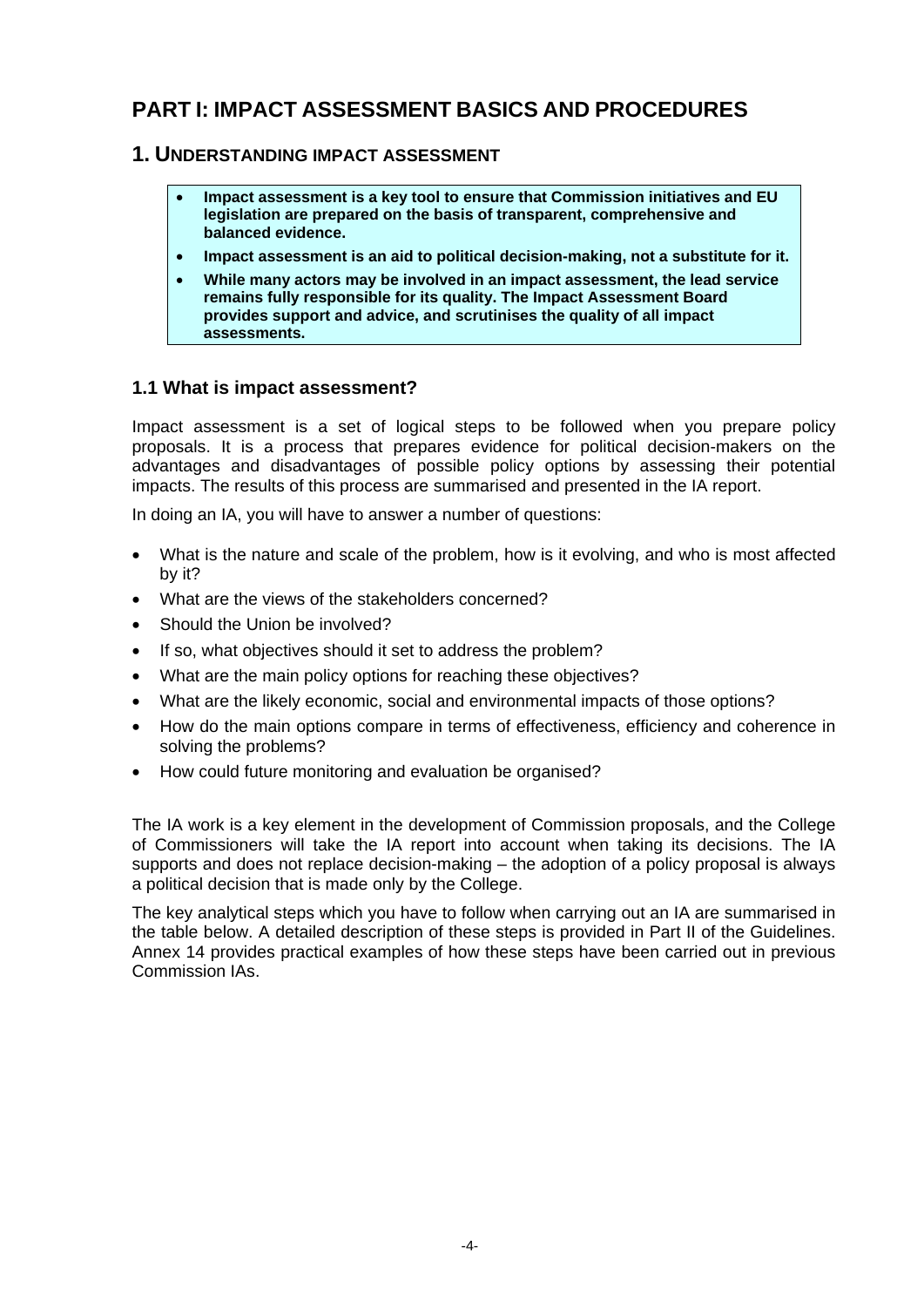|              | <b>Summary of key analytical steps</b>                                                                                                                                                                                                                    |  |  |
|--------------|-----------------------------------------------------------------------------------------------------------------------------------------------------------------------------------------------------------------------------------------------------------|--|--|
| 1            | <b>Identifying the problem</b>                                                                                                                                                                                                                            |  |  |
|              | Describe the nature and extent of the problem.<br>$\bullet$                                                                                                                                                                                               |  |  |
|              | Identify the key players/affected populations.<br>$\bullet$                                                                                                                                                                                               |  |  |
|              | Establish the drivers and underlying causes.<br>٠                                                                                                                                                                                                         |  |  |
|              | Is the problem in the Union's remit to act? Does it pass the necessity and value added test?<br>$\bullet$                                                                                                                                                 |  |  |
|              | Develop a clear baseline scenario, including, where necessary, sensitivity analysis and risk<br>٠<br>assessment.                                                                                                                                          |  |  |
| $\mathbf{2}$ | <b>Define the objectives</b>                                                                                                                                                                                                                              |  |  |
|              | Set objectives that correspond to the problem and its root causes.<br>$\bullet$                                                                                                                                                                           |  |  |
|              | Establish objectives at a number of levels, going from general to specific/operational.<br>$\bullet$                                                                                                                                                      |  |  |
|              | Ensure that the objectives are coherent with existing EU policies and strategies, such as the<br>$\bullet$<br>Lisbon and Sustainable Development Strategies, respect for Fundamental Rights as well as<br>the Commission's main priorities and proposals. |  |  |
| 3            | <b>Develop main policy options</b>                                                                                                                                                                                                                        |  |  |
|              | Identify policy options, where appropriate distinguishing between options for content and<br>$\bullet$<br>options for delivery mechanisms (regulatory/non-regulatory approaches).                                                                         |  |  |
|              | Check the proportionality principle.<br>$\bullet$                                                                                                                                                                                                         |  |  |
|              | Begin to narrow the range through screening for technical and other constraints, and<br>$\bullet$<br>measuring against criteria of effectiveness, efficiency and coherence.                                                                               |  |  |
|              | Draw-up a shortlist of potentially valid options for further analysis.<br>$\bullet$                                                                                                                                                                       |  |  |
| 4            | Analyse the impacts of the options                                                                                                                                                                                                                        |  |  |
|              | Identify (direct and indirect) economic, social and environmental impacts and how they occur<br>$\bullet$<br>(causality).                                                                                                                                 |  |  |
|              | Identify who is affected (including those outside the EU) and in what way.<br>$\bullet$                                                                                                                                                                   |  |  |
|              | Assess the impacts against the baseline in qualitative, quantitative and monetary terms. If<br>$\bullet$<br>quantification is not possible explain why.                                                                                                   |  |  |
|              | Identify and assess administrative burden/simplification benefits (or provide a justification if<br>$\bullet$<br>this is not done).                                                                                                                       |  |  |
|              | Consider the risks and uncertainties in the policy choices, including obstacles to<br>$\bullet$<br>transposition/compliance.                                                                                                                              |  |  |
| 5            | <b>Compare the options</b>                                                                                                                                                                                                                                |  |  |
|              | Weigh-up the positive and negative impacts for each option on the basis of criteria clearly<br>٠<br>linked to the objectives.                                                                                                                             |  |  |
|              | Where feasible, display aggregated and disaggregated results.<br>٠                                                                                                                                                                                        |  |  |
|              | Present comparisons between options by categories of impacts or affected stakeholder.<br>$\bullet$                                                                                                                                                        |  |  |
|              | Identify, where possible and appropriate, a preferred option.<br>٠                                                                                                                                                                                        |  |  |
| 6            | <b>Outline policy monitoring and evaluation</b>                                                                                                                                                                                                           |  |  |
|              | Identify core progress indicators for the key objectives of the possible intervention.<br>$\bullet$                                                                                                                                                       |  |  |
|              | Provide a broad outline of possible monitoring and evaluation arrangements.<br>$\bullet$                                                                                                                                                                  |  |  |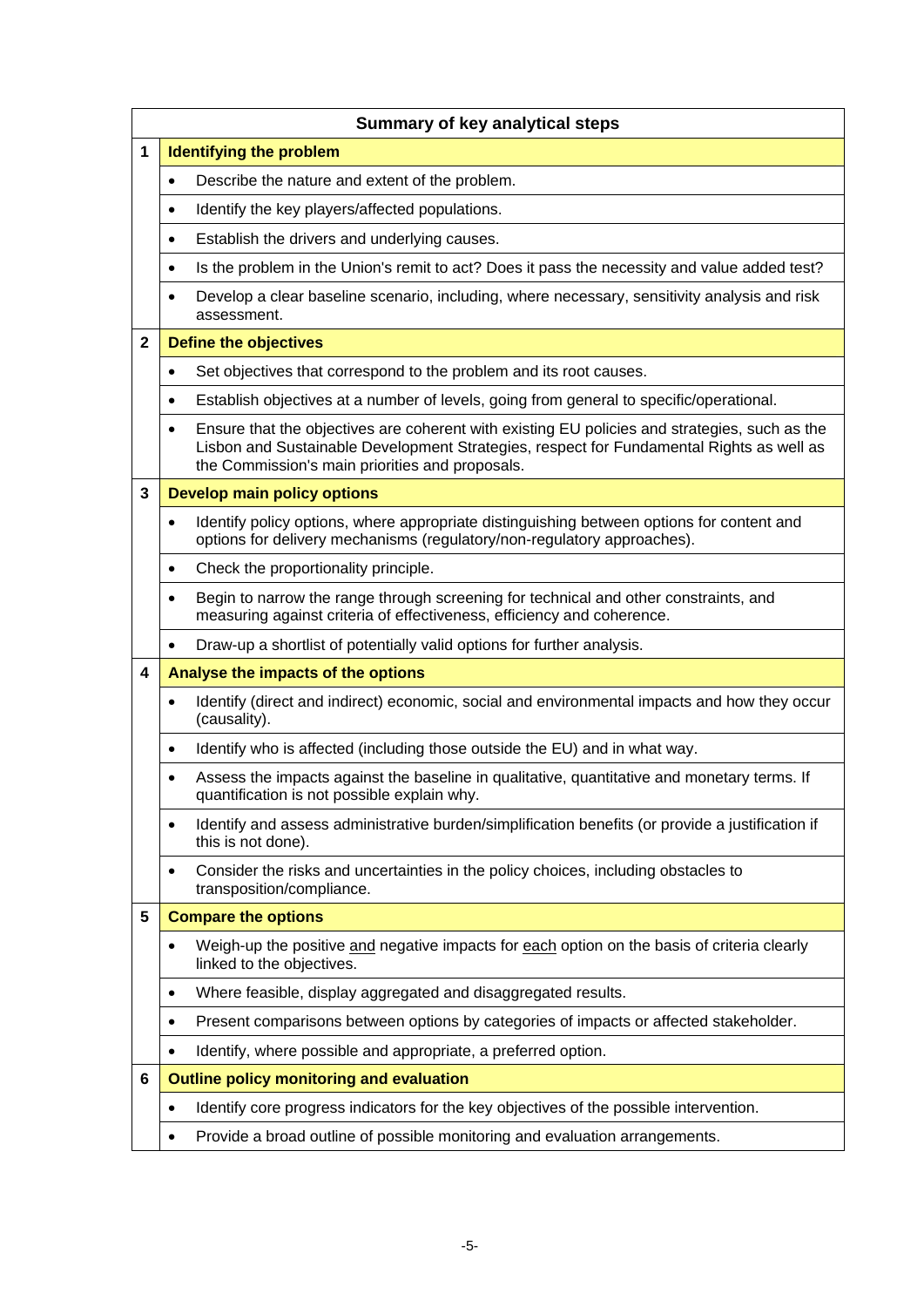# <span id="page-6-0"></span>**1.2 Why is impact assessment important and what are the objectives?**

All policy-decisions should be based on sound analysis supported by the best data available. The Commission's impact assessment system:

- helps the EU institutions to design better policies and laws
- facilitates better-informed decision making throughout the legislative process;
- ensures early coordination within the Commission
- takes into account input from a wide range of external stakeholders, in line with the Commission's policy of transparency and openness towards other institutions and the civil society
- helps to ensure coherence of Commission policies and consistency with Treaty objectives such as the respect for Fundamental Rights and high level objectives such as the Lisbon or Sustainable Development strategies
- improves the quality of policy proposals by providing transparency on the benefits and costs of different policy alternatives and helping to keep EU intervention as simple and effective as possible
- helps to ensure that the principles of subsidiarity and proportionality are respected, and to explain why the action being proposed is necessary and appropriate.

# **1.3 Who are the actors?**

The lead service for the proposal is responsible for preparing the IA. It will need the input of stakeholders and in many cases to involve internal and external expertise. Other Commission services, including the Secretariat-General, provide support through the impact assessment steering groups and the inter-service consultation. The Impact Assessment Board (IAB), which will control the quality of your IA, can also provide support and advice on your report before it is finalised.

# **1.4 When is an impact assessment necessary?**

These Guidelines do not define which Commission initiatives need to be accompanied by an IA. This is decided each year by the Secretariat General/Impact Assessment Board and the departments concerned. In general, IAs are necessary for the most important Commission initiatives and those which will have the most far-reaching impacts. This will be the case for all legislative proposals of the Commission's Legislative and Work Programme (CLWP) and for all non-CLWP legislative proposals which have clearly identifiable economic, social and environmental impacts (with the exception of routine implementing legislation) and for nonlegislative initiatives (such as white papers, action plans, expenditure programmes, negotiating guidelines for international agreements) which define future policies. It will also be the case for certain implementing measures (so called 'comitology' items) which are likely to have significant impacts. You should establish at an early stage of the planning process, in consultation with your IA support unit and the Secretariat General, whether your initiative is likely to need an IA. You should also establish at an early stage what scope and level of analysis would be proportionate (see chapter 3 below).

#### **Link between IA and ex-ante evaluation**

Some initiatives will be financed from the Community budget, and will need an ex ante evaluation in line with Article 21(1) of the implementing rules of the Financial Regulation If an IA is also considered to be necessary for such an initiative, it is important to avoid duplication of efforts. As long as the IA addresses the points listed in Article 21(1), a separate ex ante evaluation is not required. You will need to pay particular attention in the IA, however, to the cost-effectiveness of the various options reviewed (see section 9.1.). If your proposal does not need an IA, but does have budgetary implications, then you will of course need to do an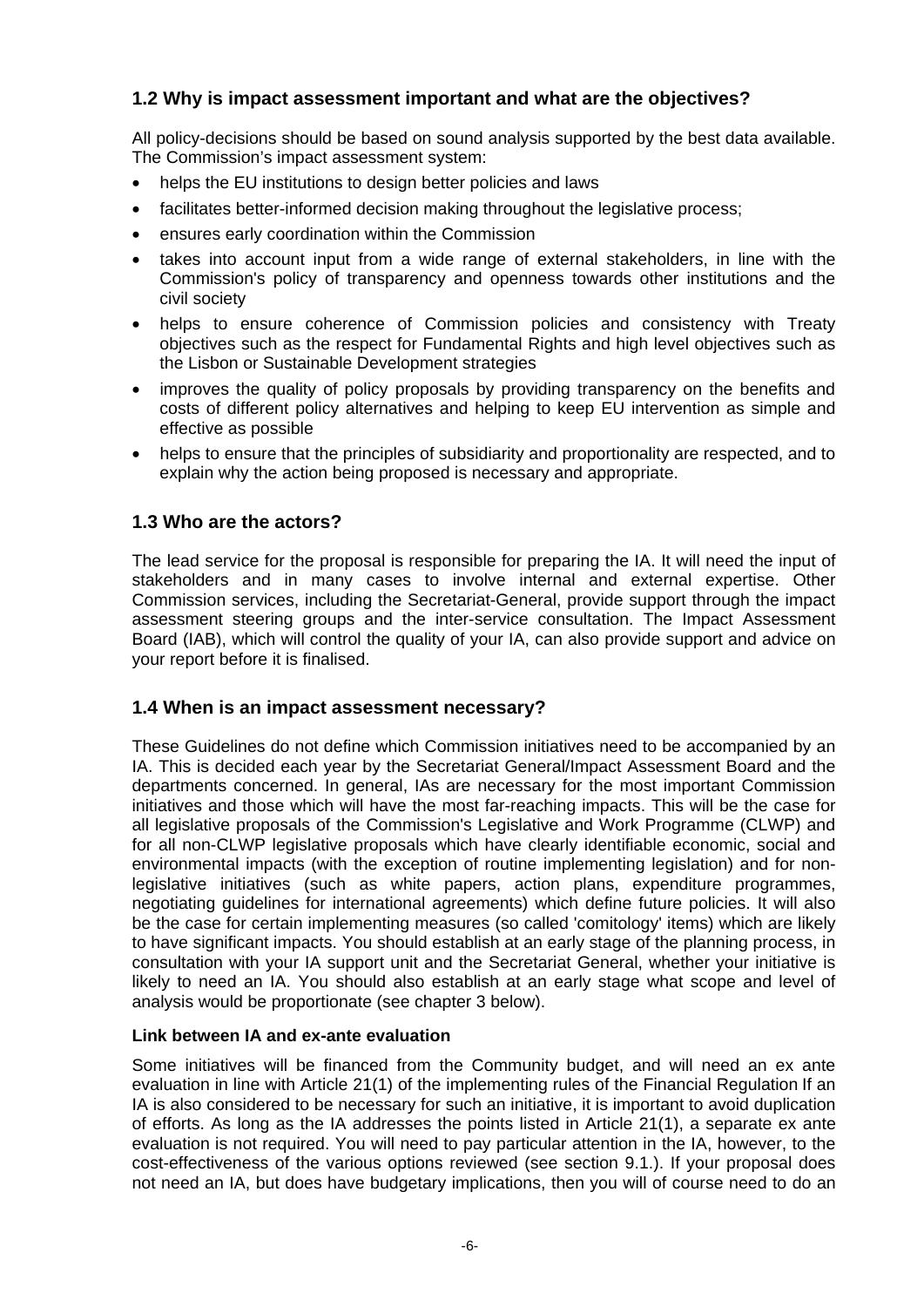<span id="page-7-0"></span>ex ante evaluation. If you are not sure whether an IA or an ex-ante evaluation is more appropriate, you should contact the evaluation unit or the IA unit in the Secretariat General.

# **2. WHAT ARE THE PROCEDURES?**

|                  | Summary of key procedural steps                                                                                                                                                          |
|------------------|------------------------------------------------------------------------------------------------------------------------------------------------------------------------------------------|
| 1                | Plan impact assessment: Roadmap, integration in the SPP cycle and timetable.                                                                                                             |
| $\mathbf 2$      | Work closely with your IA support unit throughout all steps of the IA process.                                                                                                           |
| 3                | Set up an Impact Assessment Steering Group and involve it in all IA work phases.                                                                                                         |
| 4                | Consult interested parties, collect expertise and analyse the results.                                                                                                                   |
| 5                | Carry out the IA analysis.                                                                                                                                                               |
| 6                | Present the findings in the IA report.                                                                                                                                                   |
| $\overline{7}$   | Present the draft IA report together with the executive summary to the Impact<br>Assessment Board (IAB) and take into account the possible time needed to resubmit<br>a revised version. |
| 8                | Finalise the IA report in the light of the IAB's recommendations.                                                                                                                        |
| $\boldsymbol{9}$ | IA report and IAB opinion(s) go into Inter-Service Consultation alongside the proposal.                                                                                                  |
| 10               | Submission of IA report, executive summary, IAB opinion(s) and proposal to the<br><b>College of Commissioners.</b>                                                                       |
| 11               | Transmission of the IA report and the executive summary with the proposal to the<br>other Institutions.                                                                                  |
| 12               | Final IA report and IAB opinion(s) published on Europa website by SG.                                                                                                                    |
| 13               | In the light of new information or on request from the Council or the EP, the<br>Commission may decide to update the IA report.                                                          |

# **2.1 Planning the IA: The Roadmap and the SPP cycle**

**IAs should be carried out before the development of the legislative or policy proposal reaches an advanced stage. Thereafter they can be fine-tuned in line with development of the initiative.** 

**Roadmaps are essential tools for internal and external transparency of policy preparation and allow all actors involved in IA work to prepare their contributions in a timely manner.** 

As IAs require time and resources, planning for them must be integrated into the Commission's annual Strategic Planning and Programming cycle (SPP).<sup>[4](#page-7-1)</sup> All initiatives which are included in the Commission Legislative and Work Programme (CLWP) and all non-CLWP legislative proposals which have significant impacts (with the exception of routine

1

<span id="page-7-1"></span><sup>&</sup>lt;sup>4</sup> Cf. [http://ec.europa.eu/atwork/index\\_en.htm](http://ec.europa.eu/atwork/index_en.htm)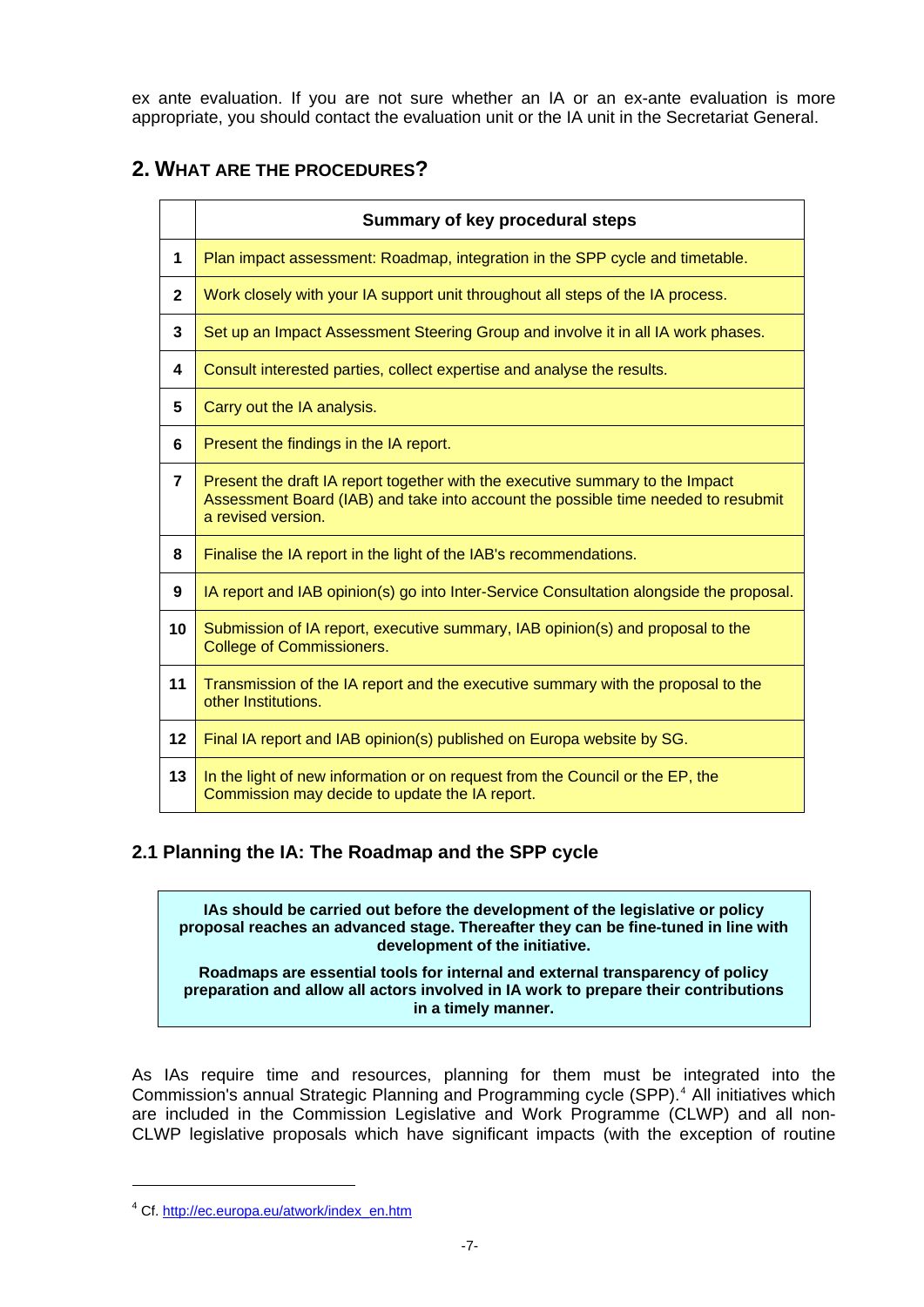<span id="page-8-0"></span>implementing legislation) must be accompanied by a Roadmap<sup>[5](#page-8-1)</sup> which should include information on each of the analytical steps and the timing of the IA, or explain why an IA is not necessary. In any case it must identify clearly the problems to be addressed by the initiative and a proper justification of EU action on grounds of subsidiarity. It should indicate which DGs will be invited to the impact assessment steering group (IASG). It should also outline the consultation plan (see also section 4.3).

You should circulate your Roadmaps, even in an early form, to other DGs for information/comments well before the adoption of the CLWP. This will allow them to plan how to contribute to the IA and to ensure coherence with their own policy objectives. The Secretariat-General and the IAB also screen the Roadmaps to identify those initiatives that would benefit from up-stream quality support.

Given that it normally takes more than 12 months to produce an IA, including the periods needed for public consultation, planning will in most cases have to start well before the CLWP/ Roadmap exercise. The following chart gives you an overview and indicative timing of the steps between planning an IA and adoption of the related proposal. Annex 2 provides further quidance on this.



#### **Typical countdown for preparing an impact assessment**

# **2.2 Impact Assessment Steering Group**

**An Impact Assessment Steering Group should be set up for each IA and should be fully involved in all phases of the IA work. The group should review the final draft of the IA report before it is submitted to the IAB.** 

**Set up**: You must set up an Impact Assessment Steering Group (IASG) for every IA. Existing inter-service groups – for example to accompany a study that feeds into the IA work or for the development of the proposal – can be used to steer the IA work.

**Composition**: A member of your IA support unit should always participate in the IASG. You should include in the IASG the DGs whose policies are likely to be affected by or contribute to the objectives of your initiative, and the relevant policy coordination unit of the SG (Directorate D). You should use fully the expertise available in other DGs to ensure that all relevant impacts of your policy options are assessed, for example on fundamental rights, social issues, on SMEs, or on consumers. The IASG is also the best way for other services to ensure that their views are taken into account. It is therefore important that other services

1

<span id="page-8-1"></span> $5$  The current Roadmap template is presented in annex 1.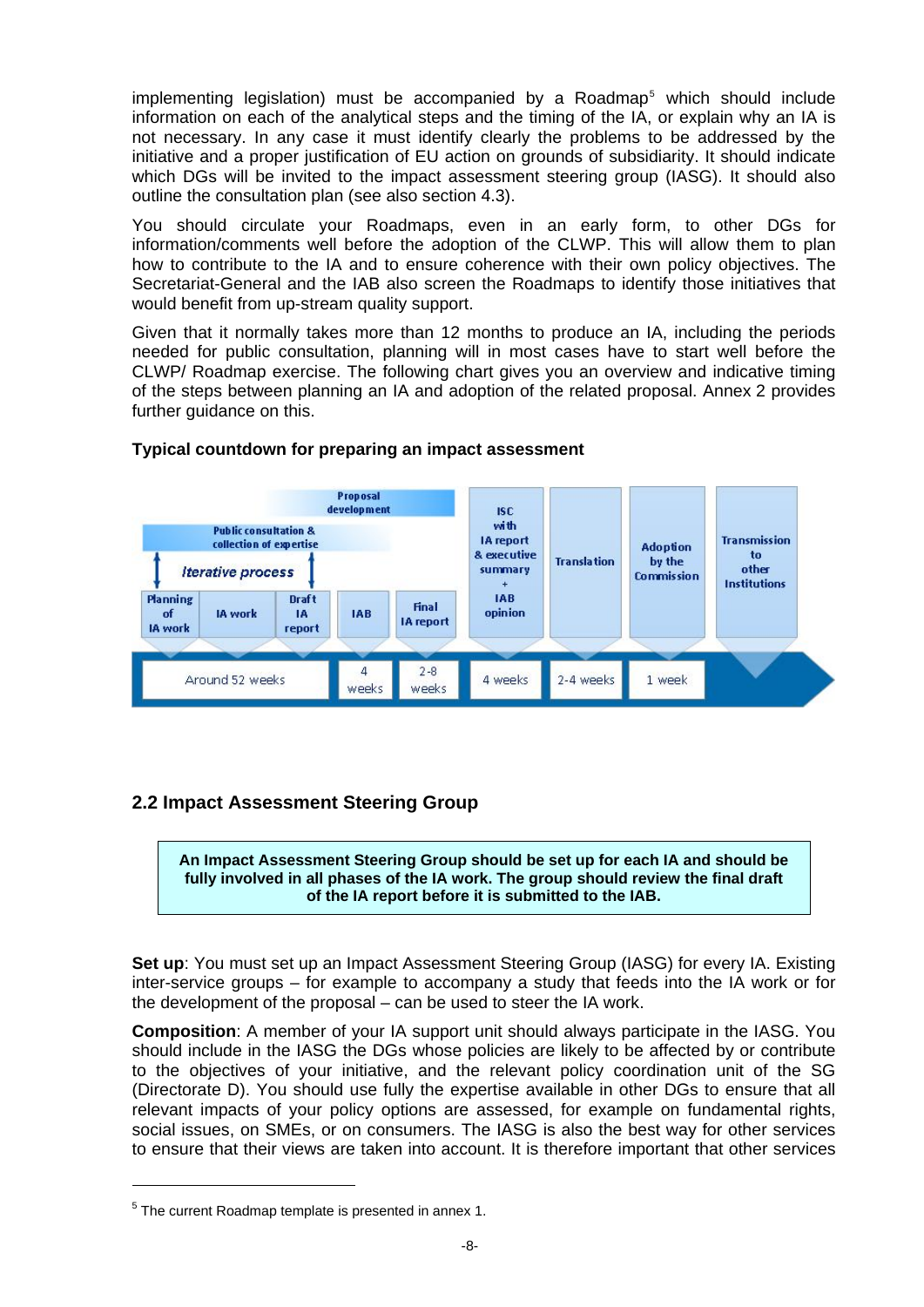<span id="page-9-0"></span>participate actively in the steering groups and plan participation well in advance. This process should also make it easier to reach agreement during the Inter-Service Consultation.

**Timing:** You should set up the IASG at the beginning of the work, and involve it in all phases, including preparatory studies, consultation, and drafting. The IASG should review the final draft of the report before it is submitted to the IAB. The minutes of the last IASG meeting, where the final draft IA report was discussed should be attached to the IA report submitted to the IAB.



# **2.3 Presenting the findings: The IA report**

- The report should always present the results of the IA process in the following **format**  (more guidance is available in Annex 3)**:**
	- Section 1: Procedural issues and results from consultation of interested parties
	- Section 2: Policy context, problem definition, and subsidiarity
	- Section 3: Objectives
	- − Section 4: Policy options
	- − Section 5: Analysis of impacts
	- − Section 6: Comparing the options
	- − Section 7: Monitoring and evaluation
- The report should be no longer than 30 pages (excluding the executive summary, tables, diagrams and annexes). If the report covers several initiatives, you may need to go beyond 30 pages. You should discuss this at an early stage with the Secretariat General's IA unit (SG.C.2). Supporting documents, such as results of studies, expert reports or summaries of stakeholder views, should be presented in annexes.
- The report must nevertheless be a **self-standing document** which presents the analysis and all relevant results of the IA work, including summaries of information that are presented in annexes.
- The report should be **written in clear and simple language**. A non-specialist reader should be able to follow the reasoning and understand the impacts of each of the options. To enhance the clarity and readability of the report, tables and diagrams should be used to summarise key points.
- You should provide an **executive summary** of not longer than 10 pages. This should be a **separate document**. It should a) present a summary of the problem description and the objectives; b) present the analysis of subsidiarity; c) list the range of options identified and the options assessed in detail; d) present the main economic, social and environmental impacts of each option and, where relevant, e) the result of the comparison of the options, indicating the criteria for comparison. For points d) and e) the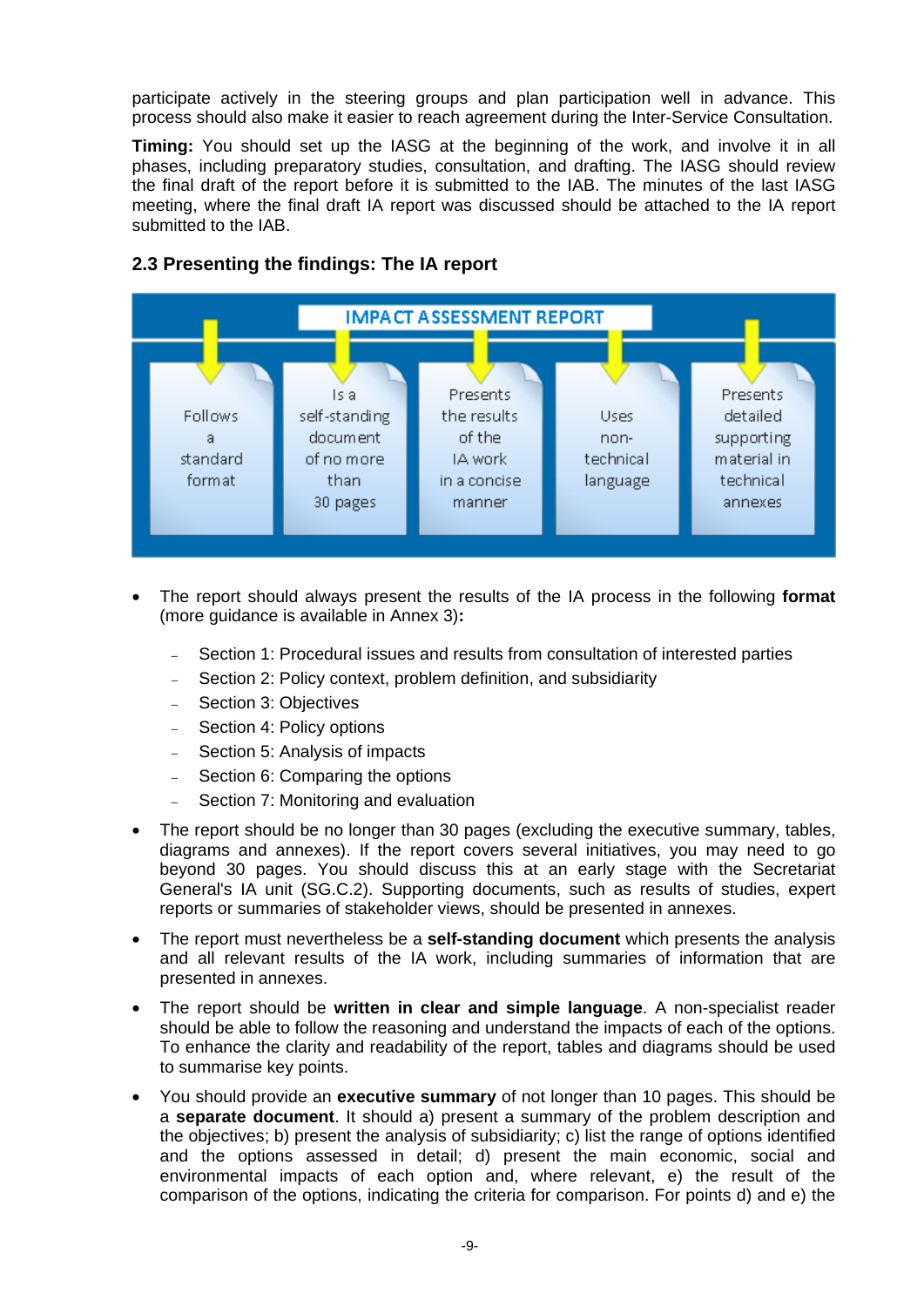<span id="page-10-0"></span>executive summary should contain a clear presentation of any quantified benefits and costs of the various options. This should cover administrative costs for businesses and citizens, other compliance costs, and costs for administrations. The executive summary should be submitted to the IAB together with the main IA report.

- The report can be drafted in English, French or German, and is generally not translated. The **executive summary** must, however, be **translated** into all official languages.
- The IA report should have a **disclaimer** on the cover page, and should also indicate in the introduction that the report commits only the Commission services involved in preparing it, and that the text is a basis for discussion and does not prejudge the final decision to be taken by the Commission.<sup>[6](#page-10-1)</sup>
- The IA report sent to the IAB should be accompanied by a transmission letter signed by your Director-General assuming responsibility for the content of the submitted IA documents.

# **2.4 The Impact Assessment Board**

**You should aim to discuss the draft IA report with the IAB at least 4 weeks before the IAB meeting to ensure that you have sufficient time to take account of the IAB's opinion.** 

**The IAB should receive your IA at least 4 weeks before the meeting where it will be discussed, i.e. at least 8 weeks before the launch of the inter service consultation.** 

**Upstream advice**: While the IA unit in your DG should be your primary source of advice, you can seek advice from the IAB for example on methodology or on the depth of analysis that is likely to be proportionate for your initiative.<sup>[7](#page-10-2)</sup>

**Quality control**: The IA unit in your DG and the IASG play a key role in ensuring the quality of your IA report before it is submitted to the IAB. You should submit the IA report and the executive summary to the IAB 4 weeks before the meeting in which you plan to discuss it.<sup>[8](#page-10-3)</sup> The IAB **must** give an opinion on your IA report before you put it into inter-service consultation (ISC), and given that it may ask to see a revised version of your initial report, you should plan the timing carefully and realistically. The IAB may also recommend **further**  work in the IASG if it feels that the potential of this group has not been sufficiently exploited. You should therefore plan at least 4 weeks between the initial meeting with the IAB and the start of the ISC to leave you time to take the IAB's opinion fully into account in the revised IA. The issues which the IAB will analyse when carrying out its quality control<sup>[9](#page-10-4)</sup> as well as technical details on how the IAB hearings will take place are published on the IAB IntraComm site<sup>[10](#page-10-5)</sup>.

-

<span id="page-10-4"></span><span id="page-10-3"></span><span id="page-10-2"></span><sup>8</sup> IA documents should always be sent to the functional IAB mailbox: IMPACT ASSESSMENT BOARD <sup>9</sup> Cf. [http://www.cc.cec/iab/i/docs/key\\_docs/revised\\_iaqc\\_\\_\\_final\\_\\_\\_empty\\_\\_\\_clean\\_\\_sept\\_2007.doc](http://www.cc.cec/iab/i/docs/key_docs/revised_iaqc___final___empty___clean__sept_2007.doc) (access

<span id="page-10-1"></span> $6$  A disclaimer text that can be used is provided in annex 3.

<sup>&</sup>lt;sup>7</sup> For more information on the IAB see  $\frac{http://ec.europa.eu/governance/impact/iah-en..htm}_{\{8,10\}}$ 

Commission only)

<span id="page-10-5"></span><sup>&</sup>lt;sup>10</sup> Cf. [http://www.cc.cec/iab/i/docs/key\\_docs/one\\_pager\\_on\\_iab\\_proceedings.doc](http://www.cc.cec/iab/i/docs/key_docs/one_pager_on_iab_proceedings.doc) (access Commission only)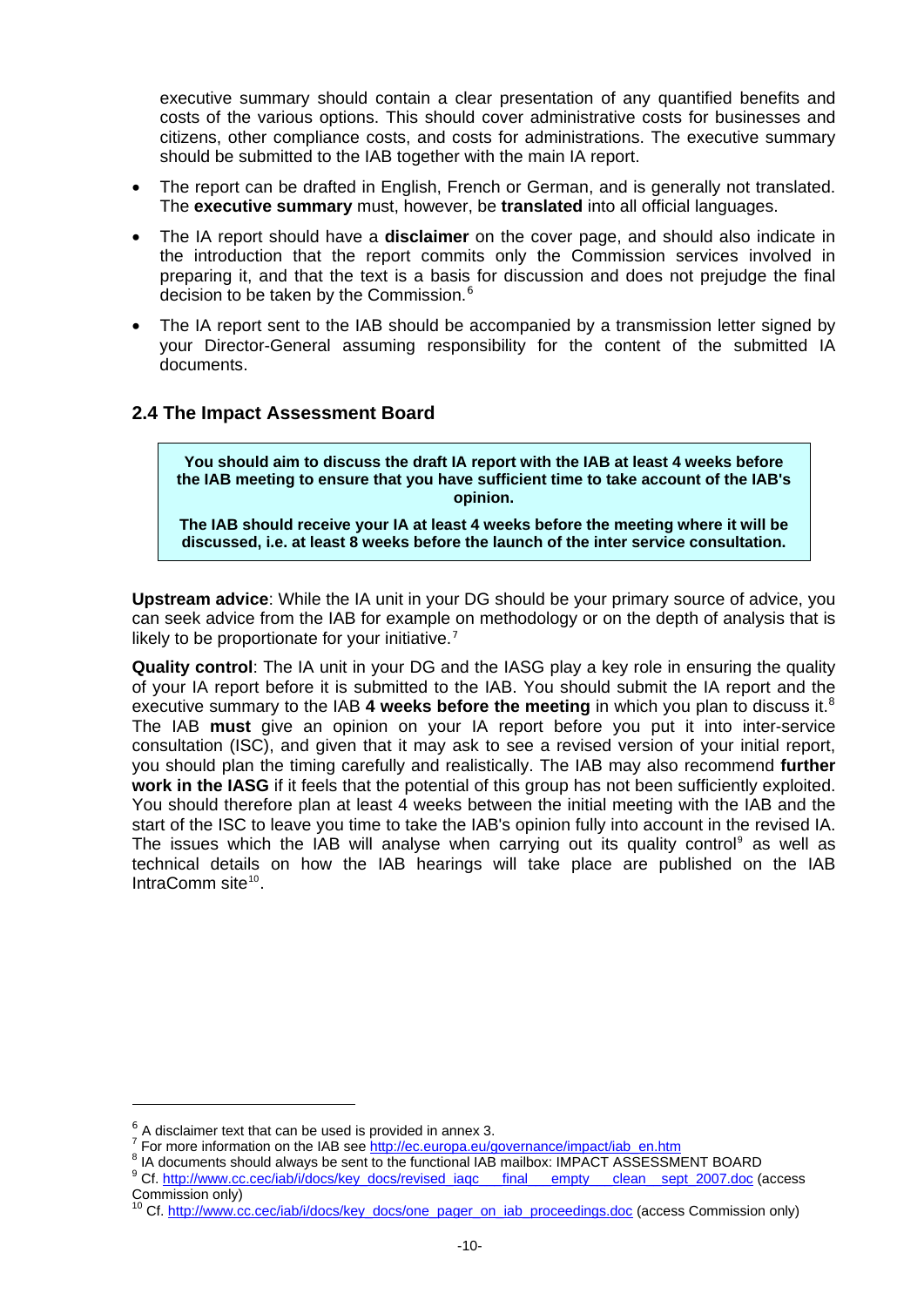<span id="page-11-0"></span>

# **2.5 Inter-service consultation, presentation to the College and publication**

**The IA report and executive summary are presented to the College and published as two separate Staff Working Documents.** 

If the responsible Commissioner concludes from the IA that action is necessary, a corresponding proposal will be finalised and put into ISC, together with the IA report (with annexes) and the IAB opinion(s). The final version of the IA report should briefly explain how the Board's recommendations have led to changes compared to the earlier draft. You may need to make final adjustments to the IA report to take on board comments made during the ISC. If there are significant changes to the objective, options, or to the conclusions, you should resubmit your report to the IAB.

In addition, the **Explanatory Memorandum** accompanying the draft proposal should set out briefly the options that have been considered, their potential economic, social and environmental impacts, the website address where the final IA report can be found and how the recommendations of the IAB have been incorporated<sup>[11](#page-11-1)</sup>.

After ISC, the final texts of the IA report and the executive summary should be presented to the College of Commissioners as two separate Staff Working Documents with the draft proposal and the IAB opinion(s).

The fact that an IA has been produced should be mentioned in the press release when the proposal is adopted by the Commission. The corresponding link to the IA report should be provided.

The SG will publish the final IA report and the executive summary on the Europa IA website along with the proposal and the IAB opinio[n.](#page-0-0) In certain cases, such as when information is confidential and sensitive, a decision to restrict or delay the publication may be considered. You should consult the Secretariat General (SG.C.2) for further guidance on this.

NB: You should produce an IA report even when the conclusion of your analysis is that you should not proceed with a proposal. These IA reports should explain why it was decided not to take action. The IAB will examine them, and they will be published on the Europa website as Staff Working Documents.

1

<span id="page-11-1"></span><sup>&</sup>lt;sup>11</sup> See section Explanatory Memorandum on the **Manual of Operating Procedures** (access Commission only)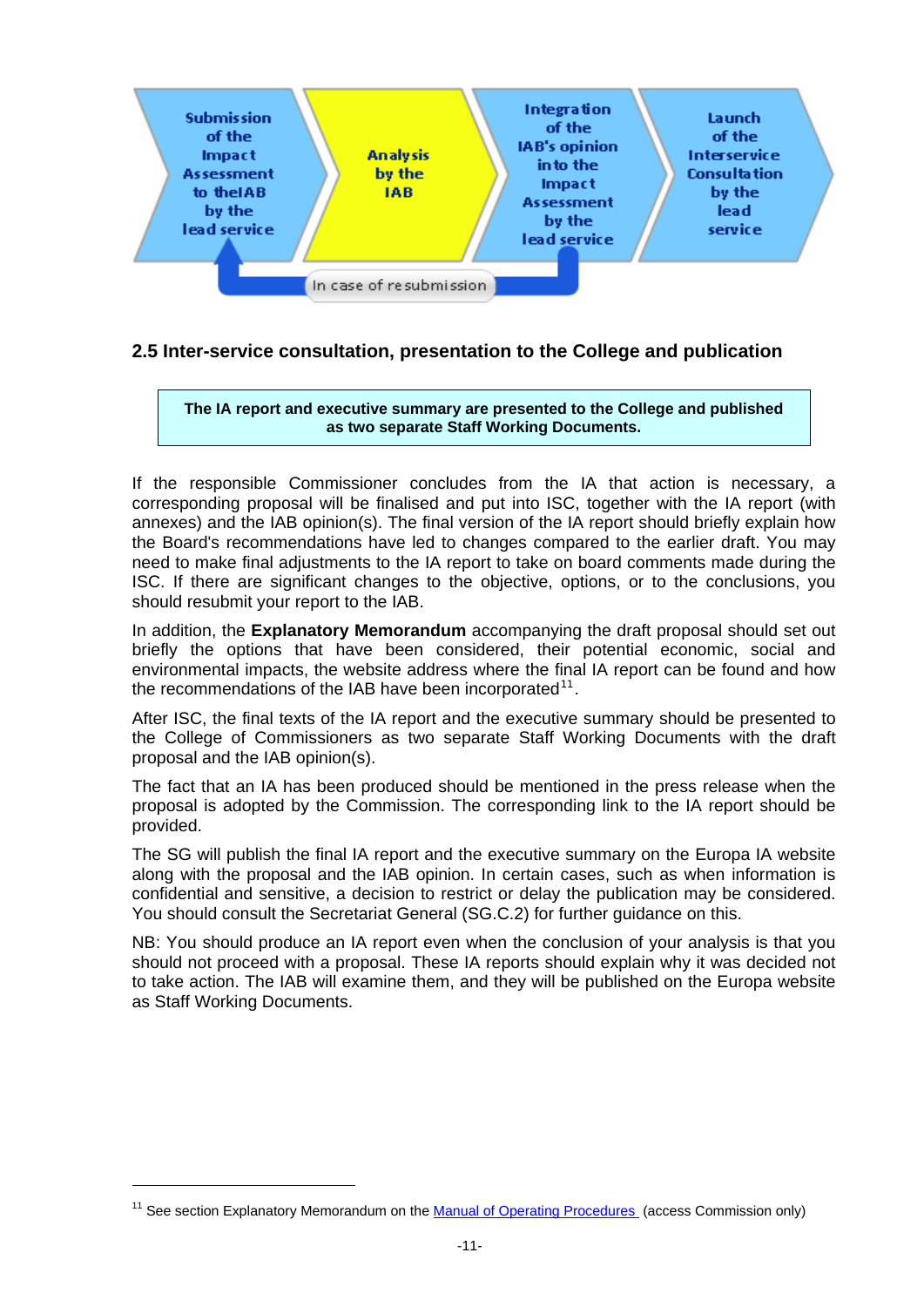# <span id="page-12-0"></span>**2.6 Use of the IA report by the Council and Parliament**

You should use your IA actively when presenting the merits of the proposal during the legislative process. Both Council and the European Parliament have made a commitment to assess the impact of substantial amendments they make to Commission proposals.<sup>[12](#page-12-1)</sup> Your IA should try to anticipate issues that are likely to be raised in Council and Parliament, for example the choice of instrument for EU action or possible amendments. In the light of new information, the Commission may decide on a case by case basis to update the original IA. In all such cases, it is important to consult the IA unit of the Secretariat General (SG.C.2) as early as possible.

1

<span id="page-12-1"></span><sup>&</sup>lt;sup>12</sup> See the Inter-Institutional Common Approach for Impact Assessment, Council Doc. 14901/05 of 14.11.05 [http://ec.europa.eu/governance/better\\_regulation/ii\\_coord\\_en.htm#\\_iia](http://ec.europa.eu/governance/better_regulation/ii_coord_en.htm#_iia) .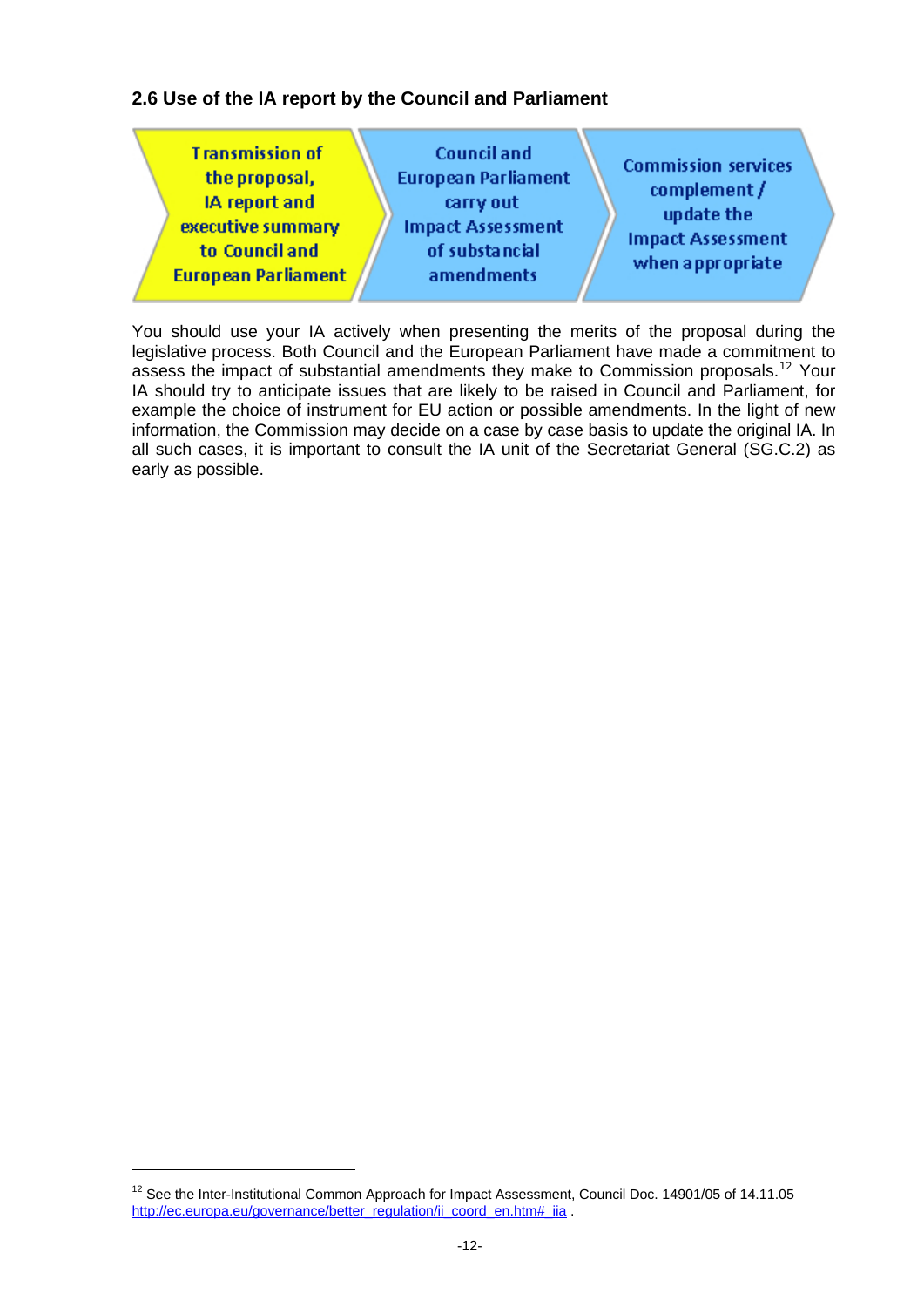# <span id="page-13-0"></span>**3. DEFINING THE SCOPE AND LEVEL OF ANALYSIS OF THE IA**

- **Legal obligations or previous political choices relevant to the scope of the IA (in terms of objectives and options analysed) must be explained in the section on policy context.**
- **The analysis of political acceptability should however be kept separate from the analysis of substance.**
- **The level of analysis which is proportionate relates to the entire IA process, including for example data collection, provisions for stakeholder consultation and quantification of impacts.**
- **While guidance for typical cases is available, you will need to define the level of analysis for each IA. This may be an iterative process.**
- **Significance of likely impacts: the more significant and the more likely the impacts are expected to be, the deeper the analysis should be.**
- **Political importance: the IA should provide sufficient evidence to respond to concerns that are likely to arise in the decision-making process or the public reaction after the Commission adopts the initiative.**
- **Stages of policy development: requirements for the IA will change depending on whether or not the initiative is in a policy field where EU-action already exists and whether (parts of) the initiative have been analysed in an earlier IA or will be analysed at a later stage in a follow-up IA.**

# **3.1 Legal obligations or political choices influencing the scope of the analysis**

The IA may be influenced by legal obligations or previous political choices. Where such limitations result from the legal context i.e. limitations/obligation for EU action fixed in primary or secondary EU legislation, international law, or obligations related to fundamental rights, the IA should explain why certain policy options are necessary or not feasible. In such cases, the IA will need to place a strong emphasis on the subsidiarity/proportionality issues in the description of options.

It should be understood that certain fundamental rights are absolute and cannot be limited or subject to derogation: others can only be limited or derogated from subject to a demonstration of necessity and, thereafter, proportionality.

Council or Parliament may also have expressed a preference for a certain form of action. The Commission should nevertheless analyse all realistic options for action. On the basis of this analysis, the Commission may conclude that the action preferred by the other institutions has drawbacks that can be avoided by choosing an alternative option (including 'no new action'). In such cases you will have to provide strong evidence and analysis in the IA to explain the choice of the proposed option.

In general, political mandates, previous political choices or political expectations by EU institutions, Member States or stakeholders can be presented in an IA report as reasons to dismiss an option but the reasons for the discarding should be discussed. The origin and rationale of earlier political choices for the scope of the IA should be explained in all cases.

# **3.2 Criteria for defining the proportionate level of analysis for an IA**

1

An IA should provide decision-makers in the EU institutions with solid evidence on the impacts and advantages and disadvantages of a range of policy options, but it should also avoid unnecessary effort that would not lead to further insights or alter the conclusions or their robustness. The concept of '**proportionate level of analysis**' for an IA relates to the appropriate level of detail of analysis which is necessary for the different steps of IA.<sup>[13](#page-13-1)</sup>

<span id="page-13-1"></span><sup>13</sup> It should not be confused with the **'principle of proportionality'** which is relevant when examining whether or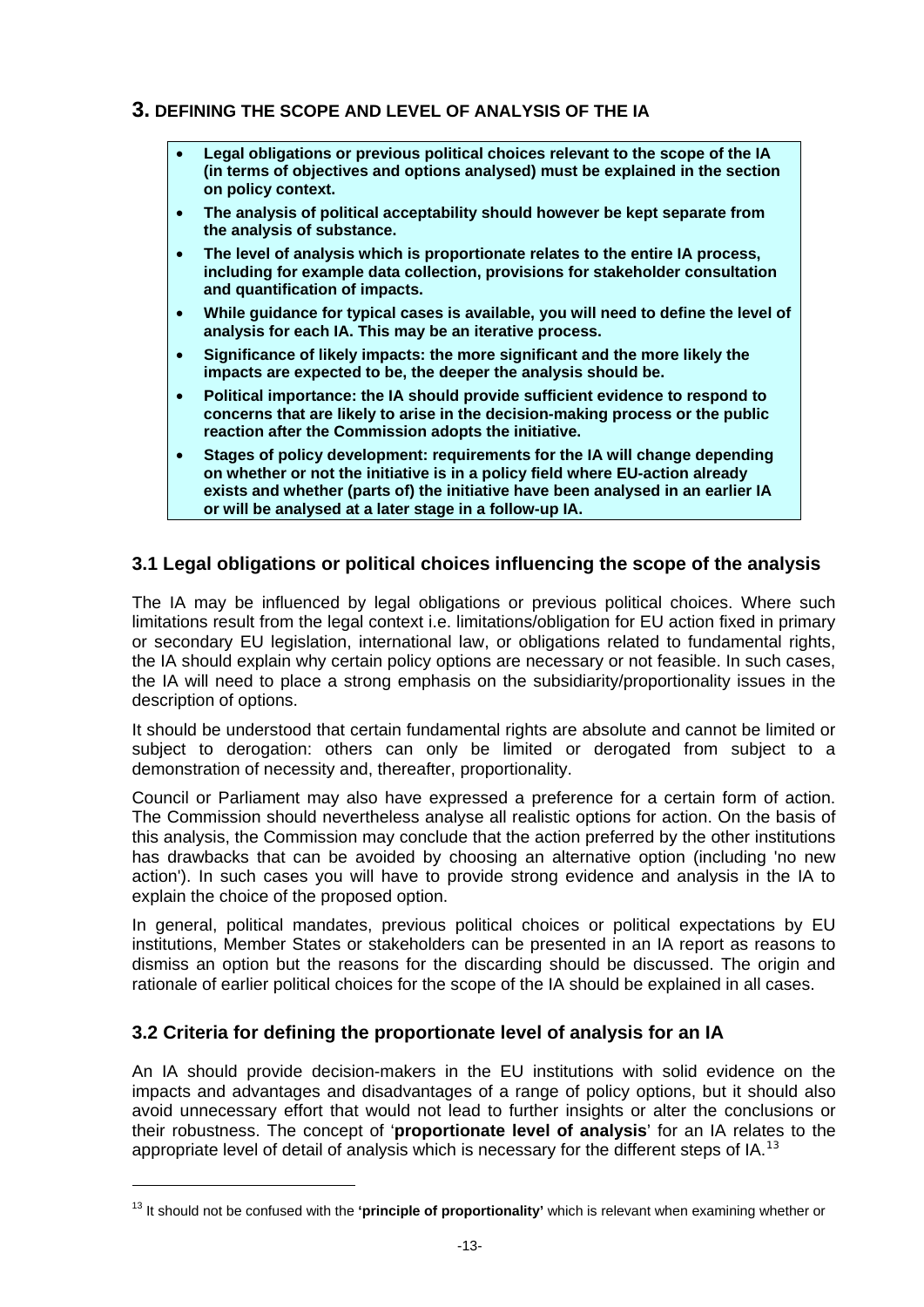<span id="page-14-0"></span>The 'proportionate level of analysis' is not only about the depth and scope of the analysis or the drafting of the IA report. It refers to the whole IA process – data collection efforts and stakeholder consultation, the level of ambition of the objectives, options and delivery mechanisms, the type of impacts to be examined, and the arrangements for monitoring and evaluation.

It is the responsibility of the author service to determine the level of analysis. You should do this as early in the planning process as possible, taking into account that your assessment of what is proportionate may change as your analysis evolves. Even if you decide to carry out an IA which is relatively limited in terms of depth and scope, you should still produce a report which follows the structure presented in section 2.3. A proportionate IA may also need to quantify certain impacts.

The following paragraphs provide some guidance for defining the right level of analysis, and advice is also available from the IA steering group, the Secretariat-General and from the IAB.

In defining the right level of analysis for your IA, you should answer the following questions:

- How significant are the likely impacts?
- How politically important is the initiative?
- Where is the initiative situated in the policy development process?

# **3.2.1 Significance of impacts**

An initiative may have a particularly significant impact in one or more of the fields analysed in the IA (economic, social or environmental). It may have impacts on fundamental rights, certain economic sectors, on economic actors, groups of citizens, on businesses, SMEs, or on regions, cultural goods, species or habitats. Other issues may also be relevant – the impact on a third country or the contribution to Commission programmes such as the programmes for simplification of legislation or for the reduction of administrative burdens.

The first step in deciding whether these impacts need special attention in the IA will be in the IASG on the basis for example of past experience, observation of markets, political developments, and preliminary contacts with stakeholders. This preliminary test of impacts will feed into step 1 of the impact analysis described in chapter 8.2.

#### **3.2.2 Political importance**

You can assess the political importance of a Commission initiative by answering the following questions:

- Does the initiative relate to Commission strategic or annual priorities (such as promoting growth and jobs, promoting energy efficiency)? Does it cut across several policy fields?
- Could the initiative raise concerns related to subsidiarity and proportionality?
- Is it particularly controversial? Who might contest the initiative?
- Is the initiative particularly important in the inter-institutional context or for certain Member States?

In such cases, you should present particularly solid evidence in the IA to underpin the Commission's action, and anticipate amendments or alternative solutions that may be raised in the decision-making process.

#### **3.2.3 IA and the stages of policy development**

The level of analysis which is proportionate for an IA is linked to where you are in the policy development process. This process can stretch from a Green Paper, via a White Paper, possible presentation of an Action Plan, and finally the presentation of a legislative proposal.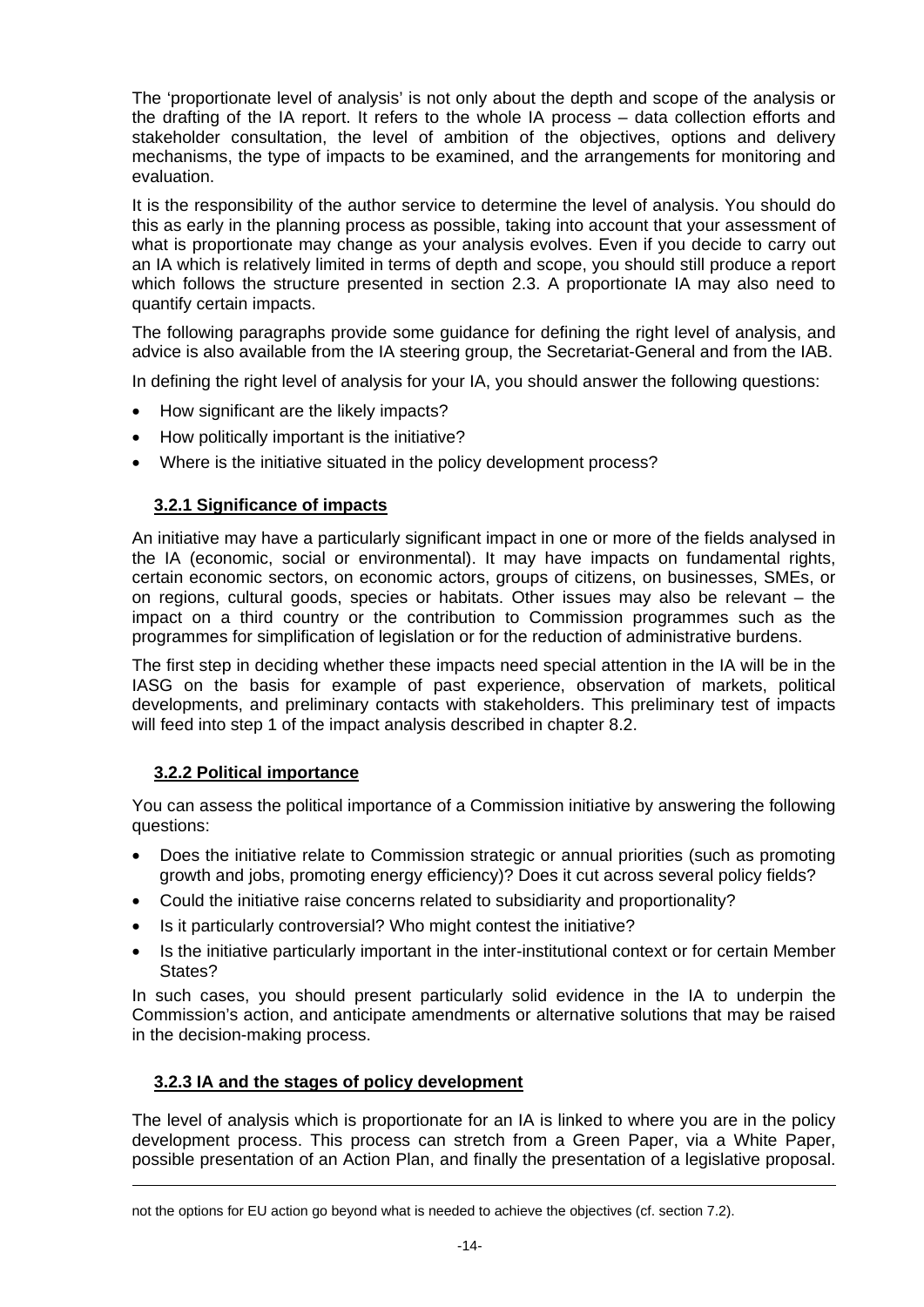<span id="page-15-0"></span>If decisions on EU-action are carried out in steps, the IA should only assess those elements which are new compared to the previous step. An IA for a specific legislative proposal, for example, should be able to draw on previous analytical work, data collection, and preliminary estimates from the IA of the strategy or action plan that it implements. If the problem description and objectives are already available, you should not repeat them but only update them if necessary. Likewise, in an IA for a comitology decision you should not repeat the analysis of the IA for the basic legislation (if it exists) but, rather, focus on the actual decision at stake. In all these cases, you need to set out clearly the link with other assessment work.

If an initiative breaks new ground, however, you will have to explain its rationale and analyse its impacts more thoroughly than would be the case for established policies or for legislation which follows up on existing legislation. In such cases, the IA report should provide a thorough description of the policy context and problems, and demonstrate clearly the necessity and added value of EU action.

Initiatives in 'new' areas of existing policy fields need to analyse a credible range of options for action (a 'no new action' option, non-legislative action and, where applicable, different options for legislative action).

# **3.3 Defining the proportionate level of analysis for different types of initiative**

# **3.3.1 Types of initiatives**

For each IA, it will of course be the content rather than any formal classification that determines the degree of analysis needed. For guidance purposes, however, you might consider six categories of initiative.

- **Non-legislative initiatives/Communications/Recommendations/White papers** which set out commitments for future legislative action, such as the Thematic Strategy on Air Pollution; Action Plan for biomass;
- **'Cross-cutting' legislative action,** such as regulations and directives that address broad issues and are likely to have significant impacts in at least two of the three pillars (economic, environmental and social) and on a wide range of stakeholders across different sectors (e.g. Regulation on motor vehicles emissions; Directive on the legal framework for payments);
- **'Narrow' legislative action** in a particular field or sector, and unlikely to have significant impacts beyond the immediate policy area (e.g. Framework Decision on procedural rights in criminal proceedings; Directive on common rules and standards for ship inspection and survey organisations);
- **Expenditure programmes**: decisions to establish or renew spending programmes (e.g. Decision to establish the programme 'Citizens for Europe' to promote active European citizenship; General Programme Solidarity and Management of Migration Flows);
- **Comitology decisions**: different executive initiatives defined by the procedure of adoption, (e.g. Commission Regulation implementing Directive 2005/32/EC with regard to ecodesign requirements for external power supplies).

#### **3.3.2 Guidance for different types of initiatives**

The following table illustrates how impact assessments may differ for the types of initiatives presented in section 3.3.1. It will often be the case that the exact form of your initiative will only become clear in the course of the assessment of the different options. The indicative guidance below, together with the three criteria in chapter 3.2, will help you to establish the right level of analysis for your IA.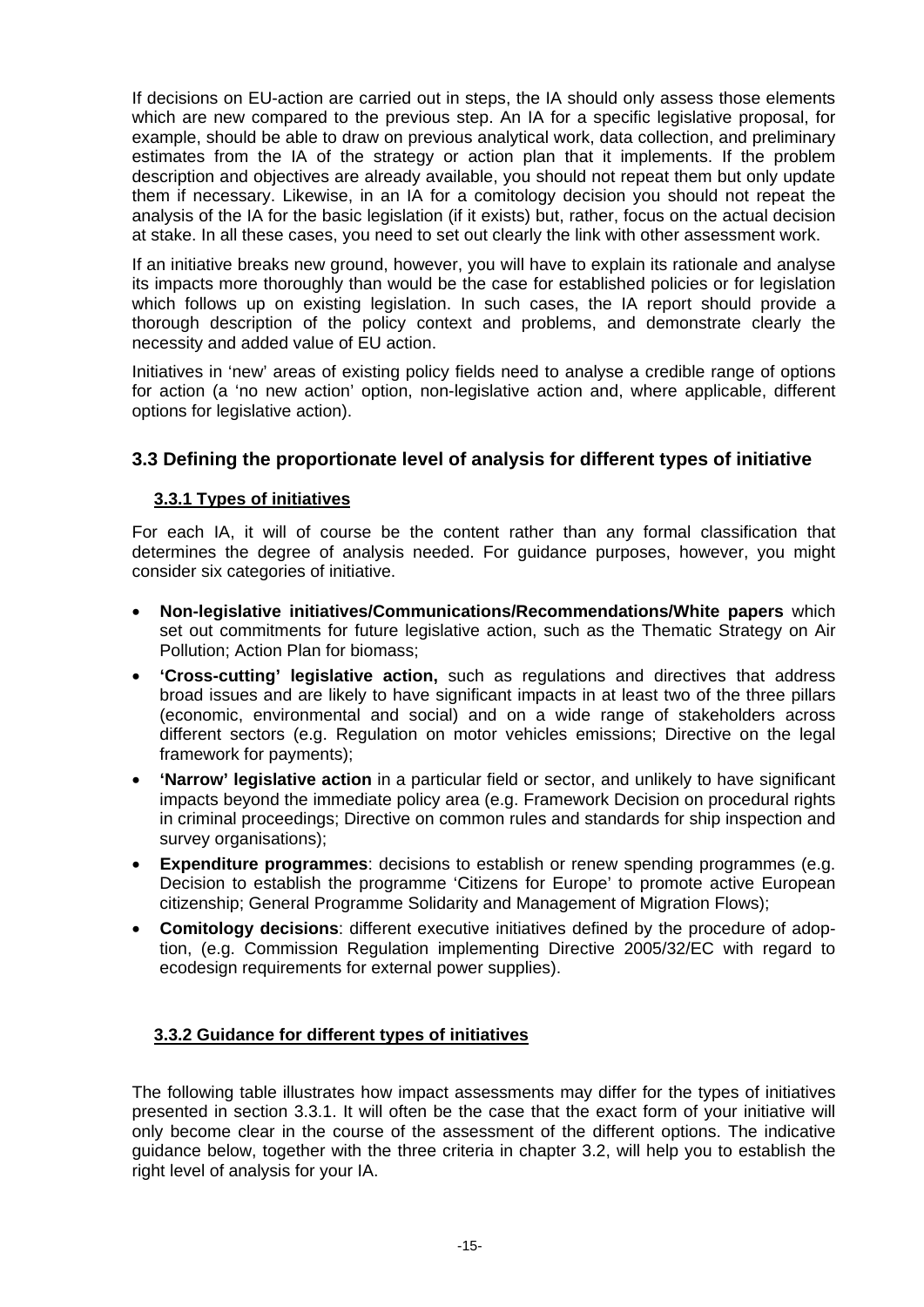#### **Non-legislative initiatives/ Communications/ Recommendations/ Strategy papers, which set out commitments for future legislative action** (such as White Papers and action plans)

#### **IA SHOULD FOCUS ON:**

- relevant problems and drivers if this is an new policy field or an extension of the scope of policy intervention
- identification of general and specific objectives
- subsidiarity and proportionality analysis to explain the necessity and added value of EU action
- identification of different options for action, including clarification of instruments to implement broad options, level of ambition, etc. Identify alternatives for the individual actions which are planned
- a description of the most significant potential impacts of different approaches or instruments, clearly linked to the objectives; focus on trends, causalities and mechanisms
- identification of need for follow-up IAs and data necessary for future actions if impacts cannot be fully assessed at this stage
- identification of broad monitoring and evaluation arrangements

#### **IA SHOULD AVOID**

- extensive work to establish operational objectives. This may be more appropriate for follow-up impact assessments
- an excessive description of policy context and duplication of objectives contained in the initiative
- a disproportionate analysis of 'no EU policy' and 'no change' options and merely repeating the problem description
- excessive monitoring and evaluation approaches, but couldinclude indicators to measure achievement of general objectives

#### **Cross-cutting legislative action**

#### **IA SHOULD FOCUS ON:**

- detailed description of problems/ challenges that necessitate EU legislation, and how they are likely to evolve
- subsidiarity and proportionality analysis to explain the necessity and added value of EU action
- identification of options, including self- and co-regulation
- if the range of feasible options is limited by obligations to respect fundamental rights, political constraints or previous policy, analyse different implementation options, levels of ambition, priority setting and/or choices of instruments
- thorough assessment of economic, social and environmental impacts for all options unless non-consideration is justified
- in case of a simplification initiative: clearly spell out the simplification benefits and quantify these where possible
- measurement of administrative burden
- monitoring and evaluation arrangements as well as indicators for general objectives

#### **IA SHOULD AVOID:**

- excessive efforts on objective setting: set clear general and specific objectives; operational objectives only where possible and pertinent
- repetition in detail of what will be presented in the explanatory memorandum

#### **'Narrow' legislative action**

#### **IA SHOULD FOCUS ON:**

- detailed description of problems/ challenges (and their likely evolution) that necessitate EU legislation
- subsidiarity and proportionality analysis to explain the necessity and added value of EU action
- short description of general objectives and detailed identification of specific and operational objectives
- options as in minimum standards, if feasible; if the range of options is limited by political constraints or previous policy, analyse different implementation modes or choices of instruments for preferred option
- thorough analysis of impacts of all options in relevant pillar(s)
- in case of a simplification initiative: clearly spell out the simplification benefits and quantify these where possible
- measurement of administrative burden
- monitoring and evaluation arrangements to include indicators for general and specific objectives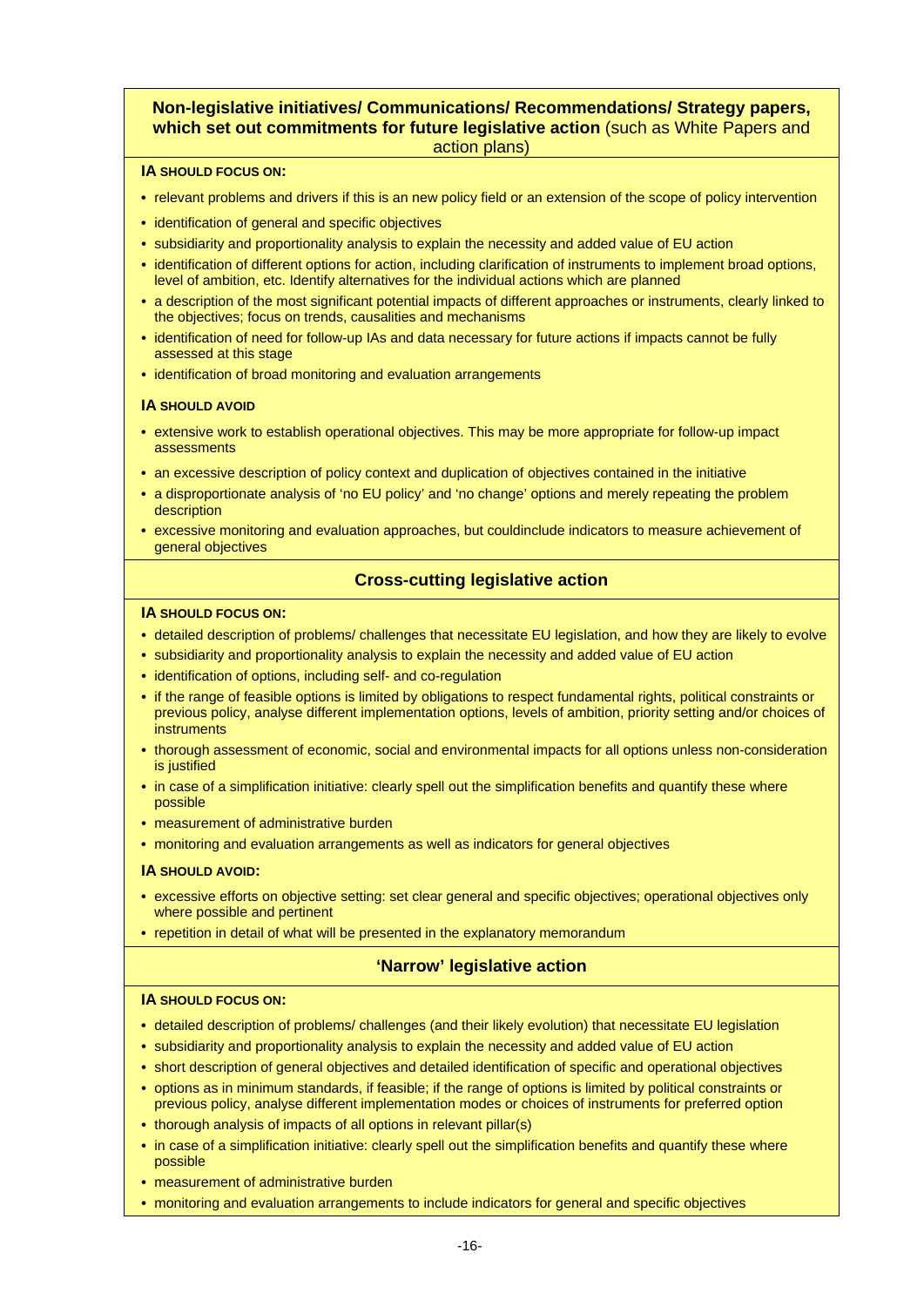#### **IA SHOULD AVOID:**

- dsproportionate assessment of impacts in relation to the objectives of wider EU-strategies, if the impact is clearly marginal
- repetition in detail of what will be presented in the explanatory memorandum

#### **Expenditure programmes**

#### **IA SHOULD FOCUS ON:**

- short description of change of problems/context that necessitates action and link with other EU policies or programmes
- subsidiarity and proportionality analysis to explain the necessity and added value of EU action
- in case of expiry/renewal use of monitoring and evaluation results
- detailed identification of specific and operational objectives
- thorough analysis of baseline option (no EU-policy or no change); assessment of options of alternative delivery mechanisms
- impacts on costs (quantitative) vs. benefits (quantitative or where not possible qualitative)
- concrete monitoring and evaluation provisions, including indicators reflecting specific and operational objectives
- if the IA is also the ex ante assessment foreseen in the Financial Regulations it should contain all necessary elements

#### **Comitology decisions**

#### **IA SHOULD FOCUS ON:**

- identification of specific and operational objectives, linked to the objectives/requirements of the basic legislation
- subsidiarity and proportionality analysis to explain the necessity and added value of EU action
- options should include non-legislative action (short analysis of feasibility) and different implementation modes and/or technical detail of envisaged Commission decision (Consideration of whether 'doing less' is possible)
- thorough assessment of impacts in relation to specific and operational objectives, taking full account of relevance of technical detail and using quantification to the extent possible
- monitoring and evaluation provisions should include concrete indicators reflecting specific and operational objectives

#### **IA SHOULD AVOID EXCESSIVE EFFORT ON**

- description of policy context/constraints and general objectives
- assessment of impacts in relation to general objectives of basic legislation or wider EU-policies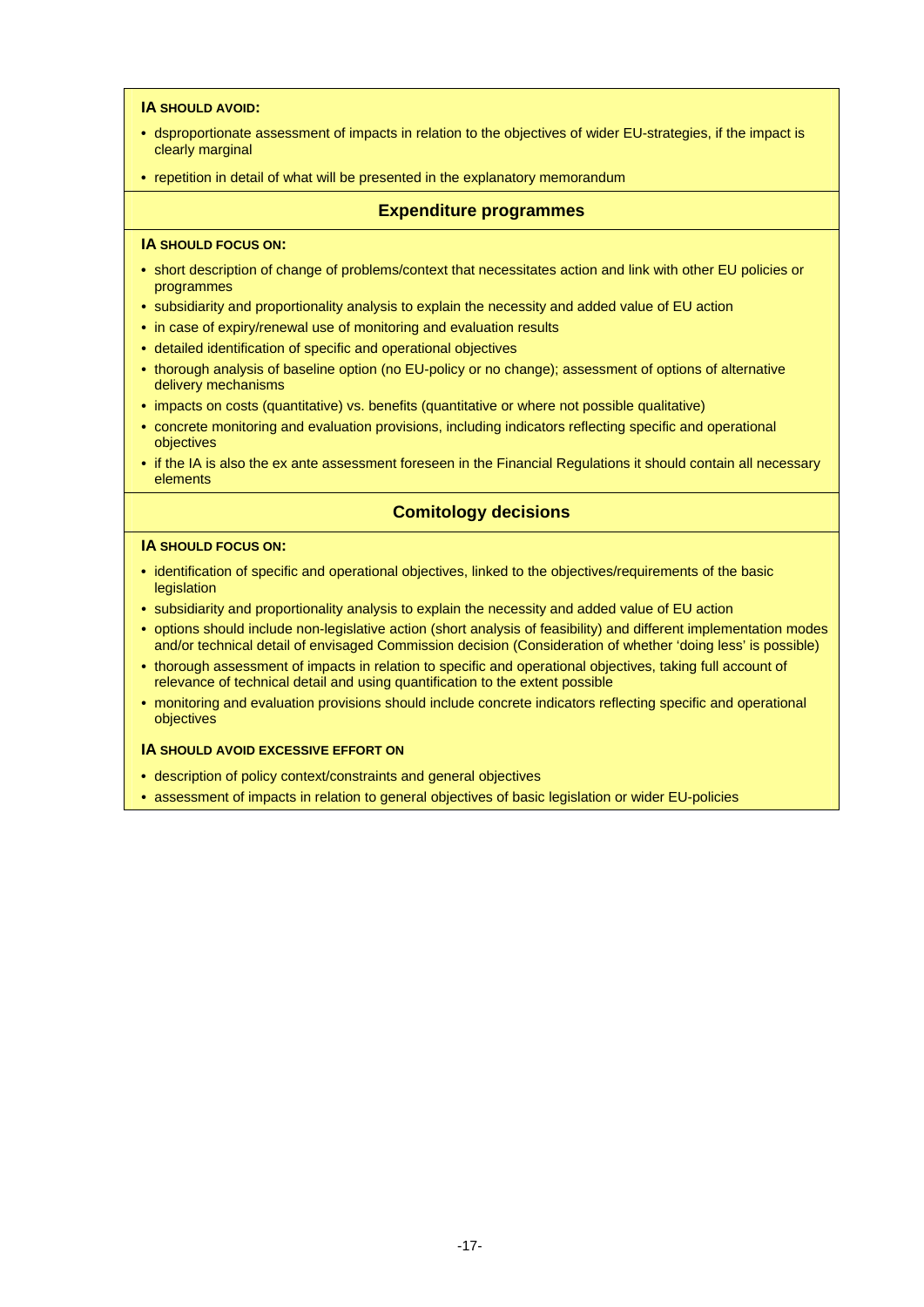# <span id="page-18-0"></span>**4. GATHERING INFORMATION AND CONSULTING STAKEHOLDERS**

#### **4.1 Data sources, collection and analysis**

**Good quality data – facts as well as figures – are an essential part of any IA. You need them to define the problem and the baseline scenario, and to identify the impacts of alternative options for dealing with the problem. Particular attention needs to be paid to quality and credibility of data.** 

You should identify data needs at an early stage of the IA work. In some cases, certain information that you need for the IA will be available in the Commission, either in your own DG or in other services. This information may include monitoring or evaluation reports from previous or similar programmes, earlier IAs, studies carried out by or for the Commission, statistical data from Eurostat and others, studies and research by EU agencies, information gathered from stakeholders (hearings, conferences), and results of consultation documents such as Green Papers. In many cases, you will also have to rely on data available at national or regional level in the Member States. You may need the support of Member States and/or stakeholders to identify and use these data, and you should seek this support as early as possible. It may also be necessary to use external experts to gather data and undertake some of the analysis.

You should also look for examples of good practice in Member States, and at the experiences of third countries or international organisations (e.g. World Bank, OECD). When the EU is involved in an international dialogue, or if there are internationally agreed standards, you should reflect this in the report.

#### **4.2 Using external expertise**

-

**IA can draw on work produced by consultants or external expertise, but must be drafted by the Commission services which remain fully responsible for the report.** 

Scientific and technical expertise is important for developing public policies. The Commission has produced guidelines for collecting and using such expertise.<sup>[14](#page-18-1)</sup> Expert groups and, in particular, scientific committees set up by the Commission and EU Agencies are a prime source of scientific advice. In addition, since 2005, a web application called the SINAPSE e-Network<sup>[15](#page-18-2)</sup> (Scientific INformAtion for Policy Support in Europe) offers Commission services the tools for the collection of expertise. SINAPSE enables in particular the creation of e-communities<sup>[16](#page-18-3)</sup> that can be used as communication platforms to facilitate the consultation and involvement of external experts in the process.

NB: The lead service always remains responsible for the content and quality of the IA report. When you use external experts for parts of the IA, the terms of reference should make clear that contractors should follow the key analytical steps set out in Part II of these Guidelines. If you use external experts to carry out public consultations, you must ensure that they adhere to the Commission's minimum standards.

<span id="page-18-3"></span><span id="page-18-2"></span>

<span id="page-18-1"></span><sup>&</sup>lt;sup>14</sup> See [http://eur-lex.europa.eu/LexUriServ/LexUriServ.do?uri=COM:2002:0713:FIN:EN:PDF](http://eur-lex.europa.eu/LexUriServ/LexUriServ.do?uri=COM:2002:0713:FIN:EN:PDF%20)<br><sup>15</sup> SINAPSE is accessible at <u>http://europa.eu./sinapse (</u>Contact: <u>Sinapse@ec.europa.eu</u>).<br><sup>16</sup> The e-community tools include a libr capacity to launch discussions or surveys (based on questionnaires which are designed online).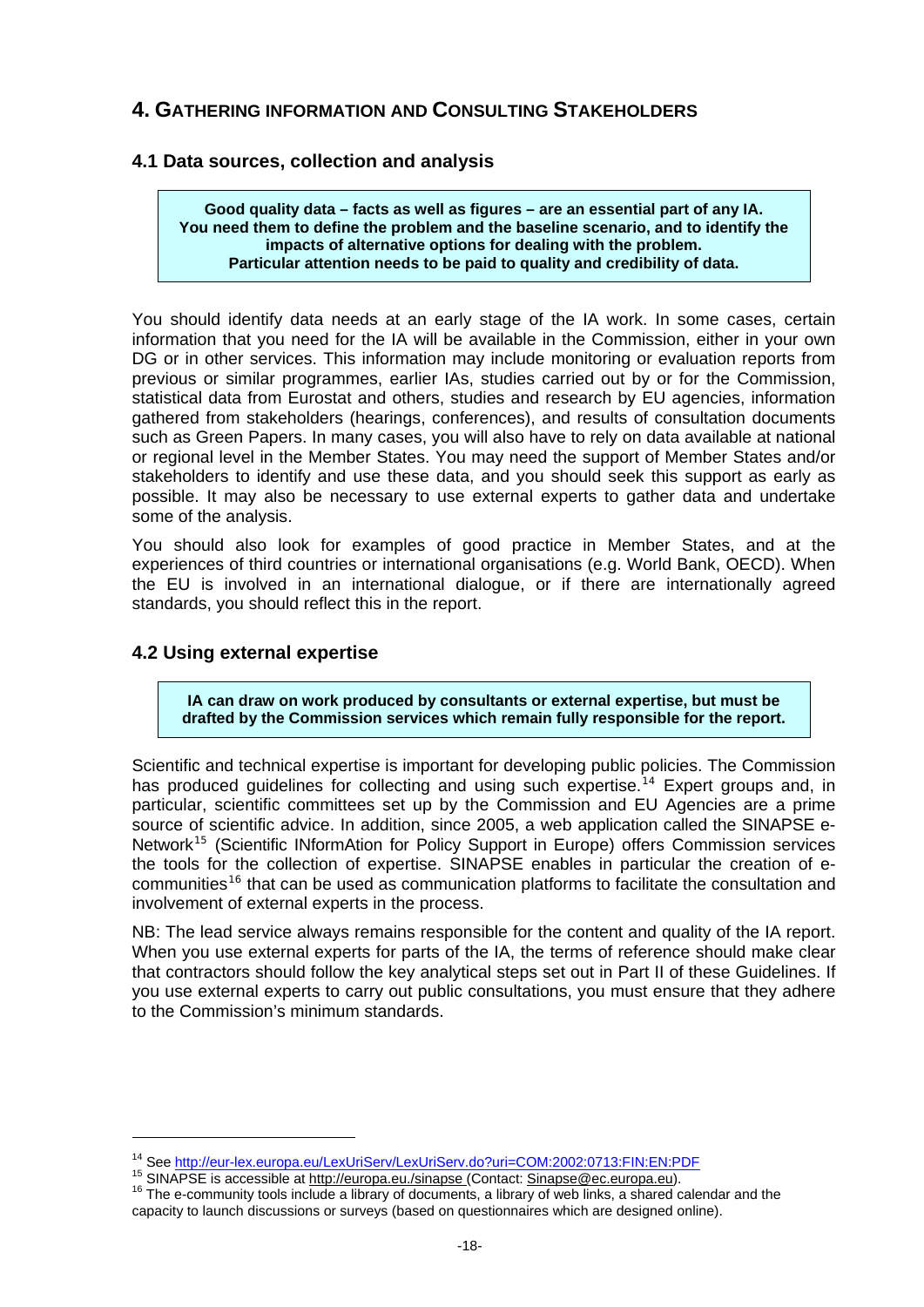# <span id="page-19-0"></span>**4.3 Consulting interested parties**

**Consulting interested parties is an obligation for every IA and it must follow the Commission's minimum standards. You should:** 

- plan your consultations early
- ensure that you engage all affected stakeholders, using the most appropriate timing, format and tools to reach them
- ensure that stakeholders can comment on a clear problem definition, subsidiarity analysis, description of the possible options and their impacts
- maintain contact with stakeholders throughout the process and provide feedback
- analyse stakeholders' contributions for the decision-making process and report fully in the IA report on how the input was used.

#### **Why consult?**

Consulting those who will be affected by a new policy or initiative and those who will implement it is a Treaty obligation. It is an essential tool for producing high quality and credible policy proposals. Consultation helps to ensure that policies are effective and efficient, and it increases the legitimacy of EU action from the point of view of stakeholders and citizens.

#### **When and what?**

Depending on the objective pursued and the issue at stake, consultation can be carried out on different elements of the impact assessment (nature of the problem, objectives and policy options, impacts, comparison of policy options, assessment of costs and benefits). As the Roadmaps for CLWP items are published in parallel to the CLWP, i.e. at a relatively early stage in the planning process, you should encourage stakeholders to examine these and to give early feedback on your plans for the IA.

Consultation is not a one-off event, but a dynamic process that may need several steps. Planning should cover the whole policy-making process and include information on:

- the objective of the consultation(s): finding new ideas (brainstorming); collecting factual data; validating a hypothesis, etc.;
- the elements of the IA for which consultation is necessary, e.g. nature of the problem, subsidiarity aspects, objectives and policy options, impacts, comparison of policy options;
- the target groups: general public, a specific category of stakeholders or designated individuals / organisations;
- the appropriate consultation tool(s): consultative committees, expert groups, open hearings, *ad hoc* meetings, consultation via Internet, questionnaires, focus groups, seminars/workshops, etc.;
- the appropriate time for consultation(s): it should start early but can run at intervals throughout the IA process.

The consultation plan, key consultation documents and the results achieved **should be discussed with the IASG**. There is no one-size-fits-all solution for stakeholder consultations, but there are minimum standards which must be applied. [17](#page-19-1)

#### **Minimum consultation standards**

-

• Provide clear, concise consultation documents that include all necessary information.

<span id="page-19-1"></span> $17$  Cf. 'Towards a reinforced culture of consultation and dialogue – General principles and minimum standards for consultation of interested parties by the Commission' (COM(2002) 704 final).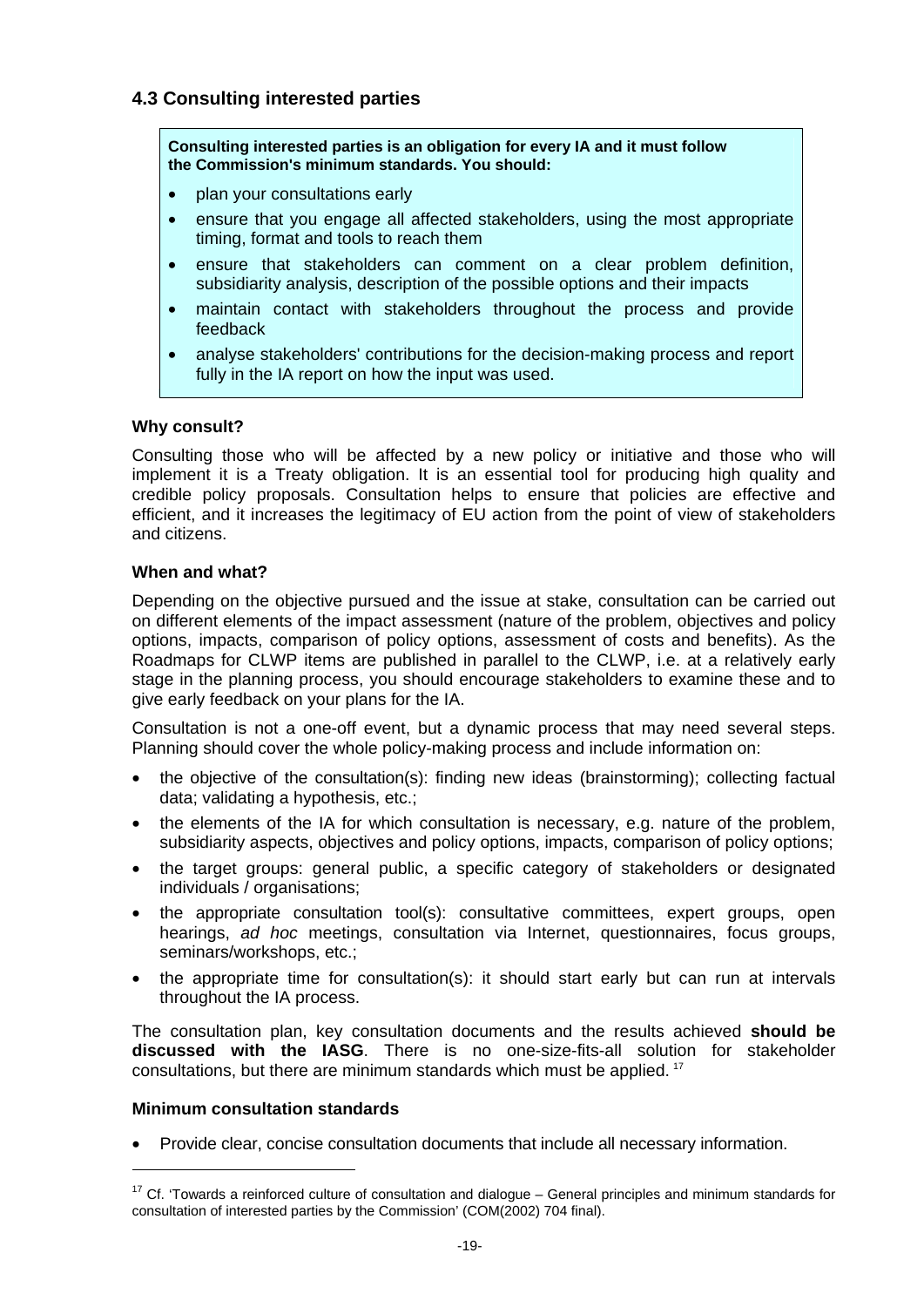- Questions and problems included in a consultation questionnaire should be unambiguous.
- Consult all relevant target groups. Ask yourself: who will be affected by the policy and who will be involved in its implementation?
- Ensure sufficient publicity and choose tools adapted to the target groups open public consultations must at least be publicised on the Commission's single access point for consultation, 'Your Voice in Europe'[18](#page-20-0).
- Leave sufficient time for participation. While eight weeks is the minimum period recommended for written public consultations, there are circumstances where a longer period might be necessary (e.g. proposals which are particularly complex or sensitive, or if you are consulting over a holiday period). You should provide 20 working days notice for meetings.
- Publish the results of the public consultation on 'Your Voice in Europe'.
- Provide collective or individual acknowledgement of responses.
- Provide feedback: report on the consultation process, its main results and how you have taken the opinions expressed into account in the IA report (see below) and in the explanatory memorandum accompanying the Commission proposal.

More information on these issues is available in annex 5 and on the IntraComm site on stakeholder consultation<sup>[19](#page-20-1)</sup>. You should note that there are specific provisions for consulting social partners on initiatives in the field of social policy based on articles 137-139 of the Treaty and on initiatives having a social impact for a specific sector (see also annex 5.2).

#### **Pitfalls**

1

When carrying out the consultation and using the information it produces, you should be aware of a number of pitfalls that may introduce a bias into the results. It is important to **distinguish evidence from opinions**. Not all interest groups are equally able to take part in consultations or express their views with the same force. For this reason, an open consultation is unlikely to provide a fully representative picture of opinions. You may need, therefore, to make specific efforts to ensure that all relevant stakeholders are both aware of and able to contribute to the consultation. You should also be careful in drawing conclusions if there are only a small number of responses and they come from a narrow range of interests.

While you should be careful, however, not to be unduly influenced by the views of one particular group, no matter how professionally these have been presented, you should also give a response its due weight if it represents a large number of citizens or stakeholders.

When you use a consultation to gather data, you should *verify* carefully that the method you use is correct and appropriate, and try to *validate* the robustness of the results. Peerreviewing, benchmarking with other studies and sensitivity analysis can significantly enhance the quality of data.

#### **Reporting on the consultation in the IA**

Public consultations are an essential part of your IA work. They also require significant time and effort on the part of stakeholders. It is therefore essential that you present clearly the results of the consultation in your IA. You should provide details of how, who and on what you consulted.[20](#page-20-2) **You should present the different positions expressed and how you have taken them into account.** If you have used the consultation to gather factual data, **you should indicate what you requested, what you received, and how you used it**.

<span id="page-20-1"></span><span id="page-20-0"></span><sup>&</sup>lt;sup>18</sup> See [http://ec.europa.eu/yourvoice/consultations/index\\_en.htm](http://ec.europa.eu/yourvoice/consultations/index_en.htm)  $^{19}$  See <http://www.cc.cec/home/dgserv/sg/stakeholder/index.cfm?lang=en&page=guidance>  $^{20}$  More guidance is provided in annexes 3 and 5.

<span id="page-20-2"></span>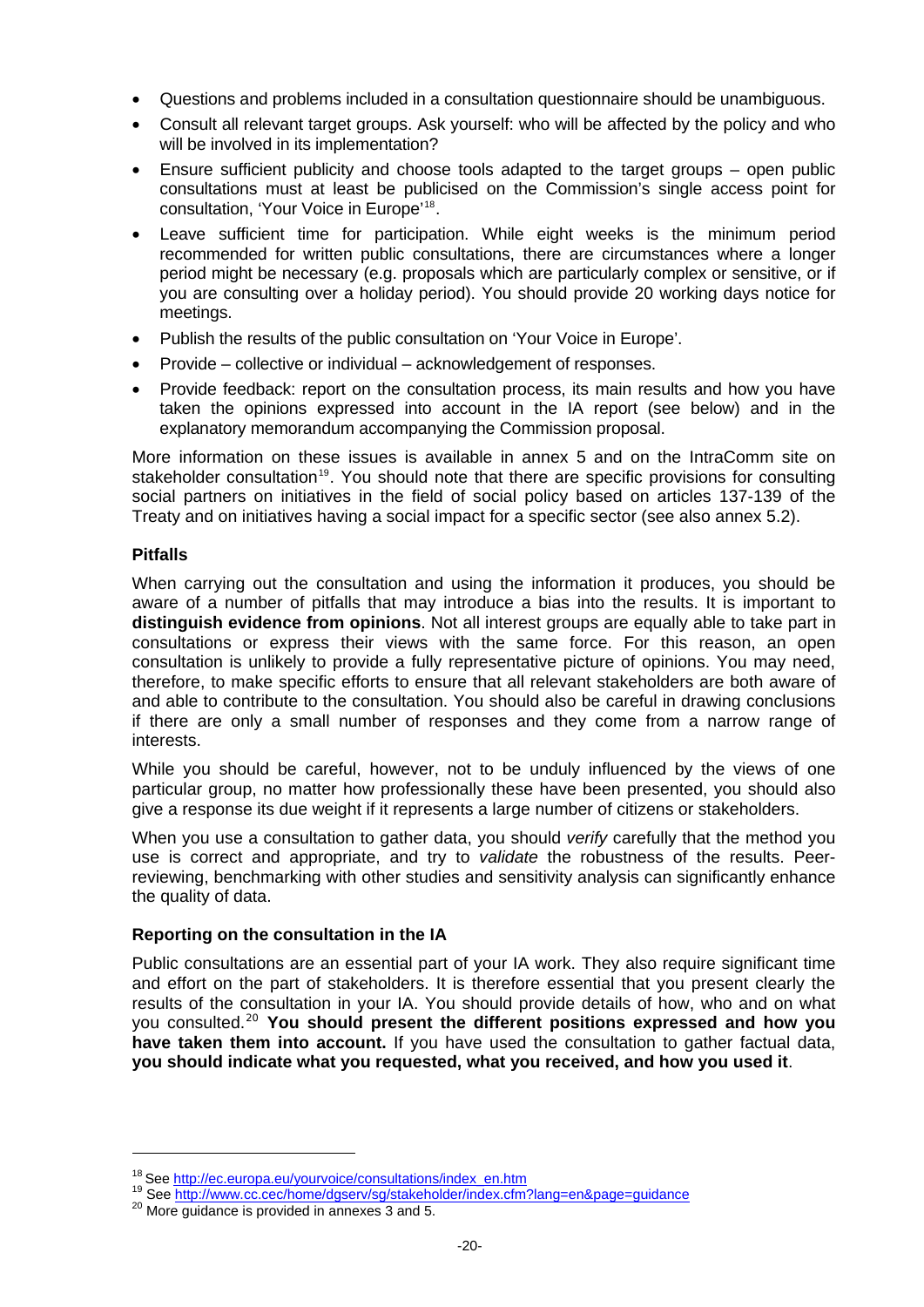# <span id="page-21-0"></span>**PART II: KEY ANALYTICAL STEPS IN IMPACT ASSESSMENT**

# **5. WHAT IS THE PROBLEM?**

**A good definition of the problem and a clear understanding of what causes it are preconditions for setting objectives and identifying options to address the problem. A good problem definition should:**

- **describe the nature of problem in clear terms and support the description with clear evidence**
- **set out clearly the scale of the problem,**
- set out clearly who is most affected by it
- **identify clearly the drivers or underlying causes of the problem**
- **describe how the problem has developed over time and how existing policies at Community or Member State level affect it**
- **identify a clear baseline, i.e. describe how the problem is likely to develop in the future without new EU action**
- **identify clearly assumptions made, risks and uncertainty involved**
- **describe why the problem needs action at Community level on the basis of principles set in the Treaty (Conferral and Subsidiarity).**

#### **5.1 Defining the problem**

The problem definition should describe and provide evidence of the nature and scale of the problem. You should identify the actors, sectors and social groups that are primarily affected by it. Where the problem is not confined to the EU, you should also identify international aspects of the problem. You should explain why it is a problem, why the existing or evolving situation is not sustainable, and why public intervention may be necessary. Public intervention is normally justified on the grounds of market/regulatory failures, or because of equity concerns or a discrepancy between the fundamental goals of the EU and the existing situation. In practice, the need for intervention often arises from a combination of these reasons. Some of the major **reasons for public intervention are presented in the box below** and more details and examples are provided in Annex 6.

#### **Market failures**

- **Market prices do not reflect the real costs and benefits to society ('externalities')**
- **Insufficient supply of public goods**
- **Missing or weak competition (including abuse of market power)**
- **Missing or incomplete markets**
- **Information failures, such as imperfect information or lack of access to information for decision takers (including consumers and public authorities), unless caused by a regulatory failure**

#### **Regulatory failure**

- **Inadequately defined property rights/legal framework**
- **Poorly defined targets and objectives**
- **Unintended consequences resulting from public intervention**
- **Regulatory capture of public authorities**
- **Implementation and enforcement failures**

**Discrepancy between the fundamental goals of the Union and the existing situation, for example protection of fundamental rights, combating discrimination, safeguarding the security of citizens, strengthening social cohesion or promoting distributional justice**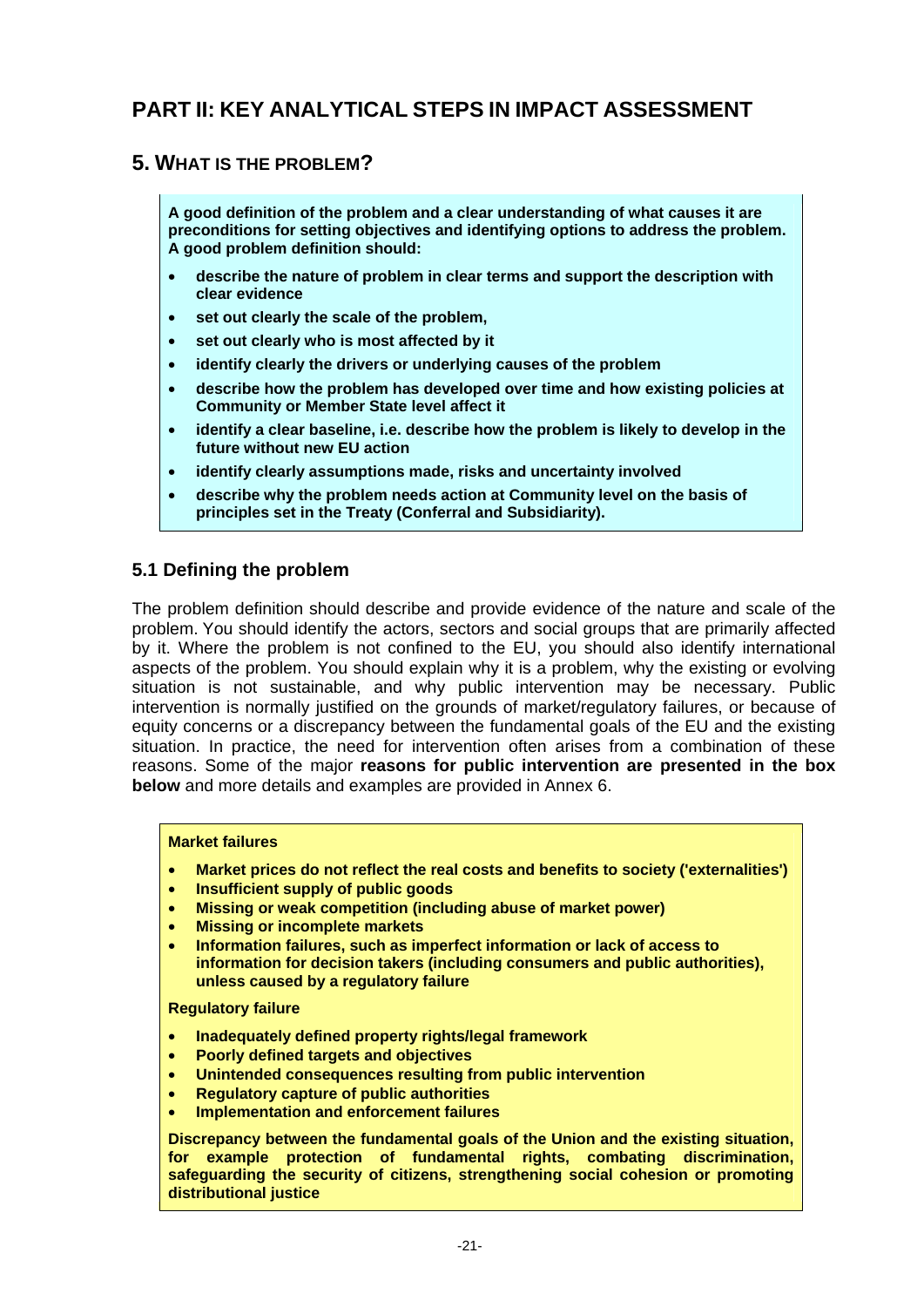<span id="page-22-0"></span>You need to establish the 'drivers' – or causes – behind the problem (how particular factors lead to the problem). This will help you to tackle causes rather than symptoms (see example below). Problems should not be defined as a 'lack of something' or as 'need for something', as this can bias the definition of objectives and the choice of policy instruments.

#### **Illustrating the incidence of the impacts associated with the problem**

**Tables and maps**: A useful method may be to link problems with their underlying drivers on the basis of overview tables while considering the problem from the point of view of the different stakeholder groups affected:

| <b>PROBLEMS</b>                                 | <b>DRIVERS</b>                                                                               |
|-------------------------------------------------|----------------------------------------------------------------------------------------------|
| Air pollution                                   | Firms do not bear the cost of pollution caused by their<br>operations (market failure)       |
| Firms unwilling to trade with countries X, Y, I | Protection of legal rights in these countries not<br>adequately defined (regulatory failure) |
| Regional conflicts                              | Underdeveloped civil society/undemocratic political<br>systems                               |

**Concrete examples**: The problem definition chapter can also benefit from a simple, smallscale example of the essential aspects of the problem, for example in the context of a small business ('think small first').

# **5.2 Verifying the EU's right to act, and the justification for EU action**

Once you have identified the problem and its causes, you should verify if the EU has the right to take action and if it is better placed than the Member States to tackle the problem. You should keep in mind that the EU Charter of Fundamental Rights places legal limits on the Union's right to act. The Commission has therefore decided that proposals must be scrutinized for compatibility with the Charter $21$ .

You should link the problem to at least one article of the Treaties and the objectives they contain, as this is the basis for Union's right to act (**principle of conferral**):

- y **Is the issue you are dealing with linked to at least one article of the Treaty, and the objectives it sets out?**
- y **Is it an issue on which the Community has exclusive competence? If this is the case, then subsidiarity does not apply.**

If the Community does not have exclusive competence in the area in question, the **principles of subsidiarity** and **proportionality** apply.

The **subsidiarity principle** has two aspects which must both be analysed when you are examining whether Community action, legislative or non-legislative, is justified.

- **1. Why can the objectives of the proposed action not be achieved sufficiently by Member States (necessity test)?**
- **2. As a result of this, can objectives be better achieved by action by the Community (test of EU Value Added)?**

1

<span id="page-22-1"></span><sup>&</sup>lt;sup>21</sup> See also the Communication on Compliance with the Charter of Fundamental Rights in Commission legislative proposals ([COM\(2005\) 172](http://eur-lex.europa.eu/LexUriServ/LexUriServ.do?uri=CELEX:52005DC0172:EN:NOT)). See also section 8.3.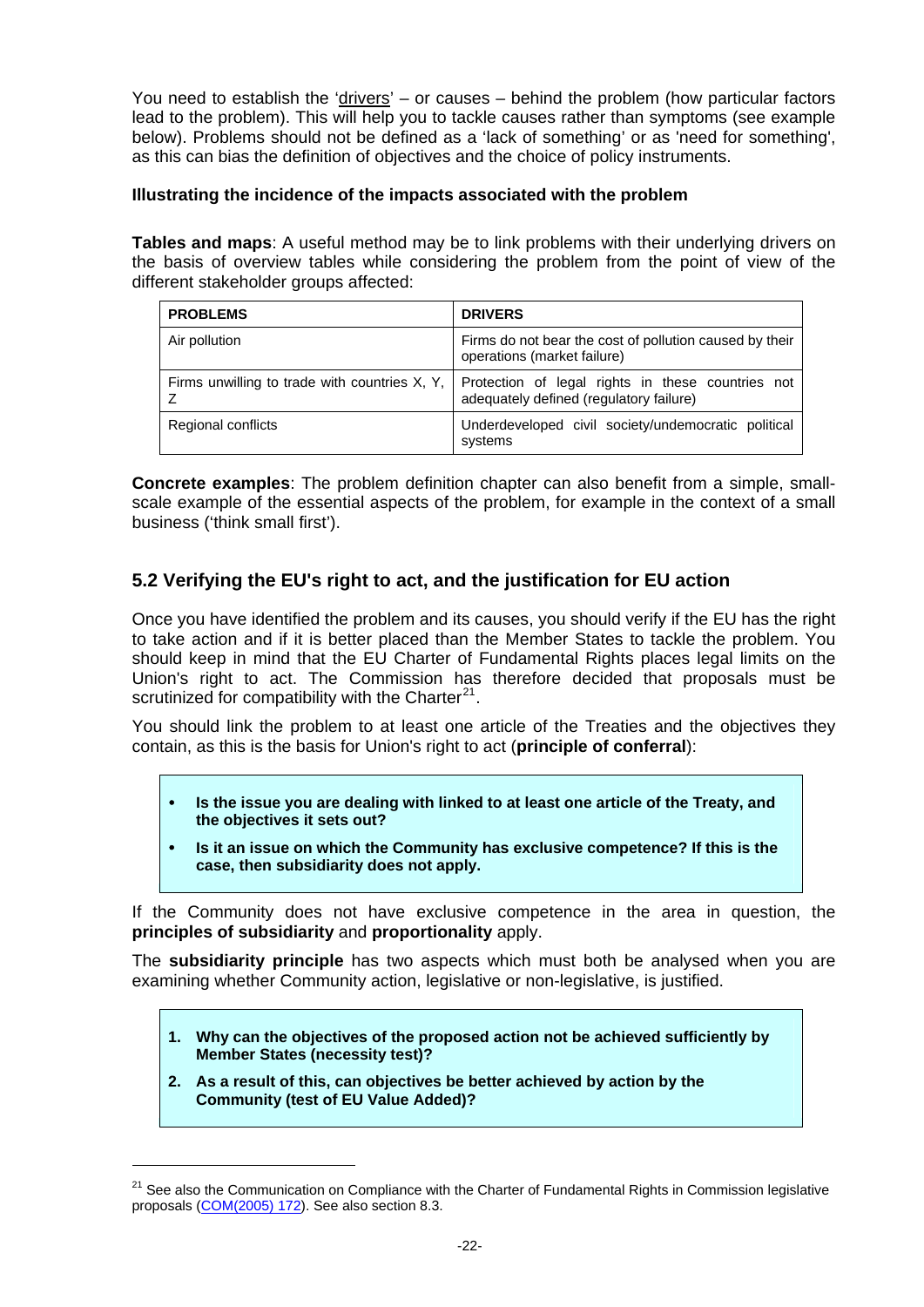#### **Respecting the subsidiarity principle**

The following box contains the questions you should answer when examining whether the two aspects are met in your case. You should not answer them on a yes/no basis, but rather use them to identify the arguments relating to subsidiarity which are relevant in the context of your initiative so that you can elaborate them in your IA report. These points should be substantiated with qualitative, and where possible, quantitative indicators

- **1. Does the issue being addressed have transnational aspects which cannot be dealt with satisfactorily by action by Member States? (e.g. reduction of CO2 emissions in the atmosphere)**
- **2. Would actions by Member States alone, or the lack of Community action, conflict with the requirements of the Treaty? (e.g. discriminatory treatment of a stakeholder group)**
- **3. Would actions by Member States alone, or the lack of Community action, significantly damage the interests of Member States? (e.g. action restricting the free circulation of goods)**
- **4. Would action at Community level produce clear benefits compared with action at the level of Member States by reason of its scale?**
- **5. Would action at Community level produce clear benefits compared with action at the level of Member States by reason of its effectiveness?**

The answers to these questions may not be the same for each policy option that you examine. You should then answer the questions under each policy option. You should also bear in mind that in some cases the appropriate level for action may be international, rather than European or national.

An additional point should be borne in mind: any assessment of subsidiarity will evolve over time. This has two implications.

- First, it means that Community action may be scaled back or discontinued if it is no longer justified because circumstances have changed. It is important to bear this in mind when reviewing existing Community activities, for example in the context of the Commission's better regulation and simplification agenda. For this type of initiative, the IA report should demonstrate that EU action is still in conformity with the subsidiarity principle; you should not rely exclusively on a subsidiarity analysis that was made in the past.
- Secondly, it means that Community action, in line with the provisions of the Treaty, may be expanded where circumstances so require. This may include areas where there has been no, or only limited, Community action before. Given the potential political sensitivity of such new activities, the clearest possible justification on the basis of the above questions is essential. Reference to similar activities already carried out at Community level may be useful.

The Treaty also requires that Community action meets the conditions set by the **principle of proportionality**. This should be examined as part of the assessment and comparison of policy options (see section 7.2.).

The **Executive Summary** of the IA should contain a section presenting clearly your reasoning on subsidiarity and proportionality.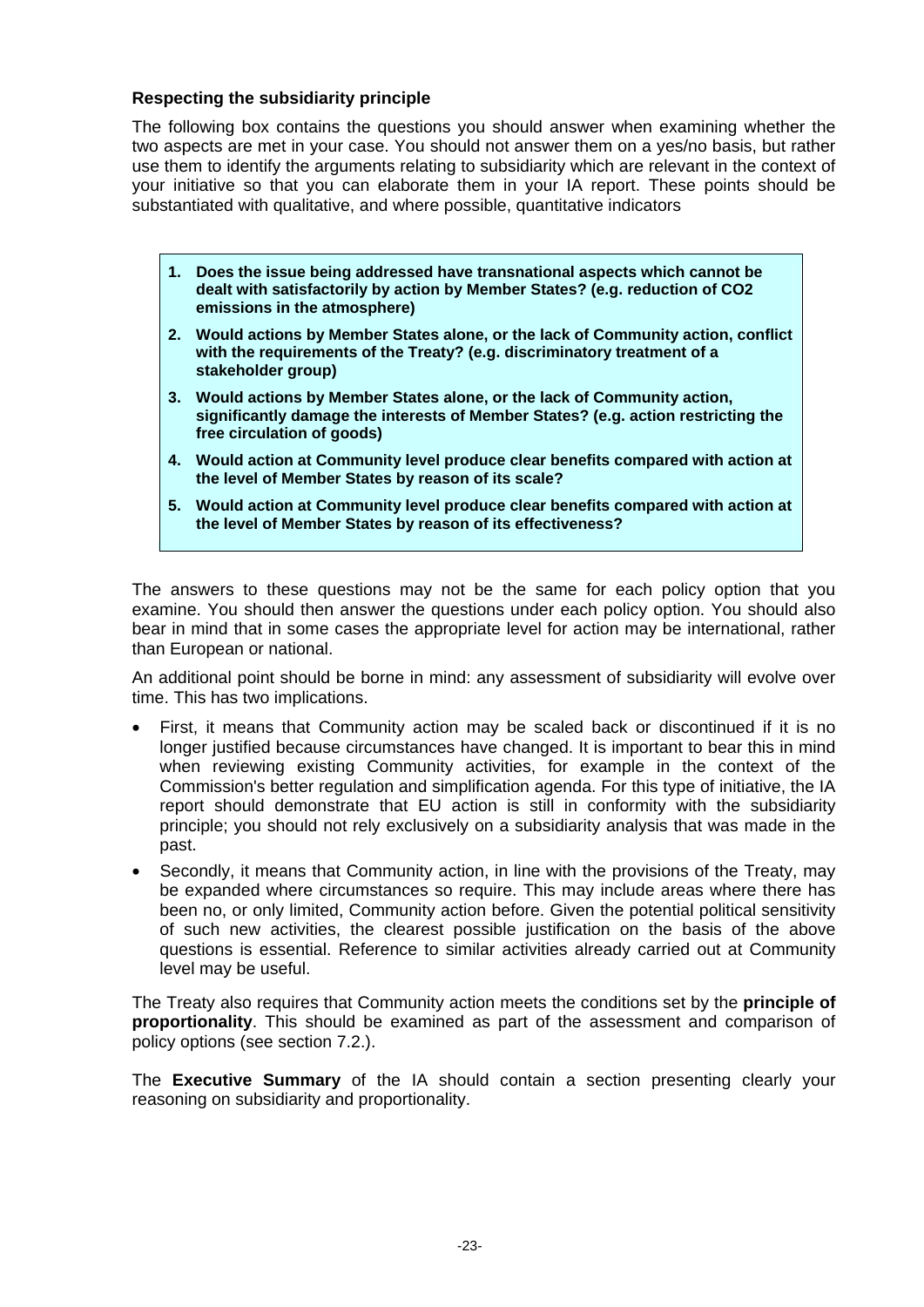# <span id="page-24-0"></span>**5.3 Developing a baseline scenario**

#### **The problem definition must include a clear baseline scenario as the basis for comparing policy options.**

The aim of the baseline scenario is to explain how the current situation would evolve without additional public intervention – it is the 'no policy change' scenario. A clear baseline scenario also provides the basis for comparing policy options (Chapter 9 deals with this).

The baseline scenario depends on whether there are already national and EU policies in place:

- if there is no EU policy, the baseline means the continuation of 'no EU policy'. The 'no EU policy' includes the expected effects of legislation which has been adopted but not yet implemented
- where there is already an EU policy, the baseline is the continuation of the current policy without any change, i.e. without any new or additional EU intervention
- if the existing EU policy foresees a change (e.g. abolition of the milk quota in 2015), or a sunset clause, then the baseline can over time lead to a 'no EU policy' scenario. For practical reasons, you may use the existing policy without the 'sunset' as the baseline, provided you have an option only reflecting the introduction of the sunset clause.

For these reasons it is important that you explain clearly the policy context of the initiative in an introductory chapter of the IA report.

To develop the 'no policy change' scenario, you will also need to **consider a wide range of factors** other than EU intervention. These include:

- member State policies/regulations already in place
- actions already decided or proposed by third countries, industries and other parties;
- evolution of relevant markets
- recent trends in the problem and likely changes to the causes of those trends.

A good baseline should have a strong factual basis and, as far as possible, be expressed in quantitative terms. It should also be set for an appropriate time horizon (neither too long nor too short). The baseline projection has to provide a clear indication of how serious the problem is, or to what extent it would become more serious without immediate intervention, and whether there are irreversible consequences.

The baseline scenario should take into account the expected results of relevant legislation which has been adopted but not yet fully implemented. While the baseline should not include developments that depend on political decisions that have not yet been taken, there is one important exception to this: if the initiative is linked to other policy proposals already put forward by the Commission but not yet adopted by the legislator, these proposals need be assumed to be part of the baseline.

In describing the baseline scenario – as when assessing the impacts of any policy option – you may face the challenge that the projections are uncertain or that there is a risk attached to them, i.e. that an undesired development may – or may not – happen. Sensitivity analysis and risk assessment are tools to respond to these challenges in your problem description.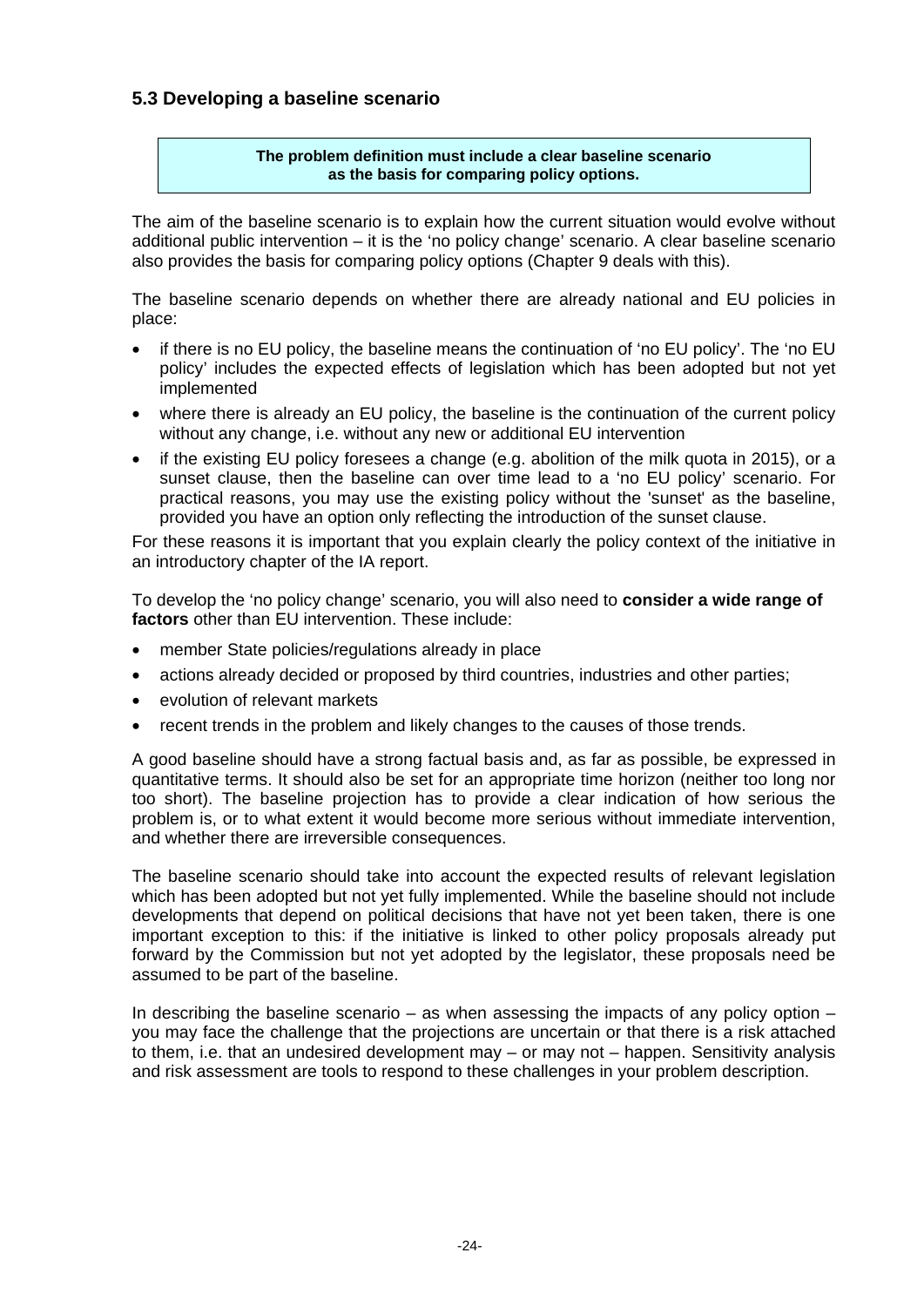# <span id="page-25-0"></span>**5.4 Sensitivity analysis**

**When the assumptions underlying the baseline scenario might vary as a result of external factors, you need to do a sensitivity analysis to assess whether the impacts of the policy options differ significantly for different values of the key variables.** 

**This analysis will have to address the impact of different assumptions on the effectiveness of policy options, and where necessary describe alternative versions of the baseline scenario.**

Sensitivity analysis can be used to explore how the impacts of the options you are analysing would change in response to variations in key parameters and how they interact<sup>[22](#page-25-1)</sup>. The impact of your measure may be affected, for example, by changes in the rate of economic growth  $(x, \%)$  or the proportion  $(y, \%)$  of producers who adopt a voluntary standard. While these values are rarely known for sure, there is often a range of values that is more or less likely. Sensitivity analysis can be used to establish how variations in such parameters affect the impact of your measure. A useful form of sensitivity analysis is to identify switching points. In other words, by how much does the value of an uncertain factor or a key assumption have to change in order for the preferred option to change. You should then determine how likely it is that that critical value could be reached. You should ask for help from the IA or economic analysis unit in your DG.

# **5.5 Risk Assessment**

**An IA that addresses a problem in which uncertainty about serious negative outcomes (risk) is an issue should contain a risk assessment. If these risks may involve irreversible damage or fatalities on an unforeseeable scale, a separate formal risk assessment will have to be carried out on the basis of scientific expertise.** 

Decision-makers are often faced with the need to reduce or eliminate the risk of adverse effects to the environment or to health. When the problem you are dealing with is affected by risk, i.e. you can attach probabilities to different possible outcomes, the IA will have to include a risk assessment as a tool to determine the best policy to deal with this.

As a working definition you can equate the value of a given risk with the magnitude of the hazard, multiplied by the probability that it will occur. When the hazard under consideration may have consequences that are not yet fully scientifically established, and that may be irreversible, a full risk assessment by a scientific committee is necessary.

In such cases, particularly when risks to the environment and human, animal and plant health are involved, the 'precautionary principle' may be applied as a first step towards the **management of risk.**[23](#page-25-2) This means that temporary decisions may need to be taken on the basis of limited or inconclusive evidence, and that more permanent arrangements are postponed until the necessary scientific assessment is available. In the light of the risk assessment, you will have to prepare further measures to manage the risk.

#### **When will risk assessment be required?**

A risk assessment will be necessary when:

1

1. there is a non-zero probability that a certain adverse event or development will occur AND

<span id="page-25-2"></span>

<span id="page-25-1"></span><sup>&</sup>lt;sup>22</sup> For more on this see the JRC: http://sensitivity-analysis.jrc.ec.europa.eu<br><sup>23</sup> For more information on the precautionary principle and its use by decision-makers for the management of risk, see the 'Communication from the Commission on the precautionary principle', [COM \(2000\) 1.](http://eur-lex.europa.eu/LexUriServ/LexUriServ.do?uri=CELEX:52000DC0001:EN:NOT)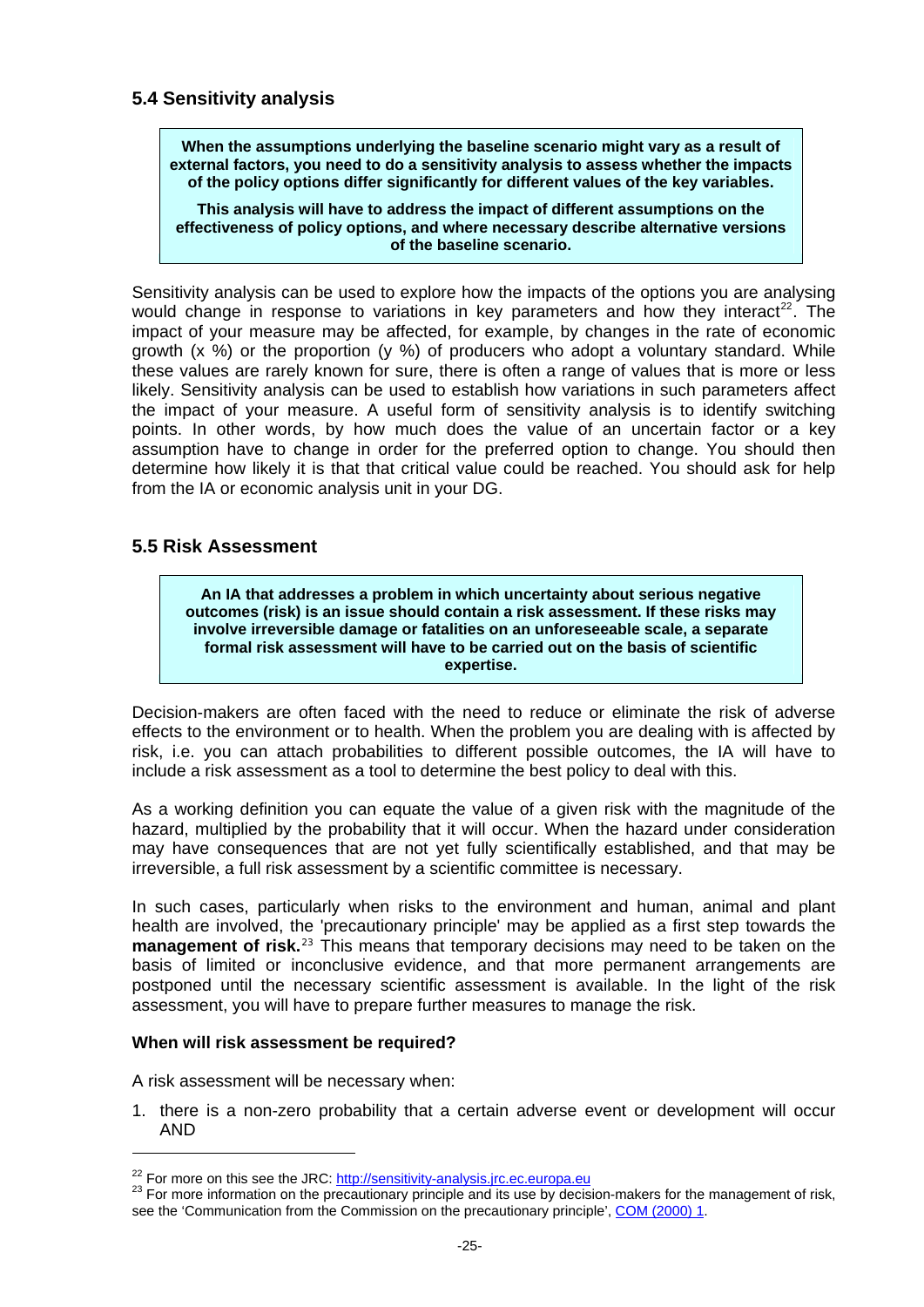- <span id="page-26-0"></span>2. it is not predictable who will be (worst) affected AND
- 3. the negative consequences for certain parties (individuals, businesses, regions, sectors) will be very serious (fatalities, invalidity) and irreversible.

#### **How to carry out risk assessment in the IA?**

Three steps are necessary for risk analysis:

- 1. the first step is to **identify relevant risks**. You need to provide a clear description of the origin of the risk and the nature of the consequences it might have. The problem definition should set out who or what might be negatively affected, under what circumstances, and in what way.
- 2. the next step is to **determine the probability** that a negative consequence can occur and the **extent of the harm** that would materialise. You should quantify these two parameters as far as possible. All available scientific evidence should be used rather than subjective estimates. The extent of the harm can be difficult to measure in monetary terms, for example where harm relates to health or environmental impacts. Nevertheless, methods exist that can be used to monetise them (see annex 9).
- 3. finally, you need to **describe alternative ways to reduce the identified risks** in the options section of the IA reports. Risks can rarely be reduced to zero without incurring large costs, and indeed risk analysis does not aim to eliminate risks at any cost but is rather a method to determine which measures can be used to reduce them in an efficient way. This can be done either by reducing the probability of such an event occurring, or by limiting the extent of negative consequences if it does occur, or by a combination of both. The impacts on the risk need to be quantified so that you can compare the different costs of reducing the risk with the actual risk reduction.

The results of the risk assessment should feed directly into the definition of objectives (i.e. whether the objective will be to eliminate or diminish the risk), and into the different policy options for managing the risk (e.g. remedies like compensation). Annex 10.4 gives more technical detail on issues of risk analysis.

# **6. WHAT ARE THE POLICY OBJECTIVES?**

**All Commission IAs must have clear objectives which are directly related to solving the problems which have been identified.** 

**Only clearly defined objectives will make the level of ambition visible, show that the proposal respects the principles of subsidiarity and proportionality, help ensure coherence of Commission policies, and allow for identification and comparison of options for action and their likely impacts.** 

**Without clear objectives, it is impossible to evaluate the extent to which the action has generated its intended effects.**

**Defining objectives may be an iterative process: the objectives are refined in the course of the IA work. The definition should:** 

- **set out objectives that are clearly linked to the problem and its root causes, respect the subsidiarity and proportionality principles, and correspond to Treaty objectives and Commission priorities and strategies (such as the Lisbon and Sustainable Development Strategies or the EU Chart of Fundamental Rights);**
- **set out general objectives and translate them into specific and, where appropriate, operational objectives, thus setting a hierarchy of objectives.**
- **express the objectives in SMART terms (Specific, Measurable, Achievable, Realistic, Time-dependent)**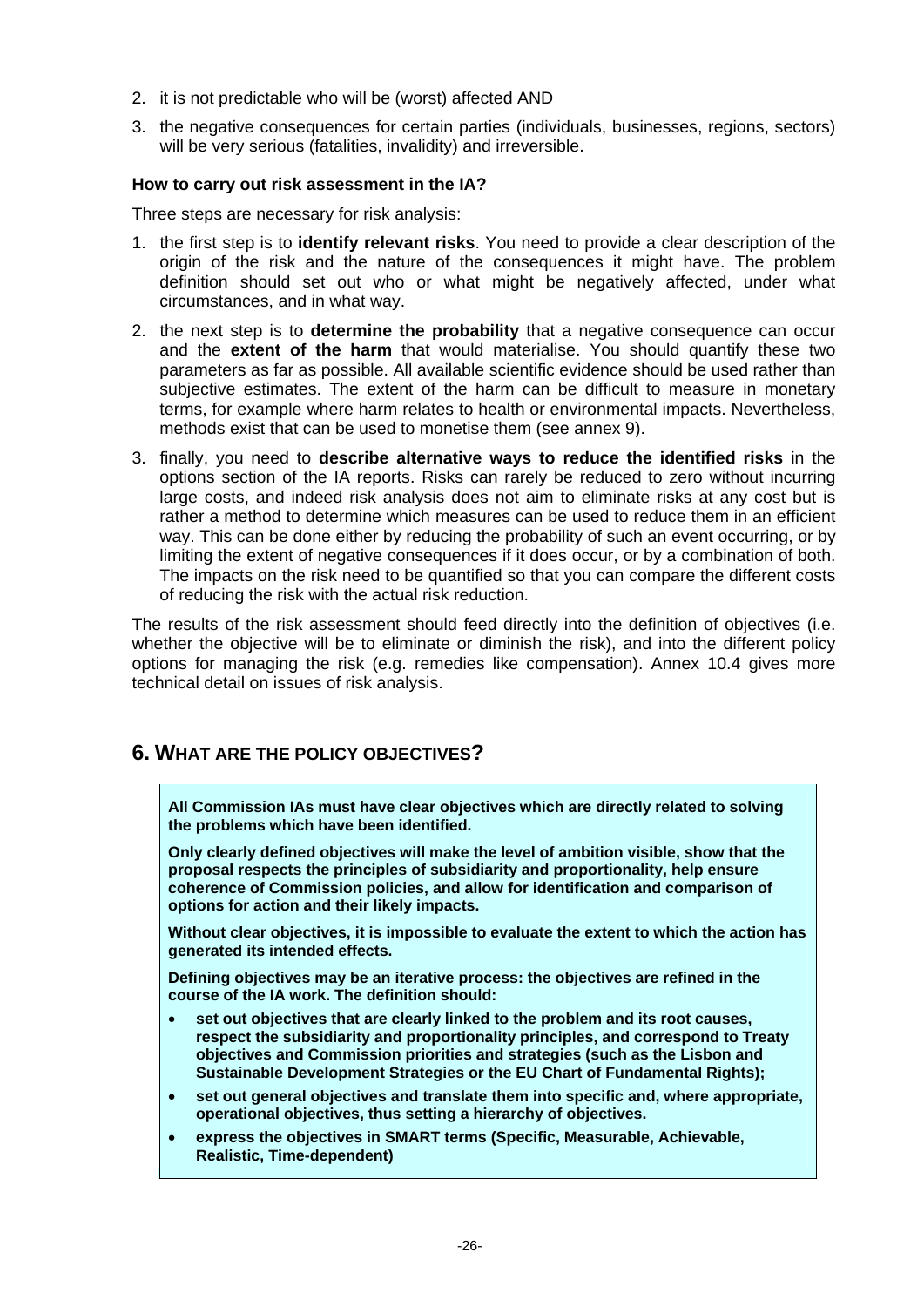# <span id="page-27-0"></span>**6.1 The role of objectives in an Impact Assessment**

Without a clear understanding of what a future policy is supposed to achieve, it is difficult to identify possible courses of action, and even more difficult to compare policy options. Objectives provide the only effective criteria for assessing the success or failure of the proposed policy options. Without clear objectives it is also impossible to monitor implementation of the policy and to evaluate whether it has produced the desired effects. Finally, setting objectives is a key step in determining the level of ambition of any policy and in linking it to existing Community policies.

You should screen all objectives in terms of subsidiarity and proportionality (see chapter 5.2.).

# **6.2 Setting general, specific and operational objectives**

To develop a coherent set of objectives, you should distinguish three levels: general objectives, specific objectives and operational objectives. You will not always need to consider objectives on all three levels. For example, an IA accompanying a strategy or White Paper may not need to set out operational objectives. On the other hand, the IA of a comitology decision might focus on operational objectives, because general and specific objectives will already have been formulated in the IA for the legislation on which the comitology process is based.

When you define objectives at different levels, there should be clear links between them. Sometimes these relationships are not only vertical (as in a hierarchy of objectives), but also horizontal, when objectives can reinforce but also contradict one another. You should also take account of any external factors outside your policy (and control) that may have favourable or adverse effects on your objectives.

| <b>General</b><br>objectives     | These are Treaty-based goals which the policy aims to contribute to.<br>۰<br>They are therefore the link with the existing policy setting.<br>These objectives should induce policy-makers to take account of the full<br>range of existing policies with the same or similar objectives.<br>They relate to impact indicators. <sup>24</sup><br>۰ |
|----------------------------------|---------------------------------------------------------------------------------------------------------------------------------------------------------------------------------------------------------------------------------------------------------------------------------------------------------------------------------------------------|
| <b>Specific</b><br>objectives    | They take account of the envisaged specific domain and particular nature<br>۰<br>of the policy intervention under consideration.<br>The definition of these objectives is a crucial step in the appraisal as they<br>۰<br>set out what you want to achieve concretely with the policy intervention.<br>They correspond to result indicators.      |
| <b>Operational</b><br>objectives | These are the objectives defined in terms of the deliverables or objects of<br>$\bullet$<br>actions.<br>These objectives will vary considerably depending on the type of policy<br>۰<br>examined.<br>They need to have a close link with output indicators.                                                                                       |

# **6.3 When should you set objectives?**

Given that objectives are closely linked to the other stages of the IA process, you may not be able to define them in one go.

-

<span id="page-27-1"></span> $24$  Annex 13 provides more details.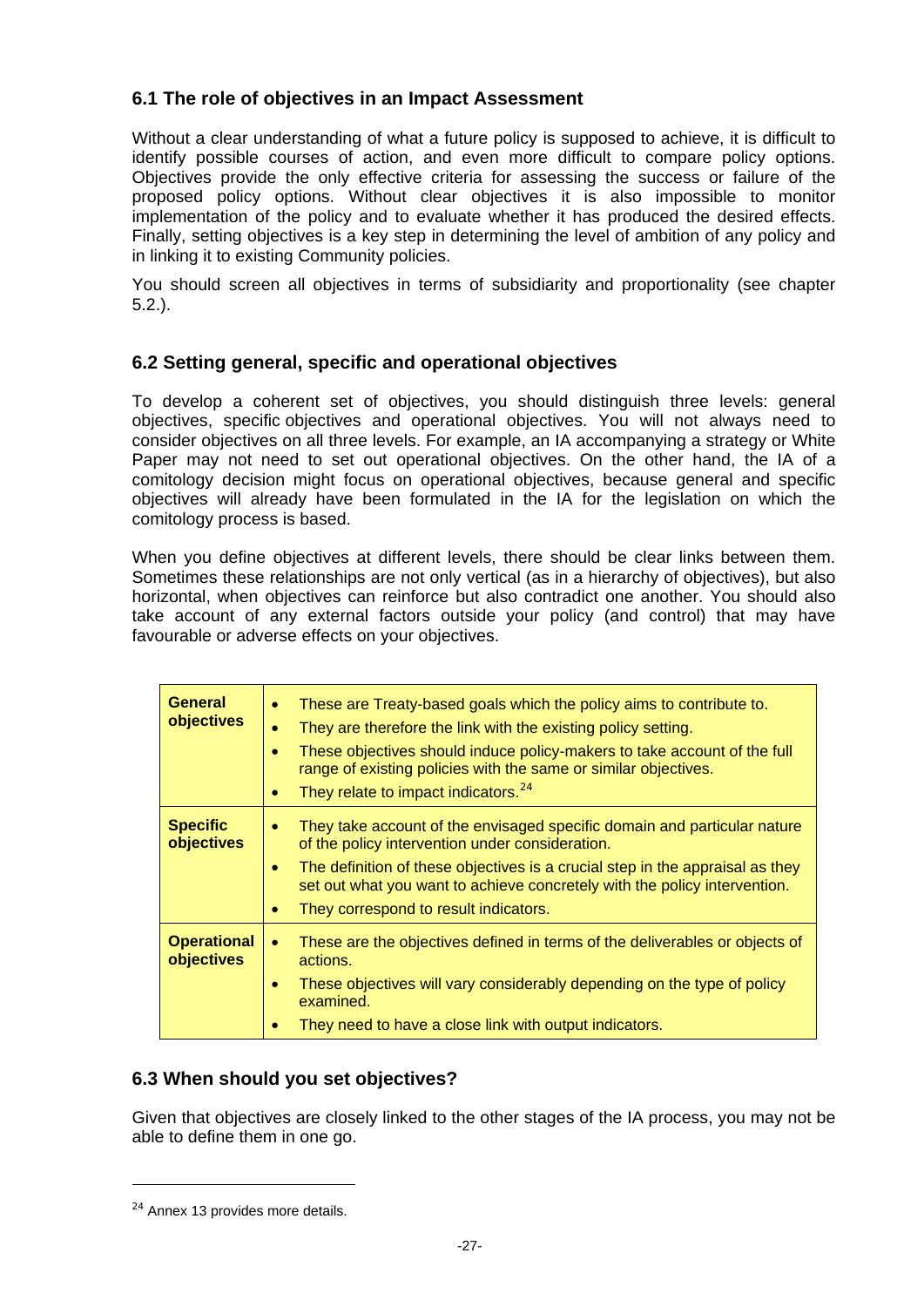- <span id="page-28-0"></span>• Once you have defined the problem, you should be able to establish **the general policy objectives** which the *intervention aims to contribute to*.
- The **specific and operational objectives** may change during the IA process as you gain more insight into the effectiveness and efficiency of various policy options. For example, as you work on a particular option you may encounter a drawback that you had not thought about before. It is then good practice to define a new (specific or operational) objective on avoiding this drawback. This ensures that the other options are also assessed on this aspect and consequently that the scoring and comparison of the options is carried out on the same set of criteria.

### **6.4 Making your objectives SMART**

Your objectives should be directly related to the problem and its root causes. They should be 'SMART' – it may not be possible to make them all fully SMART, but you should aim to satisfy as many of the criteria as possible.

#### **SMART-objectives should be:**

**Specific**: objectives should be precise and concrete enough not to be open to varying interpretations. They must be understood similarly by all.

**Measurable**: objectives should define a desired future state in measurable terms, so that it is possible to verify whether the objective has been achieved or not. Such objectives are either quantified or based on a combination of description and scoring scales.

**Achievable**: if objectives and target levels are to influence behavior, those who are responsible for them must be able to achieve them.

**Realistic**: objectives and target levels should be ambitious – setting an objective that only reflects the current level of achievement is not useful – but they should also be realistic so that those responsible see them as meaningful.

**Time-dependent**: objectives and target levels remain vague if they are not related to a fixed date or time period.

# **6.5 Linking objectives with other parts of the analysis**

The objectives you set constitute the link between the problem description and the policy options that you will identify, assess and compare.

- **Link objectives with your problem analysis**: be sure that your objectives are directly related and proportionate to the problem and its root causes.
- **Link objectives with the identification of policy options**: this is an iterative process in which you revise your objectives and define your policy options more clearly. You cannot identify policy options without having a clear idea of the objectives, but equally you cannot lay down detailed objectives without taking into account the specificities of various policy options.
- **Link objectives with the assessment and comparison of policy options**: the criteria that you should use when comparing the policy options are closely linked to the objectives. These criteria, 'effectiveness', 'efficiency' and 'consistency', play a role already at the initial screening of 'candidate' policy options. (For more information on the criteria see section 9.2.)
- **Link objectives with your future monitoring and evaluation activities**: without clear objectives you cannot monitor and evaluate whether your policy is on track. SMART objectives are needed to define good indicators. This in turn will allow you to monitor progress and evaluate the extent to which you have achieved your objectives.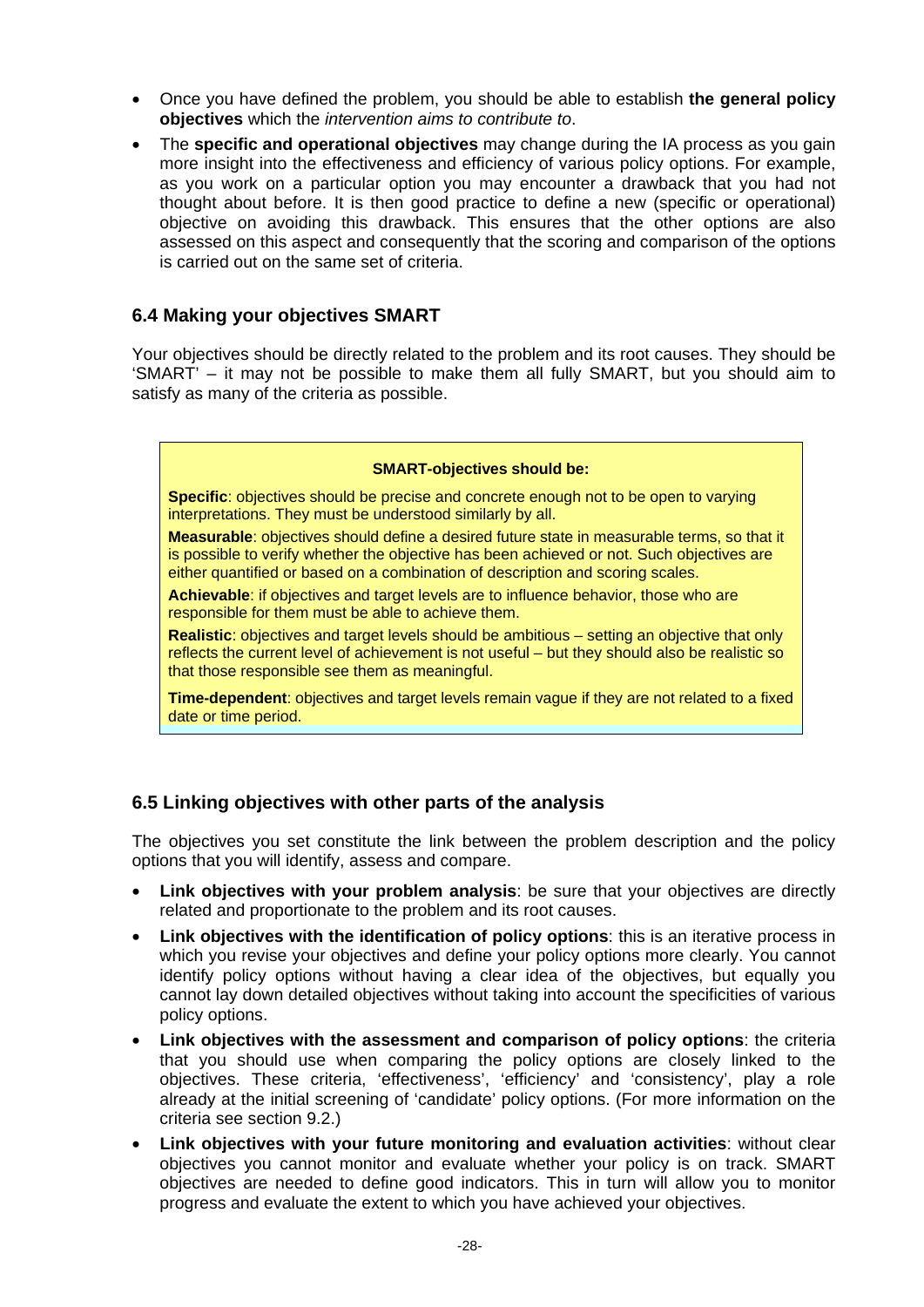# <span id="page-29-0"></span>**7. WHAT ARE THE POLICY OPTIONS?**

- **Options must be clearly related to the objectives and must be proportionate.**
- **Start by considering a wide but credible range of options.**
- **Avoid presenting only the status quo option, the 'extreme' option and the preferred option or presenting cosmplementary actions only.**
- **The set of options should include:** 
	- o **the 'no policy change' baseline scenario**
	- o **'no EU action' (e.g. discontinuing existing EU action)**
	- o **where legislation already exists, improved implementation/ enforcement, perhaps with additional guidance**
	- o **self- and co-regulation**
	- international standards where these exist.
- **Narrow down the options by screening them for technical and other constraints, and by assessing them against criteria of effectiveness, efficiency and coherence with other overarching EU policy objectives.**
- **Explain clearly the reasons for excluding certain options from further analysis.**
- **Analyse the remaining options in depth.**
- **Where relevant, distinguish options at two levels:** 
	- o **options for the content of the intervention**
	- o **options for the type of intervention Regulation, Directive, Recommendation, Communication, self-regulation, co-regulation.**

**In an IA for a legislative proposal, try to anticipate and assess in your options major amendments that Council and the European Parliament may introduce in the policy process.** 

# **7.1 Why consider alternative policy options?**

Once you have defined the objectives, the next phase of the IA exercise is to establish which options and delivery mechanisms are most likely to achieve those objectives.

Considering a wide range of policy options will force you to think 'out of the box', and also provides greater transparency. It is a way to show policy-makers and stakeholders that alternative options that they may prefer have been analysed seriously, and to explain why they were not pursued. It makes it easier to explain the logic behind the proposed choices and to avoid unnecessary discussions of options that will not help to achieve the objectives.

**Policy options must be closely linked both to the causes of the problem and to the objectives**. You should define the appropriate level of ambition for the options in the light of constraints such as compliance costs or **considerations of proportionality**. You also need to identify the appropriate policy instrument (legal acts, legal acts of Member States, selfregulation, co-regulation and economic incentives). These instruments can of course be combined in a package, and/or co-ordinated with Member State action. Annex 7 provides further information on identifying options.

# **7.2 Respecting proportionality when defining options**

The principle of proportionality states that any Community action should not go beyond what is necessary to achieve satisfactorily the objectives which have been set. It is closely linked to the principle of subsidiarity discussed in section 5.2. Community action should be as simple as possible and leave as much scope for national decision as possible, and should respect well established national arrangements and legal systems. However, when defining options, you should also take aspects of transposition (such as setting appropriate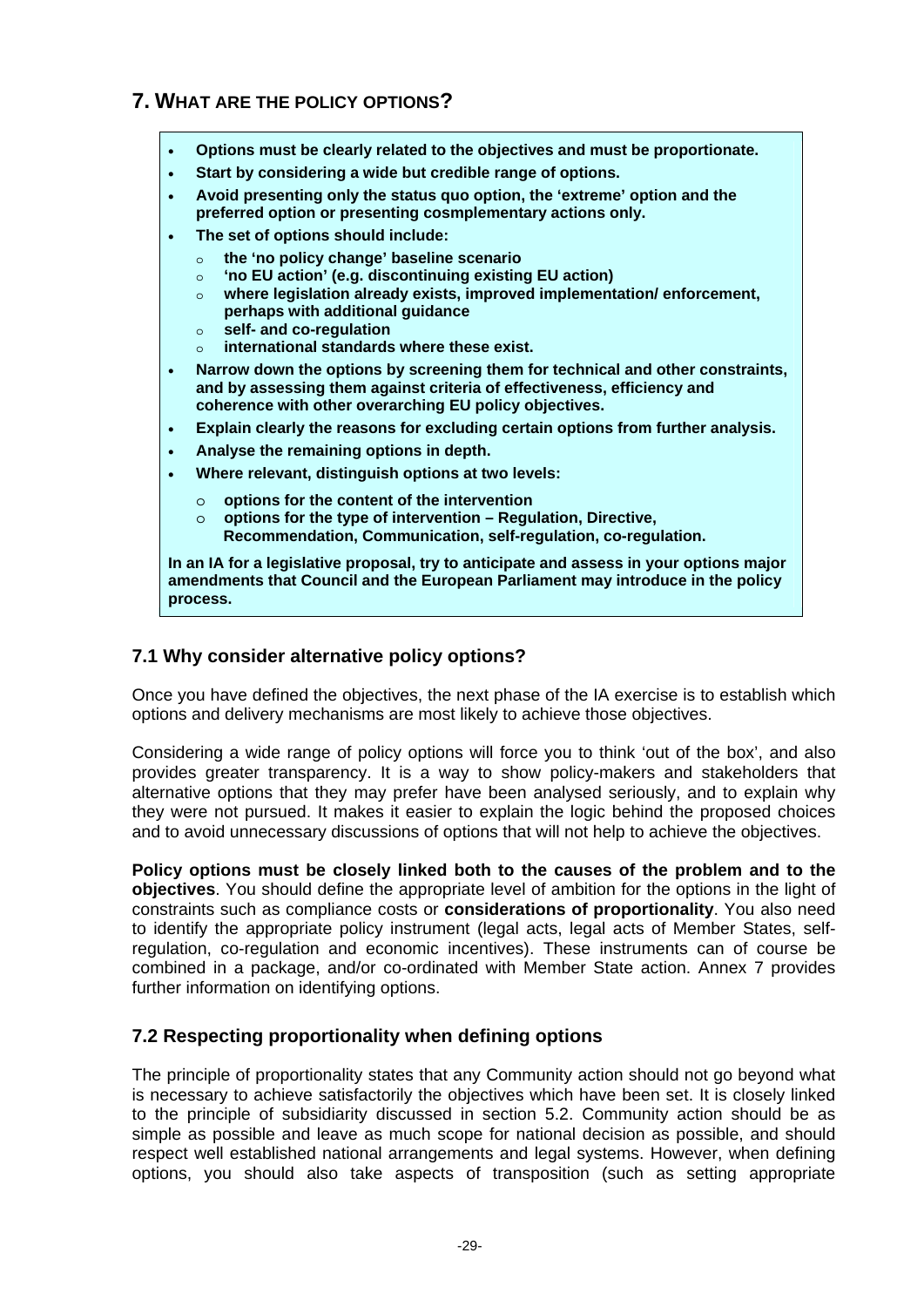<span id="page-30-0"></span>implementation periods) and potential obstacles to compliance (such as clarity of the requirements) into account (see section 8.6 for more details).

The following questions should be used to examine the proportionality of the options proposed in an IA. They are not designed to be answered on a yes/no basis but rather should be explained and supported with qualitative and quantitative evidence where possible. Examining the proportionality of a range of options will help you to establish a shortlist of feasible options to be analysed in depth.

#### **Applying the proportionality principle**

#### **Scope of instrument**

- 1. Does the option go beyond what is necessary to achieve the objective satisfactorily?
- 2. Is the scope of action limited to those aspects that Member States cannot achieve satisfactorily on their own, and where the Union can do better? (boundary test)
- 3. If the initiative creates a financial or administrative cost for the Union, national governments, regional or local authorities, economic operators or citizens, is this cost minimised and commensurate with the objective to be achieved?
- 4. Will the Community action leave as much scope for national decision as possible while achieving satisfactorily the objectives set?
- 5. While respecting Community law, are well-established national arrangements and special circumstances applying in individual Member States respected?

#### **Nature of instrument**

- 6. Is the form of Community action (choice of instrument) as simple as possible, and coherent with satisfactory achievement of the objective and effective enforcement?
- 7. Is there a solid justification for the choice of instrument regulation, (framework) directive, or alternative regulatory methods such as co-regulation or self-regulation?

# **7.3 How to identify and screen policy options**

The first step is to think large and to draw up an extensive list of possible options that are likely to be able to achieve the proposed objectives. This initial list of options can then be reduced by a first screening of their likely impacts to arrive at a shorter list of options that is then analysed in depth (see also section 8.2). During this process you should bear the following points in mind:

- all of your options should be **realistic** you should avoid the trap of considering only the 'no new action option', the 'preferred option', and an 'extreme option' which is not credible
- remember to **keep an open mind**. Even if a particular option seems to be a clear frontrunner, other promising options should not be excluded outright. You should also consider how the impacts of this 'front runner' will vary if key parameters change, e.g. allowing more time for objectives to be met or aiming for more or less ambitious objectives. You can use 'sensitivity analysis' for this (see 5.4)
- the option of **'no EU action'** must always be considered as a viable option, except in cases where the Treaties lay down a specific obligation to act
- where legislation is already in place, **better enforcement and implementation** should always be considered, perhaps with improved guidance
- **less can be more**: again where legislation is already in place, a 'doing less' option could be considered. If existing measures do not produce the desired effects, creating a new instrument may not be the best remedy. Streamlining, simplifying or even repealing the existing legislation might produce better results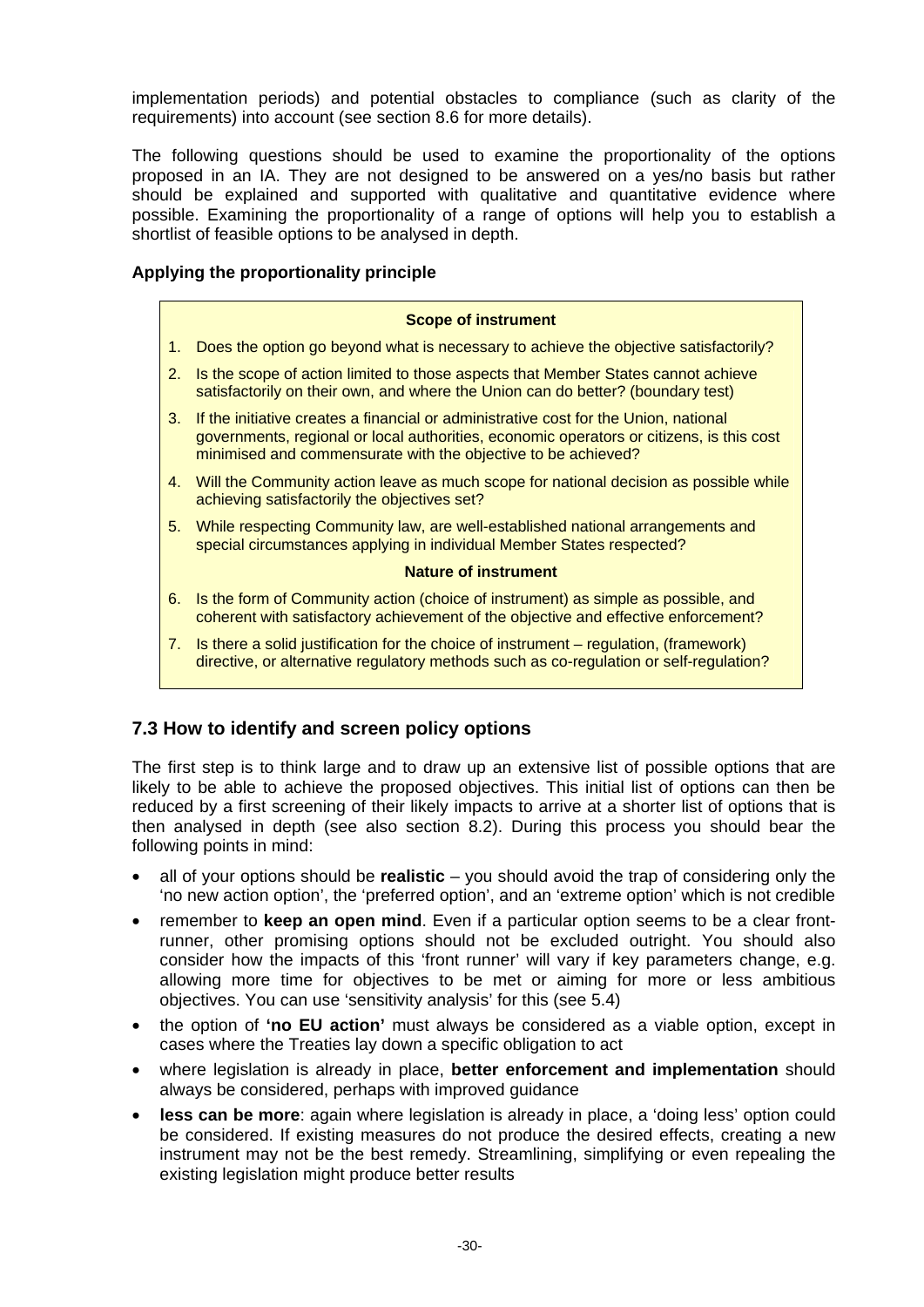- <span id="page-31-0"></span>• always consider **alternative approaches to 'classical' forms of regulation**. Consider the full range of alternative actions available to the Commission. Is self-regulation a feasible option? Could the objectives be met through a voluntary agreement? Is an information and education campaign sufficient? Could the objectives be met by introducing a new or amending an existing European Standard?
- **take account of existing EU policies**, including those which Member States are still transposing and, if possible, relevant proposals which are still being discussed in the European Parliament and Council if you have not included them in the baseline. You should also take account of existing or planned Member State policies or international agreements that might affect the impact of an option
- do not just look at the different legal (implementation) options, but also at the **content**. The choice between Directives, Regulations, Recommendations etc. should be clearly driven by what needs to be done to achieve the objectives
- examine closely options that can count on **considerable support**, but be aware that public and/or political support alone cannot be the sole determining factor in defining and analysing alternative options. You should be careful about discarding too quickly options which do not have considerable support from a certain sector
- **options should be 'complete'** and **sufficiently well developed** to allow you to differentiate them on the basis of their performance against the criteria of effectiveness, efficiency and coherence with overarching EU objectives (see Chapter 9). You should also avoid 'bundling' individual elements/sub-options of different options into a 'preferred' option after the analysis, as this makes it difficult to assess the impact of the preferred option as a whole against the baseline. Where you do adopt this approach, you should carry out an analysis of this preferred option.

The aim of all interventions is of course to provide benefits that exceed any possible negative impacts. In the terminology of cost-benefit analysis this means that you should select options that promise the greatest net benefits.

Annex 7 provides further information on identifying options.

# **8. WHAT ARE THE LIKELY ECONOMIC, SOCIAL AND ENVIRONMENTAL IMPACTS?**

- **Identify direct and indirect environmental, economic and social impacts and how they occur.**
- **Identify who is affected by these impacts (including those outside the EU) and in what way.**
- **Identify whether there are specific impacts that should be examined (fundamental rights, SMEs, consumers, competition, international, national, regional).**
- **Assess the impacts in qualitative, quantitative and monetary terms or explain in the IA why quantification is not possible or proportionate.**
- **Consider the risks and uncertainties in the policy choices, including expected compliance patterns.**

# **8.1 How to approach the analysis of impacts?**

In your analysis of impacts, you should address the likely economic, social and environmental impacts – both intended and unintended – for each option, as well as potential trade-offs and synergies.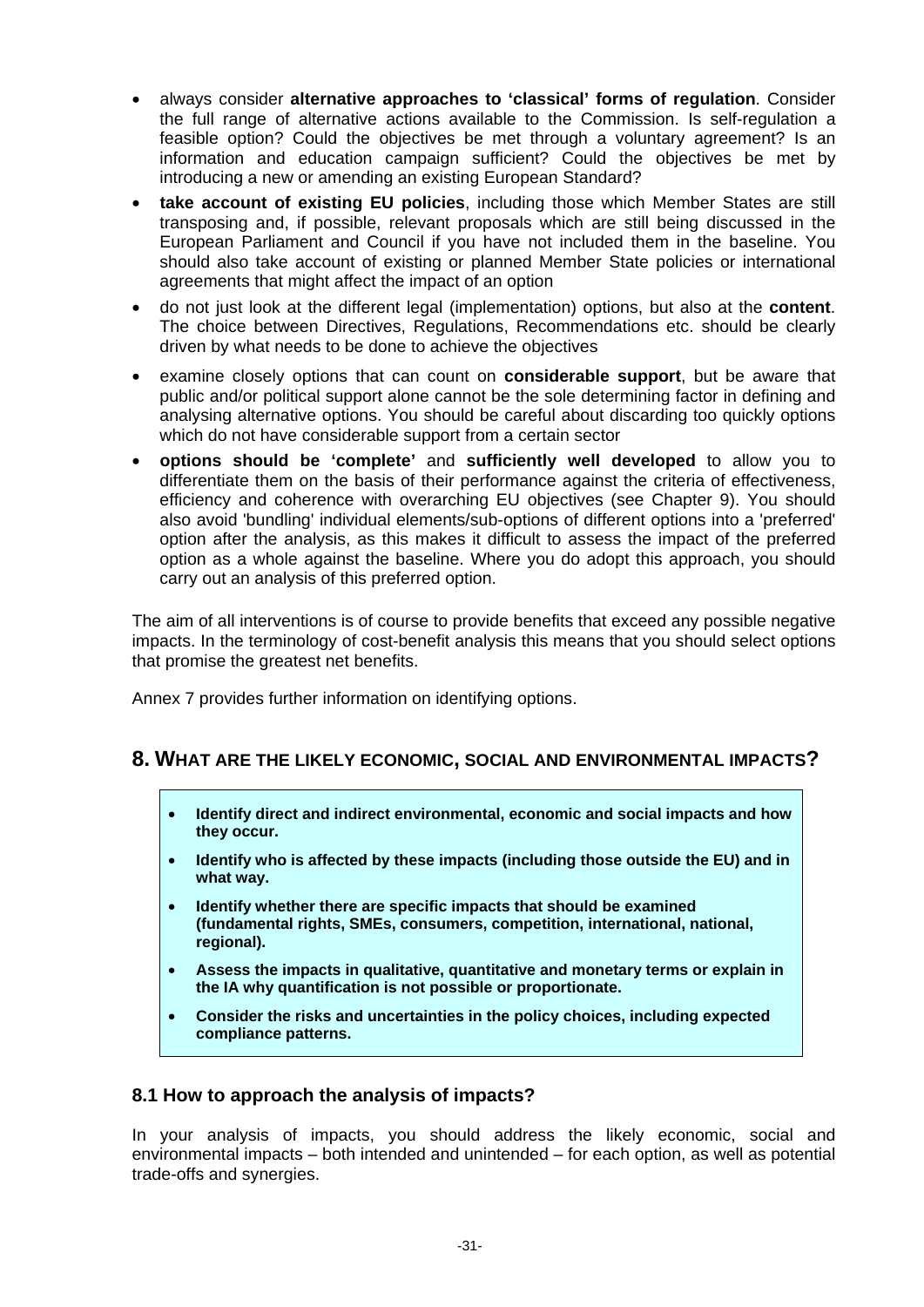<span id="page-32-0"></span>The aim of this analysis is to provide clear information on the impacts of the policy options as a basis for comparing them both against one other and against the status quo, and possibly for ranking them in relation to clearly identified evaluation criteria (see chapter 9.3).

In presenting the impacts of different policy options **the IA should assess the impacts of policy options as** *net changes* **compared to the 'no policy change'/baseline** (see chapter 5.3). You should show how each policy option differs from the baseline scenario, in terms of their characteristics and of the results that they would produce. **The more quantification you can provide, the more convincing the analysis will generally be**.

You should keep in mind that the credibility of an IA depends to a large extent on providing results that are based on reliable data and robust analysis, and which are transparent and understandable to non-specialists. This exercise will usually require an inference from the collected data, either formally through statistical analysis or model runs, or more informally by drawing on an appropriate analogy with measured impact or activities. This assessment should go beyond the immediate and desired aspects (the direct effects) and take account of indirect effects such as side-effects, knock-on effects in other segments of the economy and crowding out or other offsetting effects in the relevant sector(s).

A variety of tools and models is available for assessing impacts and these are presented in Annex 11. The Commission has also developed a set of indicators to monitor the implementation of the EU sustainable development strategy.<sup>[25](#page-32-1)</sup> In assessing impacts it is recommended that you use these indicators if they are relevant for the proposal.

# **8.2 The three steps of impact analysis**

The analysis of impacts consists of three major steps:

| Step 1 | Identification of economic, social and environmental impacts                             |
|--------|------------------------------------------------------------------------------------------|
| Step 2 | Qualitative assessment of the more significant impacts                                   |
| Step 3 | In-depth qualitative and quantitative analysis of the most significant<br><i>impacts</i> |

The sources of information and data you need for the three steps will vary. You may be able to carry out steps 1 and 2 by drawing on expertise available in the Commission, desk reviews of existing research, studies and evaluations, possibly enriched by involving outside experts, and by using the results of consultations with stakeholders. For step 3, you will probably need to draw on the information sources mentioned in chapter 4.

# **Step 1 Identify, economic, social and environmental impacts of a policy, why they occur and who is affected**

The first step is to identify those impacts, both inside and outside the EU, that are likely to occur as a consequence of implementing the policy. Some of those will be intentional and are indeed the objectives of the policy. However, it is also necessary to try to identify possible unintended impacts and the impact of how different options might interact.

Tables 1 to 3 provide a useful basis on which to screen options against possible economic, social and environmental impacts.[26](#page-32-2) **Certain questions also address issues of compatibility with the Charter of Fundamental Rights**. These questions are designed to

1

<span id="page-32-2"></span><span id="page-32-1"></span><sup>&</sup>lt;sup>25</sup> SEC(2005) 161 final. These indicators are available on the **[Eurostat website](http://epp.eurostat.ec.europa.eu/portal/page/portal/product_details/publication?p_product_code=2009-S-71-102334).**<br><sup>26</sup> The IA TOOLS 'Impact inventory' may also be helpful for this [http://iatools.jrc.ec.europa.eu](http://iatools.jrc.ec.europa.eu/).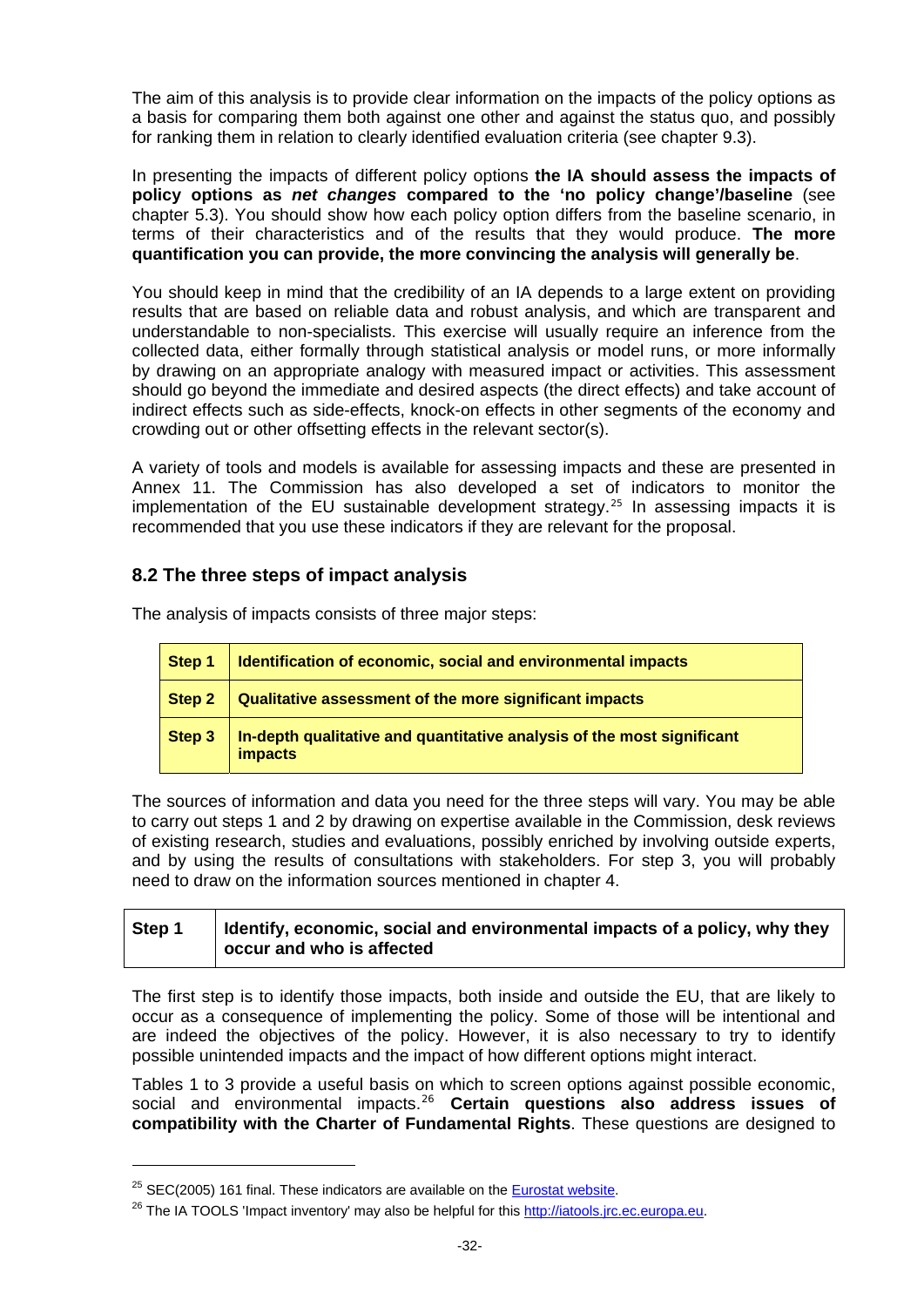help you to develop your analysis, and should not be answered with a simple 'yes' or 'no'. You may of course need to identify additional questions which are relevant to your area. This approach should result in a **comprehensive picture** of the potential effects of the policy option.

You should always identify who is affected by the impacts and when. Options that would be beneficial for society as a whole may have positive and negative impacts that are spread unevenly across society and over time. You should consider two distinct **types of distributional impacts**:

- **impacts on different social and economic groups**: identifying 'winners' and 'losers' can help you to anticipate obstacles to the proposed action and may point to the need to change its design, or to introduce measures to mitigate the negative impacts. For example, a proposal may be beneficial for consumers, but have costs which fall mainly on enterprises. There may be distributional effects even within a given group (e.g. between SMEs and larger companies, between market entrants and incumbents, between low-income and higher-income households, etc.). Finally, the impacts may differ between Member States or regions (see section 8.3).
- **impacts on existing inequalities:** you should for instance compare regional, gender impacts and impacts on vulnerable groups of the proposed action to see if it is likely to leave existing inequalities unchanged, aggravate them, or help to reduce them. This is not a simple matter: for example, differences between male and female lifestyles may mean that a proposal which appears to be neutral as regards gender equality will in practice have different impacts on men and women.

| <b>ECONOMIC IMPACTS</b>                               | <b>KEY QUESTIONS</b>                                                                                                                                                                                                                                                      |
|-------------------------------------------------------|---------------------------------------------------------------------------------------------------------------------------------------------------------------------------------------------------------------------------------------------------------------------------|
| <b>Functioning of the</b><br>internal market and      | • What impact (positive or negative) does the option have on the free movement<br>of goods, services, capital and workers?                                                                                                                                                |
| competition                                           | • Will it lead to a reduction in consumer choice, higher prices due to less<br>competition, the creation of barriers for new suppliers and service providers,<br>the facilitation of anti-competitive behaviour or emergence of monopolies,<br>market segmentation, etc.? |
| <b>Competitiveness, trade</b><br>and investment flows | • What impact does the option have on the global competitive position of EU<br>firms? Does it impact on productivity?                                                                                                                                                     |
|                                                       | • What impact does the option have on trade barriers?                                                                                                                                                                                                                     |
|                                                       | • Does it provoke cross-border investment flows (including relocation of<br>economic activity)?                                                                                                                                                                           |
| <b>Operating costs and</b><br>conduct of              | • Will it impose additional adjustment, compliance or transaction costs on<br>businesses?                                                                                                                                                                                 |
| business/Small and<br><b>Medium Enterprises</b>       | • How does the option affect the cost or availability of essential inputs (raw<br>materials, machinery, labour, energy, etc.)?                                                                                                                                            |
|                                                       | • Does it affect access to finance?                                                                                                                                                                                                                                       |
|                                                       | • Does it impact on the investment cycle?                                                                                                                                                                                                                                 |
|                                                       | • Will it entail the withdrawal of certain products from the market? Is the<br>marketing of products limited or prohibited?                                                                                                                                               |
|                                                       | • Will it entail stricter regulation of the conduct of a particular business?                                                                                                                                                                                             |
|                                                       | • Will it lead to new or the closing down of businesses?                                                                                                                                                                                                                  |
|                                                       | • Are some products or businesses treated differently from others in a<br>comparable situation?                                                                                                                                                                           |
| <b>Administrative burdens</b><br>on businesses        | • Does it affect the nature of information obligations placed on businesses (for<br>example, the type of data required, reporting frequency, the complexity of<br>submission process)?                                                                                    |
|                                                       | • What is the impact of these burdens on SMEs in particular?                                                                                                                                                                                                              |
| <b>Public authorities</b>                             | • Does the option have budgetary consequences for public authorities at<br>different levels of government (national, regional, local), both immediately and                                                                                                               |

#### **Table 1: Economic Impacts**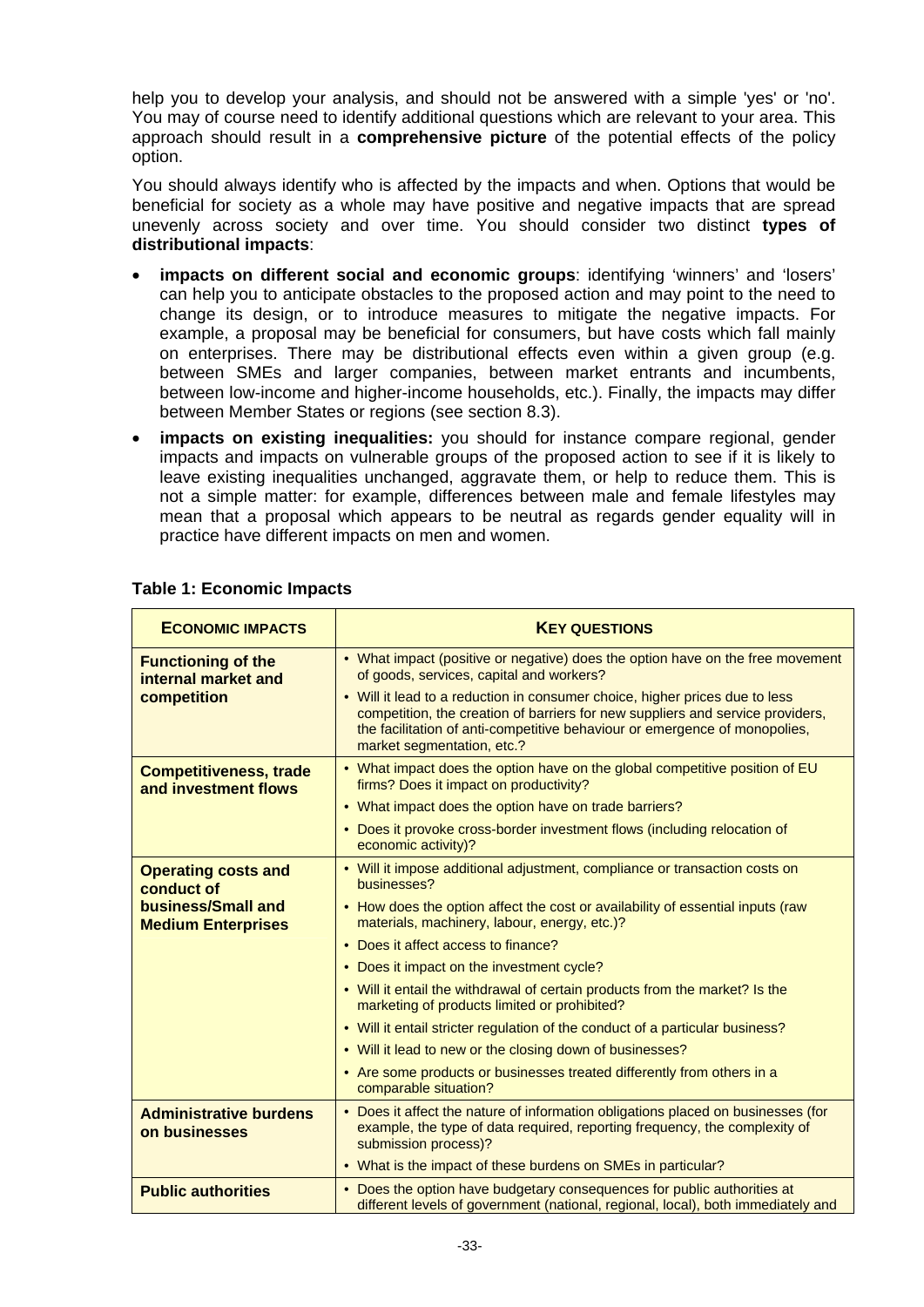| <b>ECONOMIC IMPACTS</b>                               | <b>KEY QUESTIONS</b>                                                                                                                                                                                    |
|-------------------------------------------------------|---------------------------------------------------------------------------------------------------------------------------------------------------------------------------------------------------------|
|                                                       | in the long run?<br>• Does it bring additional governmental administrative burden?                                                                                                                      |
|                                                       | • Does the option require the creation of new or restructuring of existing public<br>authorities?                                                                                                       |
| <b>Property rights</b>                                | • Are property rights affected (land, movable property, tangible/intangible<br>assets)? Is acquisition, sale or use of property rights limited?                                                         |
|                                                       | • Or will there be a complete loss of property?                                                                                                                                                         |
| <b>Innovation and research</b>                        | • Does the option stimulate or hinder research and development?                                                                                                                                         |
|                                                       | • Does it facilitate the introduction and dissemination of new production<br>methods, technologies and products?                                                                                        |
|                                                       | • Does it affect intellectual property rights (patents, trademarks, copyright, other<br>know-how rights)?                                                                                               |
|                                                       | • Does it promote or limit academic or industrial research?                                                                                                                                             |
|                                                       | • Does it promote greater productivity/resource efficiency?                                                                                                                                             |
| <b>Consumers and</b>                                  | • Does the option affect the prices consumers pay?                                                                                                                                                      |
| households                                            | • Does it impact on consumers' ability to benefit from the internal market?                                                                                                                             |
|                                                       | • Does it have an impact on the quality and availability of the goods/services<br>they buy, on consumer choice and confidence? (cf. in particular non-existing<br>and incomplete markets - see Annex 8) |
|                                                       | • Does it affect consumer information and protection?                                                                                                                                                   |
|                                                       | • Does it have significant consequences for the financial situation of individuals /<br>households, both immediately and in the long run?                                                               |
|                                                       | • Does it affect the economic protection of the family and of children?                                                                                                                                 |
| <b>Specific regions or</b>                            | • Does the option have significant effects on certain sectors?                                                                                                                                          |
| <b>sectors</b>                                        | • Will it have a specific impact on certain regions, for instance in terms of jobs<br>created or lost?                                                                                                  |
|                                                       | • Is there a single Member State, region or sector which is disproportionately<br>affected (so-called 'outlier' impact)?                                                                                |
| <b>Third countries and</b><br>international relations | • How does the option affect trade or investment flows between the EU and third<br>countries? How does it affect EU trade policy and its international obligations,<br>including in the WTO?            |
|                                                       | • Does the option affect specific groups (foreign and domestic businesses and<br>consumers) and if so in what way?                                                                                      |
|                                                       | • Does the option concern an area in which international standards, common<br>regulatory approaches or international regulatory dialogues exist?                                                        |
|                                                       | • Does it affect EU foreign policy and EU/EC development policy?                                                                                                                                        |
|                                                       | • What are the impacts on third countries with which the EU has preferential<br>trade arrangements?                                                                                                     |
|                                                       | • Does it affect developing countries at different stages of development (least<br>developed and other low-income and middle income countries) in a different<br>manner?                                |
|                                                       | • Does the option impose adjustment costs on developing countries?                                                                                                                                      |
|                                                       | • Does the option affect goods or services that are produced or consumed by<br>developing countries?                                                                                                    |
| <b>Macroeconomic</b><br>environment                   | • Does it have overall consequences of the option for economic growth and<br>employment?                                                                                                                |
|                                                       | • How does the option contribute to improving the conditions for investment and<br>the proper functioning of markets?                                                                                   |
|                                                       | • Does the option have direct impacts on macro-economic stabilisation?                                                                                                                                  |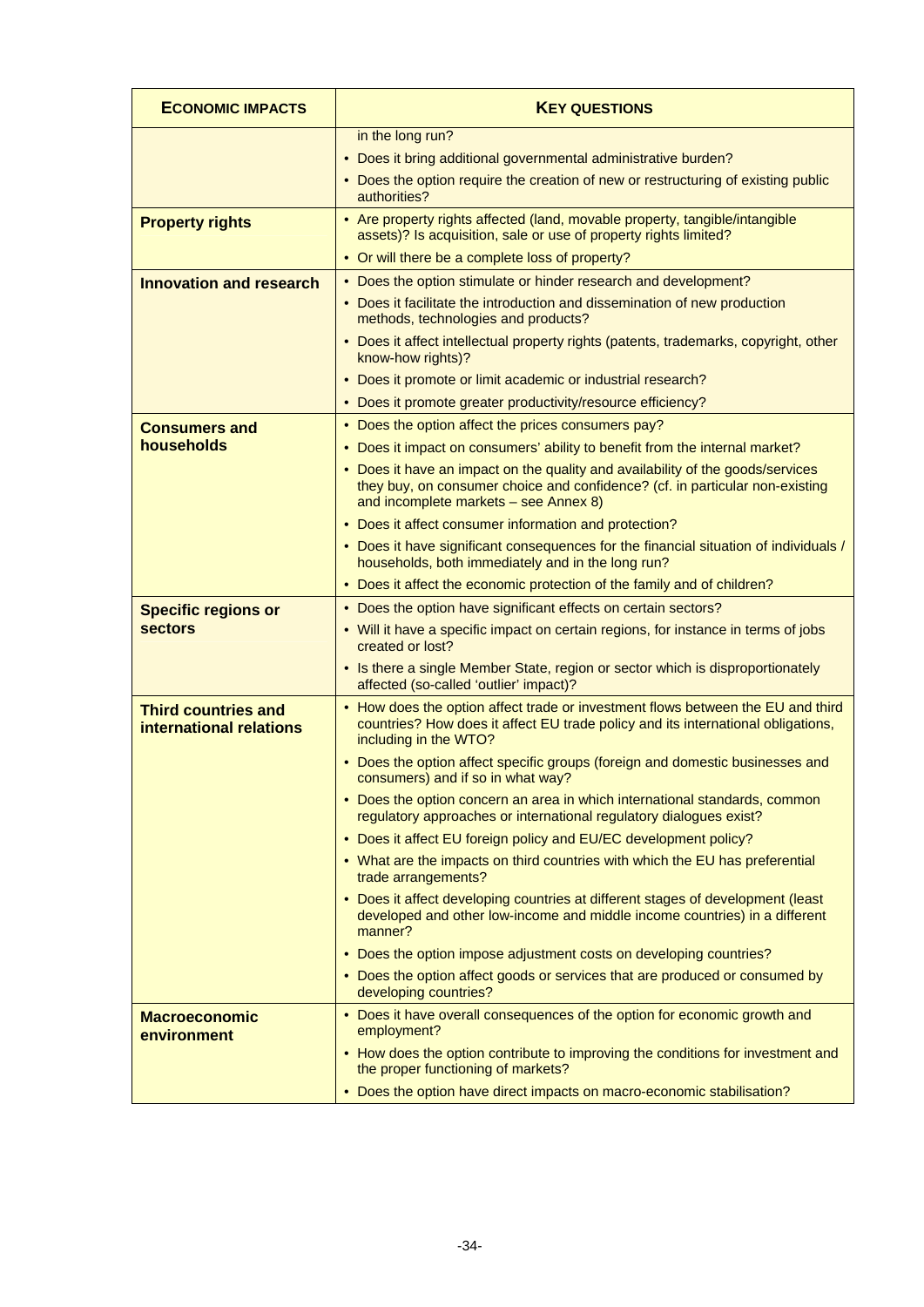# **Table 2: Social Impacts**

| <b>SOCIAL IMPACTS</b>                             | <b>KEY QUESTIONS</b>                                                                                                                                                                                                                                                                                                                      |
|---------------------------------------------------|-------------------------------------------------------------------------------------------------------------------------------------------------------------------------------------------------------------------------------------------------------------------------------------------------------------------------------------------|
| <b>Employment and</b>                             | • Does the option facilitate new job creation?                                                                                                                                                                                                                                                                                            |
| labour markets                                    | • Does it lead directly or indirectly to a loss of jobs?                                                                                                                                                                                                                                                                                  |
|                                                   | • Does it have specific negative consequences for particular professions, groups<br>of workers, or self-employed persons?                                                                                                                                                                                                                 |
|                                                   | • Does it affect particular age groups?                                                                                                                                                                                                                                                                                                   |
|                                                   | • Does it affect the demand for labour?                                                                                                                                                                                                                                                                                                   |
|                                                   | • Does it have an impact on the functioning of the labour market?                                                                                                                                                                                                                                                                         |
|                                                   | • Does it have an impact on the reconciliation between private, family and                                                                                                                                                                                                                                                                |
|                                                   | professional life?                                                                                                                                                                                                                                                                                                                        |
| <b>Standards and rights</b>                       | • Does the option impact on job quality?                                                                                                                                                                                                                                                                                                  |
| related to job quality                            | • Does the option affect the access of workers or job-seekers to vocational or<br>continuous training?                                                                                                                                                                                                                                    |
|                                                   | • Will it affect workers' health, safety and dignity?                                                                                                                                                                                                                                                                                     |
|                                                   | • Does the option directly or indirectly affect workers' existing rights and<br>obligations, in particular as regards information and consultation within their<br>undertaking and protection against dismissal?                                                                                                                          |
|                                                   | • Does it affect the protection of young people at work?                                                                                                                                                                                                                                                                                  |
|                                                   | • Does it directly or indirectly affect employers' existing rights and obligations?                                                                                                                                                                                                                                                       |
|                                                   | • Does it bring about minimum employment standards across the EU?                                                                                                                                                                                                                                                                         |
|                                                   | • Does the option facilitate or restrict restructuring, adaptation to change and the<br>use of technological innovations in the workplace?                                                                                                                                                                                                |
| <b>Social inclusion and</b><br>protection of      | • Does the option affect access to the labour market or transitions into/out of the<br>labour market?                                                                                                                                                                                                                                     |
| particular groups                                 | • Does it lead directly or indirectly to greater equality or inequality?                                                                                                                                                                                                                                                                  |
|                                                   | • Does it affect equal access to services and goods?                                                                                                                                                                                                                                                                                      |
|                                                   | • Does it affect access to placement services or to services of general economic<br>interest?                                                                                                                                                                                                                                             |
|                                                   | • Does the option make the public better informed about a particular issue?                                                                                                                                                                                                                                                               |
|                                                   | • Does the option affect specific groups of individuals (for example the most<br>vulnerable or the most at risk of poverty, children, women, elderly, the disabled,<br>unemployed or ethnic, linguistic and religious minorities, asylum seekers), firms<br>or other organisations (for example churches) or localities more than others? |
|                                                   | • Does the option significantly affect third country nationals?                                                                                                                                                                                                                                                                           |
| <b>Gender equality,</b><br>equality treatment and | • Does the option affect the principle of non-discrimination, equal treatment and<br>equal opportunities for all?                                                                                                                                                                                                                         |
| opportunities, non -                              | • Does the option have a different impact on women and men?                                                                                                                                                                                                                                                                               |
| <u>discrimination</u>                             | • Does the option promote equality between women and men?                                                                                                                                                                                                                                                                                 |
|                                                   | • Does the option entail any different treatment of groups or individuals directly on<br>grounds of sex, racial or ethnic origin, religion or belief, disability, age, and<br>sexual orientation? Or could it lead to indirect discrimination?                                                                                            |
| Individuals, private<br>and family life,          | • Does the option impose additional administrative requirements on individuals or<br>increase administrative complexity?                                                                                                                                                                                                                  |
| personal data                                     | • Does the option affect the privacy, of individuals (including their home and<br>communications)?                                                                                                                                                                                                                                        |
|                                                   | • Does it affect the right to liberty of individuals?                                                                                                                                                                                                                                                                                     |
|                                                   | • Does it affect their right to move freely within the EU?                                                                                                                                                                                                                                                                                |
|                                                   | • Does it affect family life or the legal, economic or social protection of the family?                                                                                                                                                                                                                                                   |
|                                                   | • Does it affect the rights of the child?                                                                                                                                                                                                                                                                                                 |
|                                                   | • Does the option involve the processing of personal data or the concerned<br>individual's right of access to personal data?                                                                                                                                                                                                              |
| Governance,                                       | • Does the option affect the involvement of stakeholders in issues of governance                                                                                                                                                                                                                                                          |
| participation, good                               | as provided for in the Treaty and the new governance approach?                                                                                                                                                                                                                                                                            |
| administration,                                   | • Are all actors and stakeholders treated on an equal footing, with due respect for<br>their diversity? Does the option impact on cultural and linguistic diversity?                                                                                                                                                                      |
| access to justice,<br>media and ethics            | • Does it affect the autonomy of the social partners in the areas for which they are<br>competent? Does it, for example, affect the right of collective bargaining at any                                                                                                                                                                 |
|                                                   | level or the right to take collective action?                                                                                                                                                                                                                                                                                             |
|                                                   | Does the implementation of the proposed measures affect public institutions and                                                                                                                                                                                                                                                           |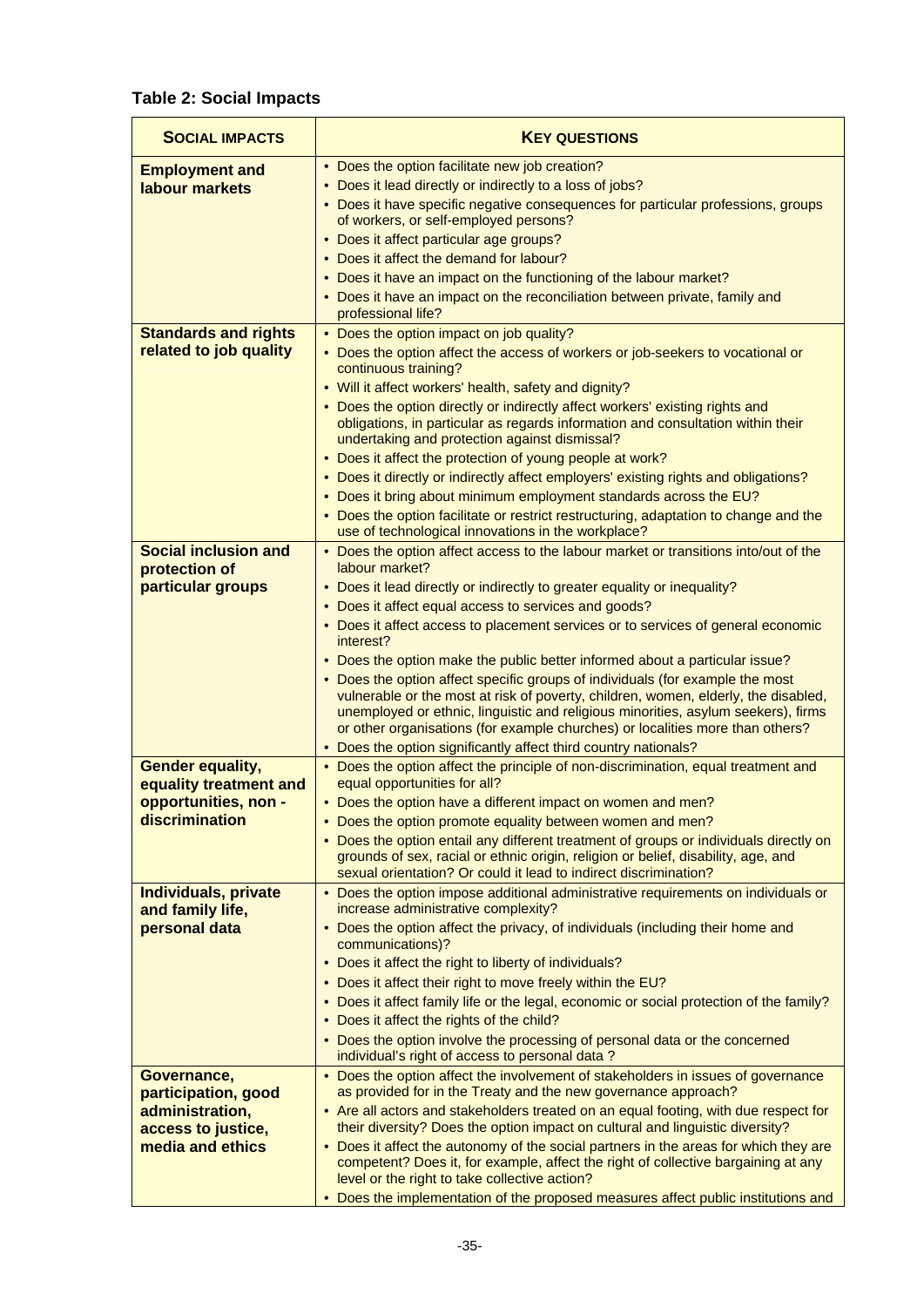| <b>SOCIAL IMPACTS</b>                                 | <b>KEY QUESTIONS</b>                                                                                                                                                                                                                                    |
|-------------------------------------------------------|---------------------------------------------------------------------------------------------------------------------------------------------------------------------------------------------------------------------------------------------------------|
|                                                       | administrations, for example in regard to their responsibilities?<br>• Will the option affect the individual's rights and relations with the public<br>administration?                                                                                  |
|                                                       | • Does it affect the individual's access to justice?                                                                                                                                                                                                    |
|                                                       | • Does it foresee the right to an effective remedy before a tribunal?                                                                                                                                                                                   |
|                                                       | • Does the option make the public better informed about a particular issue? Does<br>it affect the public's access to information?                                                                                                                       |
|                                                       | • Does the option affect political parties or civic organisations?                                                                                                                                                                                      |
|                                                       | • Does the option affect the media, media pluralism and freedom of expression?                                                                                                                                                                          |
|                                                       | • Does the option raise (bio) ethical issues (cloning, use of human body or its<br>parts for financial gain, genetic research/testing, use of genetic information)?                                                                                     |
| <b>Public health and</b><br>safety                    | • Does the option affect the health and safety of individuals/populations, including<br>life expectancy, mortality and morbidity, through impacts on the socio-economic<br>environment (working environment, income, education, occupation, nutrition)? |
|                                                       | • Does the option increase or decrease the likelihood of health risks due to<br>substances harmful to the natural environment?                                                                                                                          |
|                                                       | • Does it affect health due to changes in the amount of noise, air, water or soil<br>quality?                                                                                                                                                           |
|                                                       | • Will it affect health due to changes energy use and/or waste disposal?                                                                                                                                                                                |
|                                                       | • Does the option affect lifestyle-related determinants of health such as diet,<br>physical activity or use of tobacco, alcohol, or drugs?                                                                                                              |
|                                                       | • Are there specific effects on particular risk groups (determined by age, gender,<br>disability, social group, mobility, region, etc.)?                                                                                                                |
| <b>Crime, Terrorism and</b>                           | • Does the option have an effect on security, crime or terrorism?                                                                                                                                                                                       |
| <b>Security</b>                                       | • Does the option affect the criminal's chances of detection or his/her potential<br>gain from the crime?                                                                                                                                               |
|                                                       | • Is the option likely to increase the number of criminal acts?                                                                                                                                                                                         |
|                                                       | • Does it affect law enforcement capacity?                                                                                                                                                                                                              |
|                                                       | • Will it have an impact on security interests?                                                                                                                                                                                                         |
|                                                       | . Will it have an impact on the right to liberty and security, right to fair trial and the<br>right of defence?                                                                                                                                         |
|                                                       | • Does it affect the rights of victims of crime and witnesses?                                                                                                                                                                                          |
| <b>Access to and effects</b><br>on social protection, | • Does the option have an impact on services in terms of quality/access for all?                                                                                                                                                                        |
| health and                                            | • Does it have an effect on the education and mobility of workers (health,<br>education, etc.)?                                                                                                                                                         |
| educational systems                                   | • Does the option affect the access of individuals to public/private education or<br>vocational and continuing training?                                                                                                                                |
|                                                       | • Does it affect the cross-border provision of services, referrals across borders<br>and co-operation in border regions?                                                                                                                                |
|                                                       | • Does the option affect the financing / organisation / access to social, health and<br>care services?                                                                                                                                                  |
|                                                       | • Does it affect universities and academic freedom / self-governance?                                                                                                                                                                                   |
| <b>Culture</b>                                        | • Does the proposal have an impact on the preservation of cultural heritage?                                                                                                                                                                            |
|                                                       | • Does the proposal have an impact on cultural diversity?                                                                                                                                                                                               |
|                                                       | • Does the proposal have an impact on citizens' participation in cultural<br>manifestations, or their access to cultural resources?                                                                                                                     |
| <b>Social impacts in third</b><br>countries           | • Does the option have a social impact on third countries that would be relevant<br>for overarching EU policies, such as development policy?                                                                                                            |
|                                                       | • Does it affect international obligations and commitments of the EU arising from<br>e.g. the ACP-EC Partnership Agreement or the Millennium Development Goals?                                                                                         |
|                                                       | • Does it increase poverty in developing countries or have an impact on income of<br>the poorest populations?                                                                                                                                           |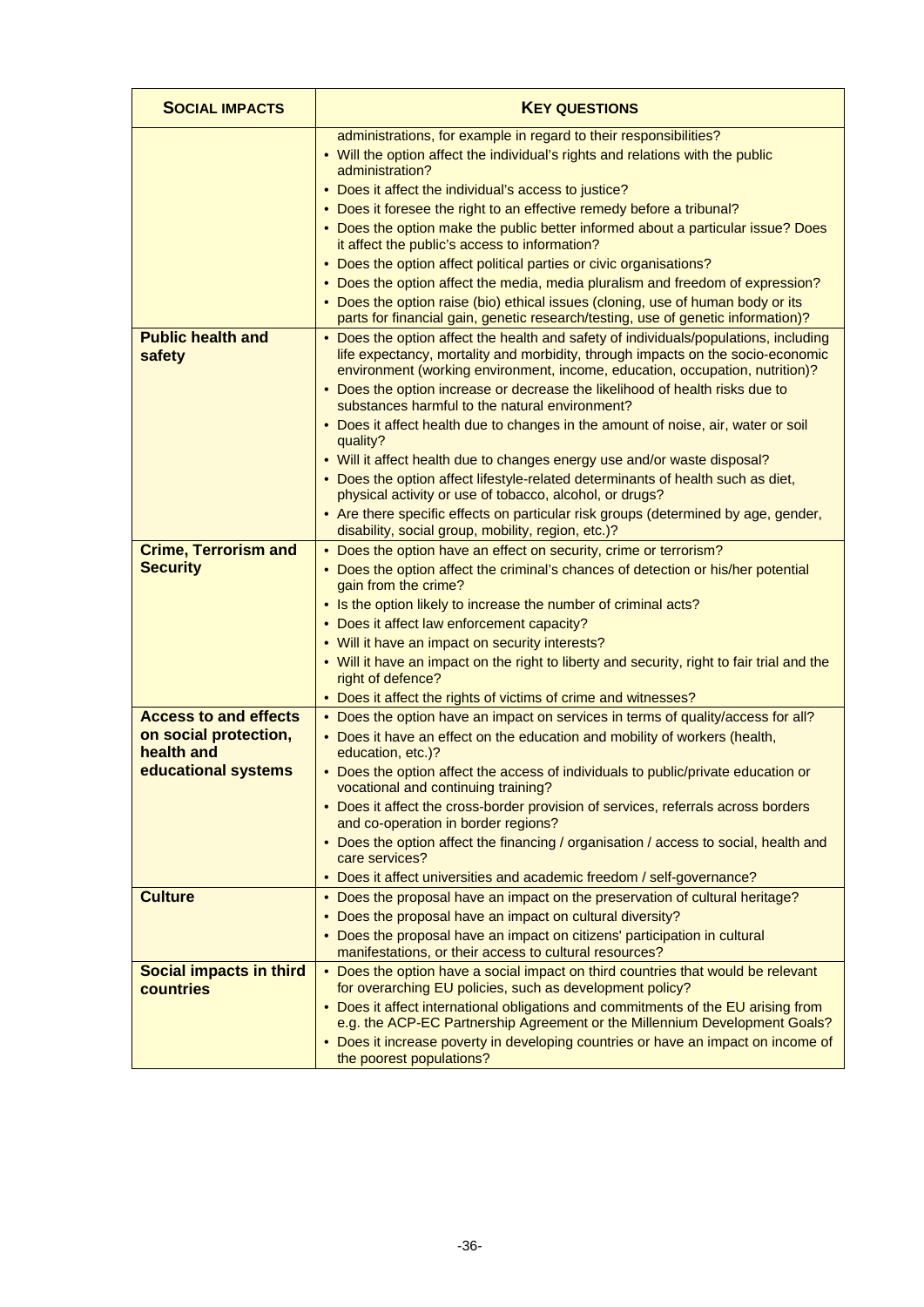# **Table 3: Environmental impacts**

| <b>ENVIRONMENTAL</b><br><b>IMPACTS</b>              | <b>KEY QUESTIONS</b>                                                                                                                                                                                                                                 |  |
|-----------------------------------------------------|------------------------------------------------------------------------------------------------------------------------------------------------------------------------------------------------------------------------------------------------------|--|
| <b>The climate</b>                                  | • Does the option affect the emission of greenhouse gases (e.g. carbon dioxide,<br>methane etc.) into the atmosphere?<br>• Does the option affect the emission of ozone-depleting substances (CFCs,<br>HCFCs.)?                                      |  |
|                                                     | • Does the option affect our ability to adapt to climate change?                                                                                                                                                                                     |  |
| <b>Transport and the use</b>                        | • Will the option increase/decrease energy and fuel needs/consumption?                                                                                                                                                                               |  |
| of energy                                           | • Does the option affect the energy intensity of the economy?                                                                                                                                                                                        |  |
|                                                     | • Does the option affect the fuel mix (between coal, gas, nuclear, renewables etc.)<br>used in energy production?                                                                                                                                    |  |
|                                                     | • Will it increase or decrease the demand for transport (passenger or freight), or<br>influence its modal split?                                                                                                                                     |  |
|                                                     | • Does it increase or decrease vehicle emissions?<br>$\bullet$ ?                                                                                                                                                                                     |  |
| <b>Air quality</b>                                  | • Does the option have an effect on emissions of acidifying, eutrophying,<br>photochemical or harmful air pollutants that might affect human health, damage<br>crops or buildings or lead to deterioration in the environment (soil or rivers etc.)? |  |
| <b>Biodiversity, flora,</b><br>fauna and landscapes | . Does the option reduce the number of species/varieties/races in any area (i.e.<br>reduce biological diversity) or increase the range of species (e.g. by promoting<br>conservation)?                                                               |  |
|                                                     | • Does it affect protected or endangered species or their habitats or ecologically<br>sensitive areas?                                                                                                                                               |  |
|                                                     | • Does it split the landscape into smaller areas or in other ways affect migration<br>routes, ecological corridors or buffer zones?                                                                                                                  |  |
|                                                     | • Does the option affect the scenic value of protected landscape?                                                                                                                                                                                    |  |
| <b>Water quality and</b><br><b>resources</b>        | • Does the option decrease or increase the quality or quantity of freshwater and<br>groundwater?                                                                                                                                                     |  |
|                                                     | • Does it raise or lower the quality of waters in coastal and marine areas (e.g.<br>through discharges of sewage, nutrients, oil, heavy metals, and other<br>pollutants)?                                                                            |  |
|                                                     | • Does it affect drinking water resources?                                                                                                                                                                                                           |  |
| Soil quality or<br><b>resources</b>                 | • Does the option affect the acidification, contamination or salinity of soil, and soil<br>erosion rates?                                                                                                                                            |  |
|                                                     | • Does it lead to loss of available soil (e.g. through building or construction works)<br>or increase the amount of usable soil (e.g. through land decontamination)?                                                                                 |  |
| <b>Land use</b>                                     | • Does the option have the effect of bringing new areas of land ('greenfields') into<br>use for the first time?                                                                                                                                      |  |
|                                                     | • Does it affect land designated as sensitive for ecological reasons? Does it lead<br>to a change in land use (for example, the divide between rural and urban, or<br>change in type of agriculture)?                                                |  |
| <b>Renewable or non-</b><br>renewable resources     | • Does the option affect the use of renewable resources (fish etc.) and lead to their<br>use being faster than they can regenerate?                                                                                                                  |  |
|                                                     | • Does it reduce or increase use of non-renewable resources (groundwater,<br>minerals etc.)?                                                                                                                                                         |  |
| The environmental                                   | • Does the option lead to more sustainable production and consumption?                                                                                                                                                                               |  |
| consequences of<br>firms and consumers              | • Does the option change the relative prices of environmental friendly and<br>unfriendly products?                                                                                                                                                   |  |
|                                                     | • Does the option promote or restrict environmentally un/friendly goods and<br>services through changes in the rules on capital investments, loans, insurance<br>services etc.?                                                                      |  |
|                                                     | . Will it lead to businesses becoming more or less polluting through changes in the<br>way in which they operate?                                                                                                                                    |  |
| <b>Waste production /</b><br>generation / recycling | • Does the option affect waste production (solid, urban, agricultural, industrial,<br>mining, radioactive or toxic waste) or how waste is treated, disposed of or<br>recycled?                                                                       |  |
| The likelihood or<br>scale of                       | • Does the option affect the likelihood or prevention of fire, explosions,<br>breakdowns, accidents and accidental emissions?                                                                                                                        |  |
| environmental risks                                 | • Does it affect the risk of unauthorised or unintentional dissemination of<br>environmentally alien or genetically modified organisms?                                                                                                              |  |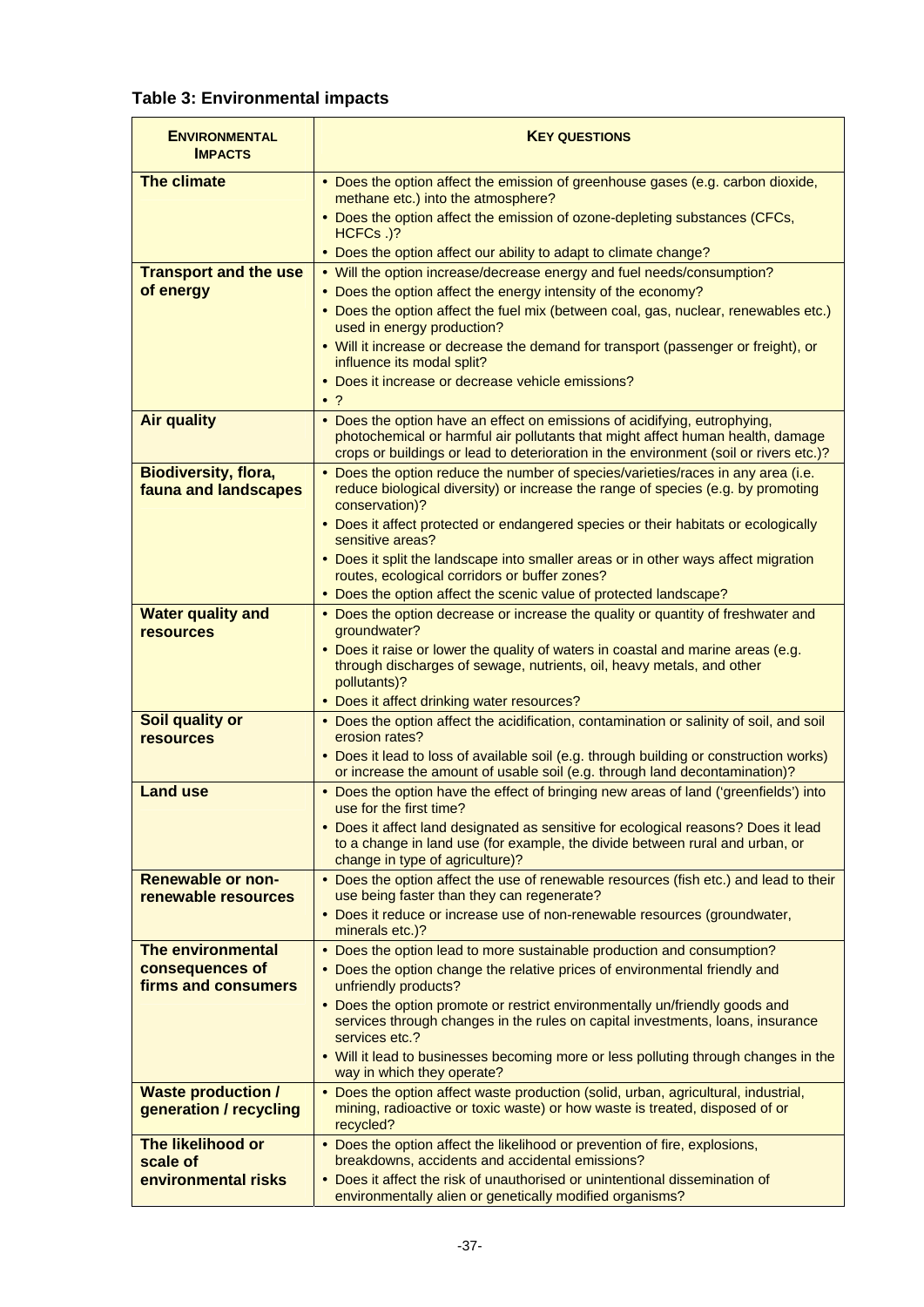| <b>ENVIRONMENTAL</b><br><b>IMPACTS</b>   | <b>KEY QUESTIONS</b>                                                                                                                                      |  |
|------------------------------------------|-----------------------------------------------------------------------------------------------------------------------------------------------------------|--|
| <b>Animal welfare</b>                    | • Does the option have an impact on health of animals?                                                                                                    |  |
|                                          | • Does the option affect animal welfare (i.e. humane treatment of animals)?                                                                               |  |
|                                          | • Does the option affect the safety of food and feed?                                                                                                     |  |
| International environ-<br>mental impacts | • Does the option have an impact on the environment in third countries that would<br>be relevant for overarching EU policies, such as development policy? |  |
|                                          |                                                                                                                                                           |  |

| Step 2 | I Identifying the more important impacts |
|--------|------------------------------------------|
|        |                                          |

The assessment of impacts in this step is generally qualitative. In this approach, you should:

- identify the areas in which the proposed action is intended to produce benefits, as well as the areas where this may lead to direct costs or unintended negative impacts
- assign likelihoods (e.g. low, medium or high probability) that the impact will occur (or conversely the risk that the impact will not occur). This can be done by setting out your assumptions about factors that may influence the probability that impacts will occur, but which are outside the control of those managing the intervention
- assess and estimate the magnitude of each impact (providing reasonable ranges). This can be done by considering the influence of the intervention on the behaviour of addressees and vis-à-vis the socio-economic and environmental context in which the intervention takes place. Ask yourself whether some of the impacts could be irreversible (See also Annex 12 on the precautionary principle)
- assess the importance of impacts on the basis of the two preceding elements (e.g. from low likelihood/low magnitude through to high likelihood/high impact).

The **causal model** described in Annex 11.2 provides a basis on which you can identify the main drivers and causal links underlying the impacts you have identified.

When identifying impacts, you should keep the following points in mind:

- consider both short-term and long-term impacts it is often easier to identify short-term effects, but this does not mean that they are more important
- do not overlook impacts that cannot readily be expressed in quantitative or monetary terms
- remember that different factors which influence impacts also interact with one another
- take account of how the impacts of the proposal may be affected by the implementation of other proposals, particularly if the proposal is part of a 'package'
- consider impacts in the context of Treaty objectives and the EU's over-arching policy goals, such as respect for Fundamental Rights, promoting sustainable development, achieving the goals of the Lisbon Strategy, and the EU energy strategy.

One way of presenting this sort of assessment of impacts is to build an impact matrix. This involves the following five tasks:

- break the policy options down into their main actions (the rows of the matrix)
- identify the main types or categories of impacts (the columns of the matrix), organised according to a time horizon where possible
- indicate in each cell the likelihood of an impact (certain, probable, unlikely)
- indicate in each cell whether the impact is expected to be positive or negative, or uncertain. Where it is positive or negative the magnitude can also be indicated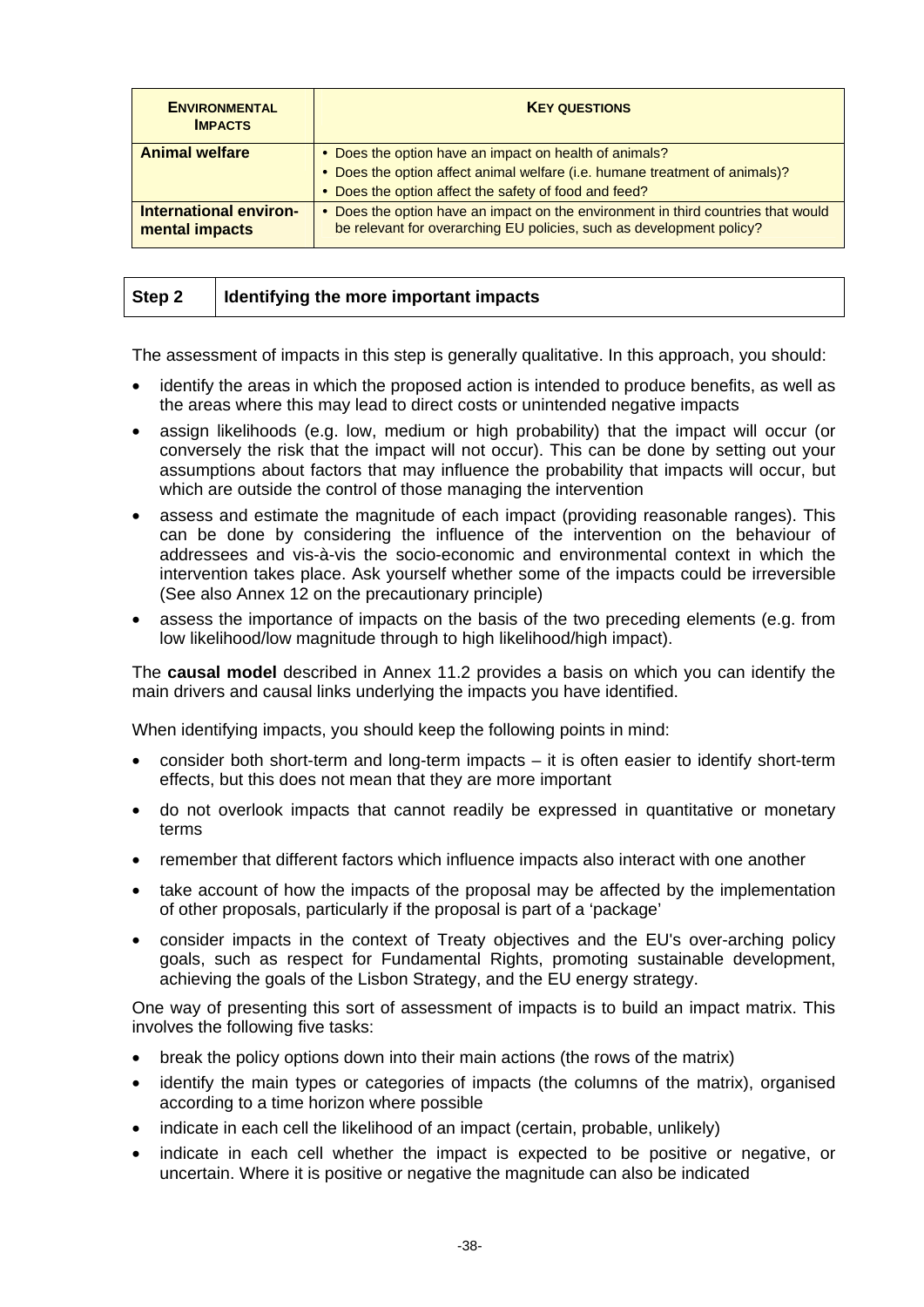<span id="page-39-0"></span>• indicate in each cell the addressees (or affected populations), the timescale over which the impacts are expected to occur.

| Step 3 |  | In-depth analysis of the most significant impacts |
|--------|--|---------------------------------------------------|
|--------|--|---------------------------------------------------|

Building on the structured, qualitative analysis of step 2, further in-depth analyses should be undertaken to produce a quantitative/monetaryestimate of expected benefits and costs. This can take a number of forms:

- in-depth analysis of expected impacts over time which typically requires a case study/scenario approach. This type of analysis can be implemented on its own, though in reality it is generally used in conjunction with a quantitative analysis of impacts
- quantitative estimation of impacts: the impacts are estimated using quantitative techniques, varying from simple extrapolation – based for instance on previously derived coefficients (e.g. units of  $CO<sub>2</sub>$  per unit of industrial activity) – through statistical inference on the basis of similar impacts and occurrences elsewhere (e.g. impact assessment work in Member States and other countries) to full-fledged quantitative modelling. Essentially, the aim is to understand the extent of the impacts of the policy options and to estimate the costs and benefits in monetary form when this is feasible. Annexes 9 and 11 provide guidance on how to undertake a quantitative analysis and set out some important rules for economic analysis. $27$

If quantification/monetisation is not feasible, explain why.

#### **8.3 Assessing specific aspects of economic, social and environmental impacts**

This section provides summaries of further guidance that was developed for assessing specific or sectoral aspects of economic, social and environmental impacts. This information is presented more fully in annexes 8, 9 and 10

**Impacts on fundamental rights:** All Commission proposals have to be compatible with the EU Charter of Fundamental Rights, and the Commission has decided that impact assessments must take into account the impacts of initiatives on fundamental rights as laid out in the Charter.<sup>[28](#page-39-2)</sup> These impacts should be fully identified and assessed qualitatively. The full list of fundamental rights is provided in annex 8.1 and will help you to identify where your policy options may have an impact. As fundamental rights are horizontal in nature, they may be relevant in each of the three pillars of impact assessment – economic, social and environment – as indicated in the questions in tables 1 to 3. Certain fundamental rights are absolute and cannot be limited or subject to derogation; others can only be limited or derogated from subject to a demonstration of necessity and, thereafter, proportionality. This analysis of impacts will be complemented by the legal verification of compliance with the Charter that takes place when the related proposal is being prepared.

**Social impacts:** A 'Toolkit' is available on the website of DG EMPL<sup>[29](#page-39-3)</sup> which provides guidance on potential impacts in the areas of:

(1) employment and labour market

-

- (2) standards and rights related to job quality
- (3) social inclusion and protection of particular groups
- (4) gender equality, equal treatment and opportunities, non –discrimination

<span id="page-39-2"></span><span id="page-39-1"></span><sup>&</sup>lt;sup>27</sup> For reasons of comparability it is recommended to apply the standard discount rate of 4% (see Annex 11.6)  $^{28}$  [COM\(2005\)172](http://eur-lex.europa.eu/LexUriServ/LexUriServ.do?uri=CELEX:52005DC0172:EN:NOT).<br><sup>29</sup> [http://ec.europa.eu/employment\\_social/evaluation/guidance\\_en.html](http://ec.europa.eu/employment_social/evaluation/guidance_en.html)

<span id="page-39-3"></span>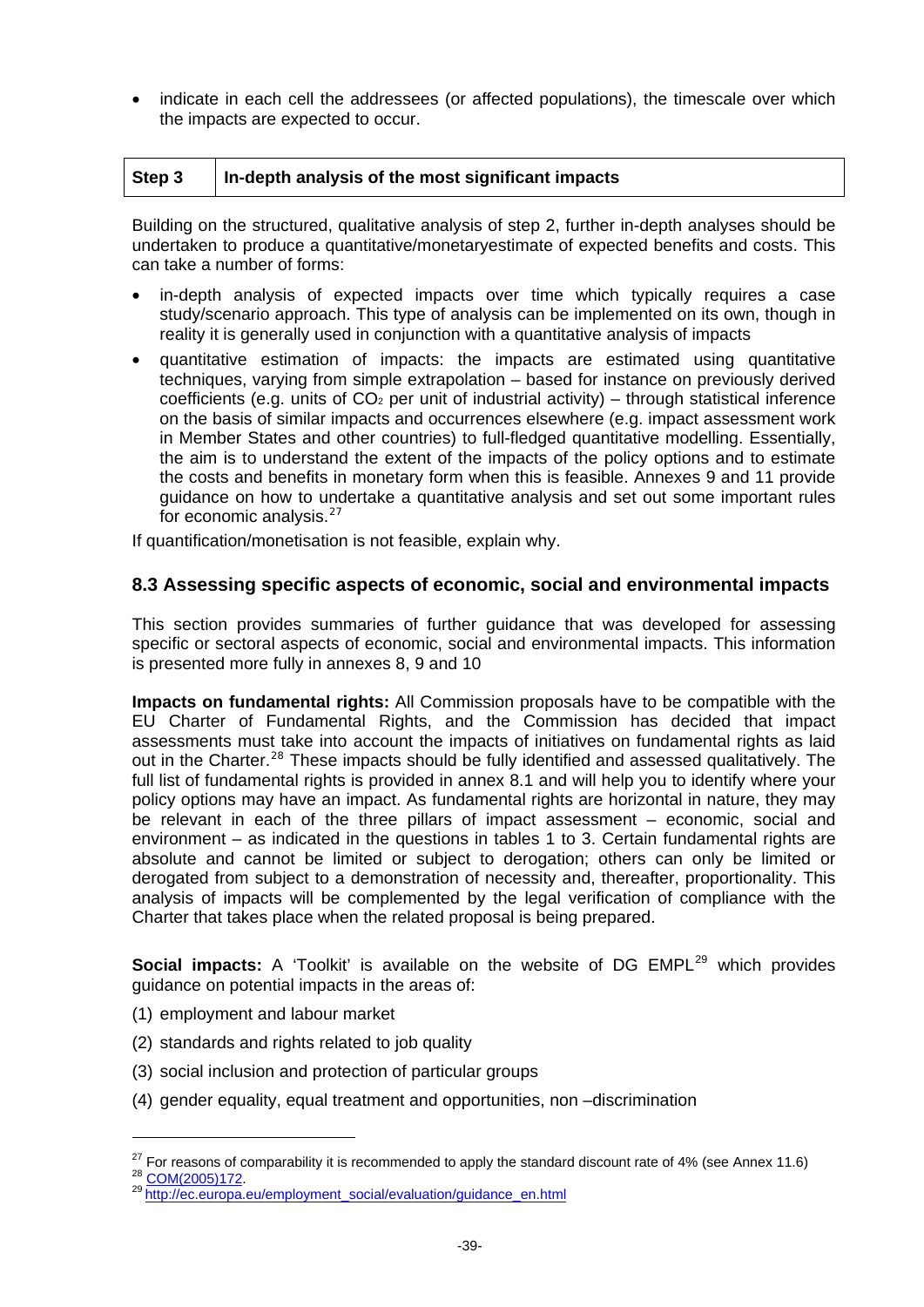- (5) access to and effects on social protection, health and educational systems
- (6) public health $30$  and safety

An overview of statistics and available information, both internal and external to the Commission, as well as a review of available models and the most relevant recent studies is provided. For each of the selected areas, a description of the EU policy and legal framework, and the main potential effects to be explored is also described. Annex 8.2 provides further guidance on how to assess impacts on the number and quality of jobs.

Proposed policy options can often have different impacts on specific social groups, which may affect their income or the quality of their lives. The result can be that more people will be reduced to poverty or see their chances to participate fully in society negatively affected. The questions in Table 2 (social impacts) of the previous section under 'Social inclusion and protection of particular groups' may be used for a first identification of such groups. In these cases is essential to include relevant organisations and NGOs in your consultation efforts, with a view to suggest remedies or alternative approaches. Unit 03 of DG EMPL will help you to identify the relevant contacts.

**Impacts on SMEs:** Due to their size and scarce resources, SMEs can be affected by the costs of regulations more than their bigger competitors. At the same time, the benefits of regulations tend to be more evenly distributed over companies of different sizes. SMEs may have limited scope for benefiting from economies of scale. SMEs in general find it more difficult to access capital and as a result the cost of capital for them is often higher than for larger businesses.

The Commission in the **Small Business Act** has made a commitment to implementing the '**Think Small First**' principle in its policy-making, to assess the impact of forthcoming legislation and administrative initiatives on SMEs (the 'SME-test'), and to take the results of this analysis into account when designing proposals. $31$  Your IA should reflect this in each of the analytical steps.

The IA should analyse whether SMEs are disproportionately affected or disadvantaged compared to large companies and if so, options should cover alternative mechanisms and flexibilities in approach that might help SMEs to comply. Annex 8.4 provides further guidance on assessing impacts on SMEs and on possible mitigation measures. Unit E4 of DG Enterprise and Industry will provide advice and support on all issues related to impacts on SMEs.

**Impacts on competition in the internal market:**<sup>[32](#page-40-2)</sup> Options may have an influence on competition, and to screen them for possible negative impacts, you should start by determining in particular if they include:

- rules on liberalisation (of formerly monopolised network utilities such as electricity, telecoms, postal sector, public transport, etc.) and internal market measures
- measures raising or lowering the barriers to entry or exit, making it harder or easier for firms to enter or leave the market
- rules introducing special commercial rights (e.g. IPRs) or exempting certain activities from the application of the competition rules
- sectoral rules pursuing economic, environmental or regional policy goals

-

<span id="page-40-0"></span> $30$  To assess impacts on health/heath systems the following tool available via DG SANCO website can be useful:<br>http://ec.europa.eu/health/ph\_projects/2001/monitoring/fp\_monitoring\_2001\_a6\_frep\_11\_en.pdf

<span id="page-40-1"></span>See COM(2008)394 A Small Business Act for Europe. See also the report of the expert group 'Models to reduce the disproportional regulatory burden on SMEs'<br>(http://ec.europa.eu/enterprise/entrepreneurship/support\_measures/regmod/index.htm).

<span id="page-40-2"></span>For consideration of competition impacts you should consult the additional guidance prepared by DG COMP and available on the Europa website at <http://ec.europa.eu/comm/competition/publications/advocacy>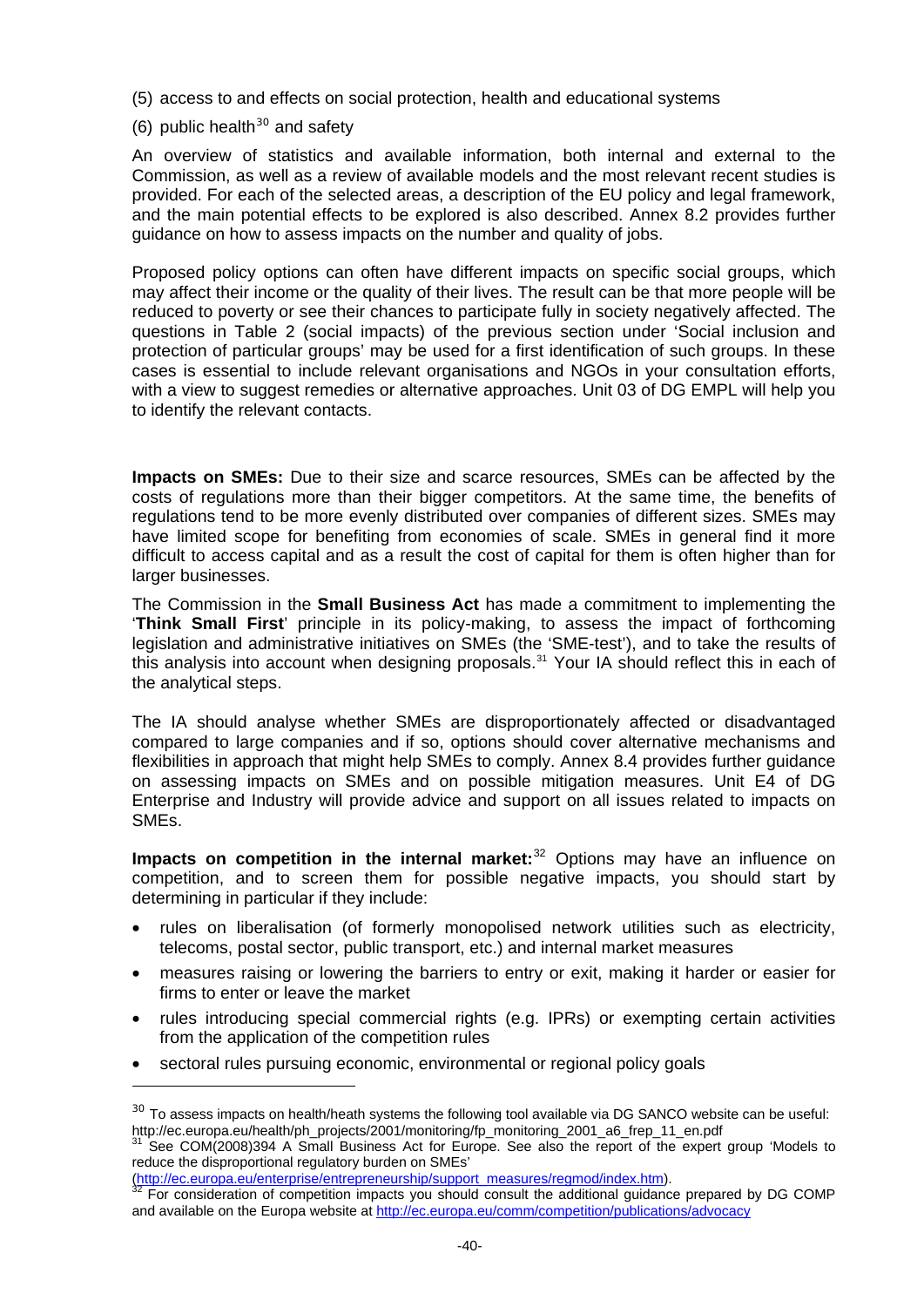• general rules (e.g. corporate law) governing economic activity

If so, you should assess whether the option contains rules which:

- exempt a market/sector from competition rules, thus creating/strengthening a monopoly (e.g. the defence sector or certain agricultural products)
- interfere with the way firms market or price their products/services, limit or reserve distribution for certain channels/ intermediaries, thus reducing consumer choice or creating barriers for newcomers (e.g. advertising or marketing restrictions, rules on prices/ quality standards)
- facilitate or induce companies to agree on prices or divide up customers/markets, thus driving up consumer prices or decreasing innovative activity? (e.g. certain market organisations for agricultural products)
- restrict access to resources (such as raw materials, land, IPRs, know-how or process technology) in concentrated markets, thus excluding or delaying market entry of alternative products/services (e.g. in new media, IT sectors or in the pharmaceutical sector)
- favour incumbents at the expense of new entrants thus mitigating the beneficial effects of liberalisation (e.g. depriving consumers of benefits such as increased choice or more competitive prices in the telecoms, energy, or transport sectors).

**Consumer impacts:** These impacts should be identified and possibly quantified. A handbook is available on DG SANCO website.<sup>[33](#page-41-0)</sup> Annex 8.3 provides additional guidance on how to take account of consumer impacts.

**External effects of transport:** A handbook with the available estimates and methodologies to assess impacts of noise, air pollution, CO2 emissions and accidents of transport activities is available on DG TREN website.<sup>[34](#page-41-1)</sup>

**Impacts at national and regional level**: While your IA will typically examine problems that can be addressed by action at EU-level, the problem may have specific relevance for certain Member States, groups of Member States (such as new or smaller Member States, Mediterranean/Nordic MS), or regions. The options you develop to tackle the problem may also affect different parts of the EU in very different ways, and you should therefore take account of impacts in relation to Treaty objectives such as convergence. It can be helpful to present data on a range of Member States, e.g. four of five different Member States in terms of new and old, small and large and north and south.

The IA should take these disaggregated effects into account. Policy options should be assessed for the possibility that impacts, positive or negative, will be spread unevenly. When a single Member State or region is disproportionately affected (so-called 'outlier' impact), this should be mentioned. Where such disparities appear to be significant, they should be analysed as they may be a reason to adapt the initiative, for instance to offer mitigating or transitional measures for the 'outlier'. This may in some cases justify a further quantification and monetisation of costs and benefits for specific regions.<sup>[35](#page-41-2)</sup>

If you need additional information on these impacts, you should organise targeted consultations for the relevant stakeholders and affected parties in such regions. The Committee of the Regions may be able to provide assistance in these cases.

1

<span id="page-41-0"></span> $33$ In cases where a proposal is anticipated to have a significant impact on consumer welfare, or when the justification for policy intervention is based on harm suffered by consumers the following handbook can be consulted: [http://ec.europa.eu/consumers/strategy/facts\\_studies\\_en.htm?update16jan](http://ec.europa.eu/consumers/strategy/facts_studies_en.htm?update16jan) 34 [http://ec.europa.eu/transport/costs/handbook/index\\_en.htm](http://ec.europa.eu/transport/costs/handbook/index_en.htm)

<span id="page-41-2"></span><span id="page-41-1"></span> $35$  DG REGIO C.3 can provide access to its regional databases and the Geographic Information System (GIS) services as well as contact with the European Spatial Planning Observatory (ESPON), which has undertaken research on the territorial impact of EU policies.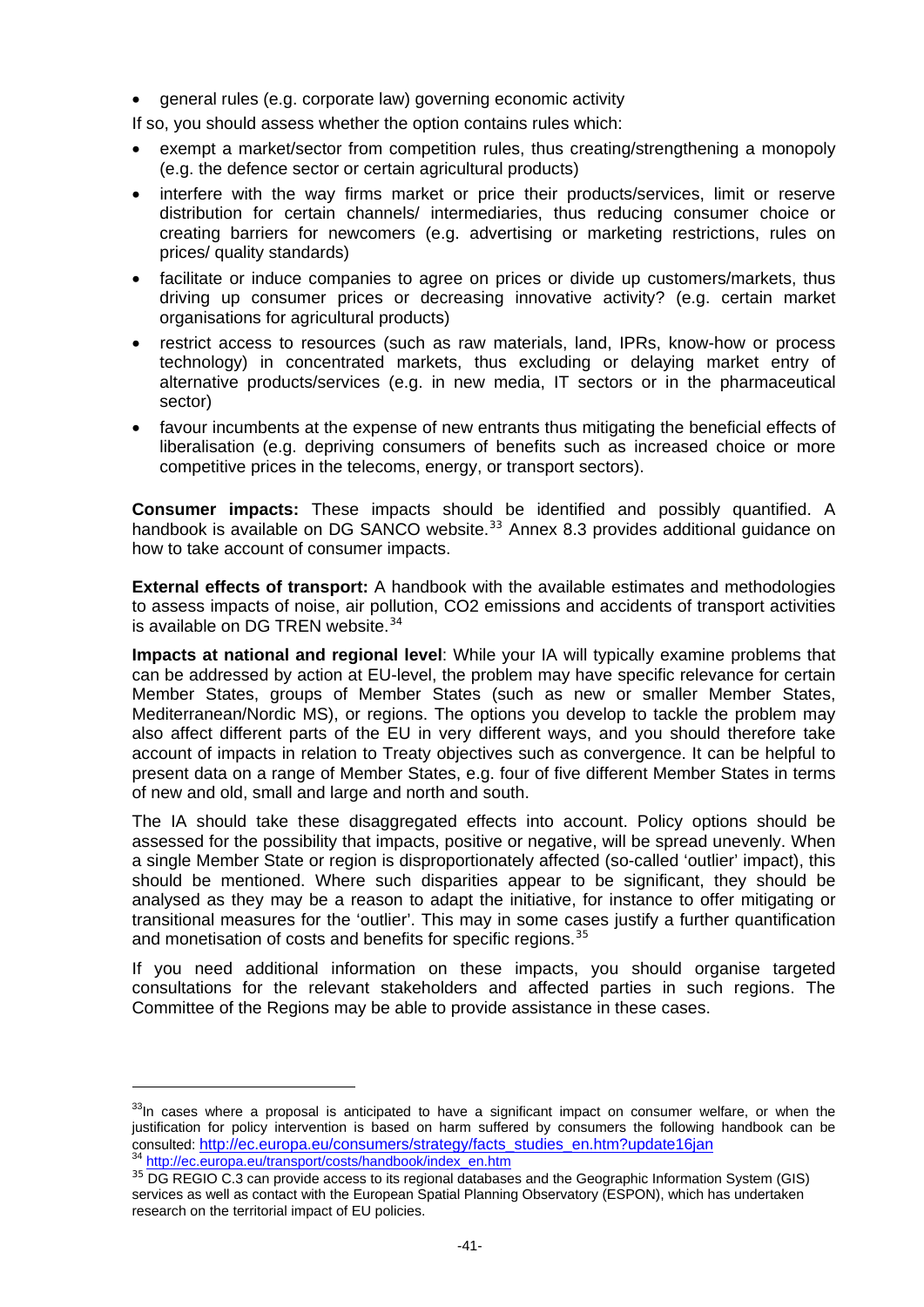<span id="page-42-0"></span>**International impacts:** Every IA should establish whether proposed policy options have an impact on relations with third countries. In particular they should look at:

- the competitiveness of European businesses– you should analyse the impacts of the policy to see how the objectives can be achieved while avoiding or minimising potential negative impacts on European competitiveness. This could include an analysis of similar regulations which already exist in the EU's main trading partners
- trade relations with third countries– some policies may affect trade or investment flows between the EU and third countries; the IA should analyse how different groups (foreign and domestic businesses and consumers) are affected, and help to identify options which do not create unnecessary barriers
- impact on WTO obligations– it should be analysed which impact each proposed policy option has on the international obligations of the EC under the WTO Agreement; the IA should examine whether the policy options concern an area in which international standards exist
- impacts on developing countries initiatives that may affect developing countries should be analysed for their coherence with the objectives of the EU development policy. This includes an analysis of consequences (or spill-overs) in the longer run in areas such as economic, environmental, social or security policy.<sup>[36](#page-42-1)</sup>

You should already identify in the problem definition whether international aspects need to be analysed. You should refer where relevant to existing bilateral dialogues, agreements, or standards, e.g. the regular EU-US regulatory dialogue or the provisions on Policy Coherence for Development of the ACP-EC partnership agreement. The policy options and impacts sections should analyse in greater detail what the specific impacts may be, how undesired effects can be avoided or minimised, how the options compare in this respect and what trade-offs have to be addressed in the final policy choice. The IA report should reflect how and to what extent the evaluation of international impacts has been taken into account in the comparison of options.

To ensure that these aspects are dealt with appropriately in the IA, it is essential that you involve the relevant services in the IASG. Their representatives can also help to ensure that stakeholders in third countries participate in the consultation process. Existing international policy dialogues can also be used to keep third countries fully informed of forthcoming initiatives, and as a means of exchanging information, data and results of preparatory studies with partner countries and other external stakeholders.

# **8.4 Assessing administrative burdens**

 $\overline{a}$ 

**For all policy options, the IA should provide details of the information obligations for businesses, for citizens and national/regional/local administrations that are likely to be added or eliminated if the option were implemented.** 

**In those cases in which the change in administrative burden is likely to be significant, the effects should be quantified using the EU Standard Cost Model.** 

The assessment of positive or negative effects on administrative burden on businesses, citizens or public administrations resulting from EU legislation should begin with a **full mapping of information obligations** for each of the options. This mapping should show how policy options differ in terms of information obligations. You should then determine which are likely to impose **significant** administrative burdens (usually through a qualitative assessment of the likely number of entities concerned as well as the frequency and complexity of required actions). Significant burdens should then be roughly quantified (monetary estimates) on the basis of the EU 'Standard Cost Model'. This can be done

<span id="page-42-1"></span><sup>&</sup>lt;sup>36</sup> Further information on the assessment of impacts on developing countries can be found in annex 8.8 and in a guidance document available on DG DEV website:

<http://www.cc.cec/home/dgserv/dev/newsite/index.cfm?objectid=B2B23341-9062-F9B0-3B44AB431A98B352>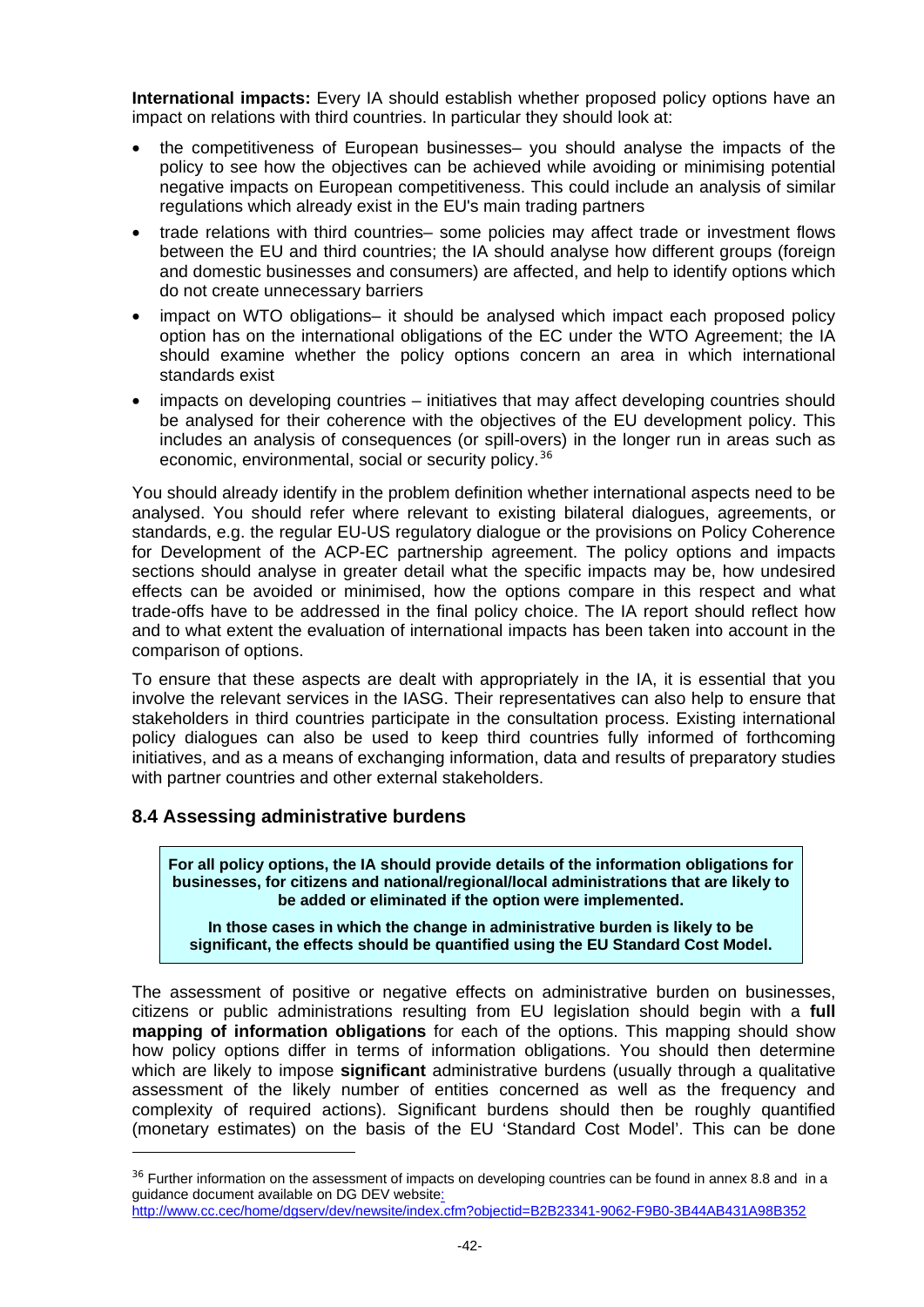<span id="page-43-0"></span>through reasoning by analogy, with the help of the '**Administrative Burdens Calculator**' and the '**EU database on Administrative Burdens**'.[37](#page-43-1) A greater level of detail is expected for the monetary assessment of administrative burdens stemming from the preferred option. In cases where the reduction of the administrative burden is an explicit objective, the effects should be quantified using the EU Standard Cost Model.

For policy options that entail new information obligations, you should indicate in the IA how this information contributes to the effectiveness of the option in achieving the objectives. You should always consider alternative options that do not lead to additional information obligations. It is important that the analysis of the impacts clarifies the trade-offs between information obligations and the principal objectives of the proposal.

Annex 10 provides further guidance on assessing administrative burden using the EU Standard Cost Model. Unit B5 in DG Enterprise and Industry can also provide advice on this issue.

# **8.5 Assessing simplification potential**

**All proposed policy options should be assessed for coherence with the better regulation objective. If simplification of existing legislation is one of the specific objectives of the proposal, the IA should provide an overview for all policy options of the potential simplification benefits for businesses, for citizens, and for national/regional/local administrations. In those cases in which simplification benefits are likely to be significant, the potential cost savings and any other significant changes that would result from implementation should be assessed quantitatively**.

All policy options should be assessed for coherence with the better regulation objective that EU legislation should be made simpler and more transparent. For proposals which are included in the Rolling Programme for simplification, and for which an IA is carried out, the IA should provide a qualitative description and where possible a quantitative estimate of the simplification benefits for businesses, citizens and national, regional or local administrations. The IA analysis should specify the extent to which each of the policy options achieves this simplification, and the difference that this will make in practice.

When a piece of legislation is being simplified and at the same time updated with new rules, you should analyse the simplification aspects and the new elements separately, and then assess the aggregate effect.

# **8.6 Assessment of transposition and compliance aspects**

The Treaty requires that any action should be as simple as possible and leave as much scope for national decision as possible. IAs must therefore deal with issues of implementation, management and enforcement. 'Maximum effort should be made to ensure the clarity, simplicity, operability and enforceability of legislation'[38](#page-43-2).

When you consider compliance issues, you need to remember that EU rules are in general implemented and enforced by Member State authorities, often at regional or local level. Your compliance analysis therefore needs to take account of possible variations in how Member States implement the rule. For example, framework directives leave considerable scope for flexible implementation at Member State level. This could have a knock-on effect on compliance by the target groups in different countries. A realistic time should be given for transposition in the light of the obligations involved. Detailed requirements, leaving little or no discretion to Member States, can often be adopted through regulations which should be used to the greatest extent possible for technical implementing measures. Consulting the target population and the Member States will help you with your compliance analysis.

1

<span id="page-43-2"></span><span id="page-43-1"></span><sup>&</sup>lt;sup>37</sup> Available on DG ENTR website.<br><sup>38</sup> Cf. Commission Communication 'A Europe of results – applying Community law', [COM \(2007\)502.](http://eur-lex.europa.eu/LexUriServ/LexUriServ.do?uri=CELEX:52007DC0502:EN:NOT)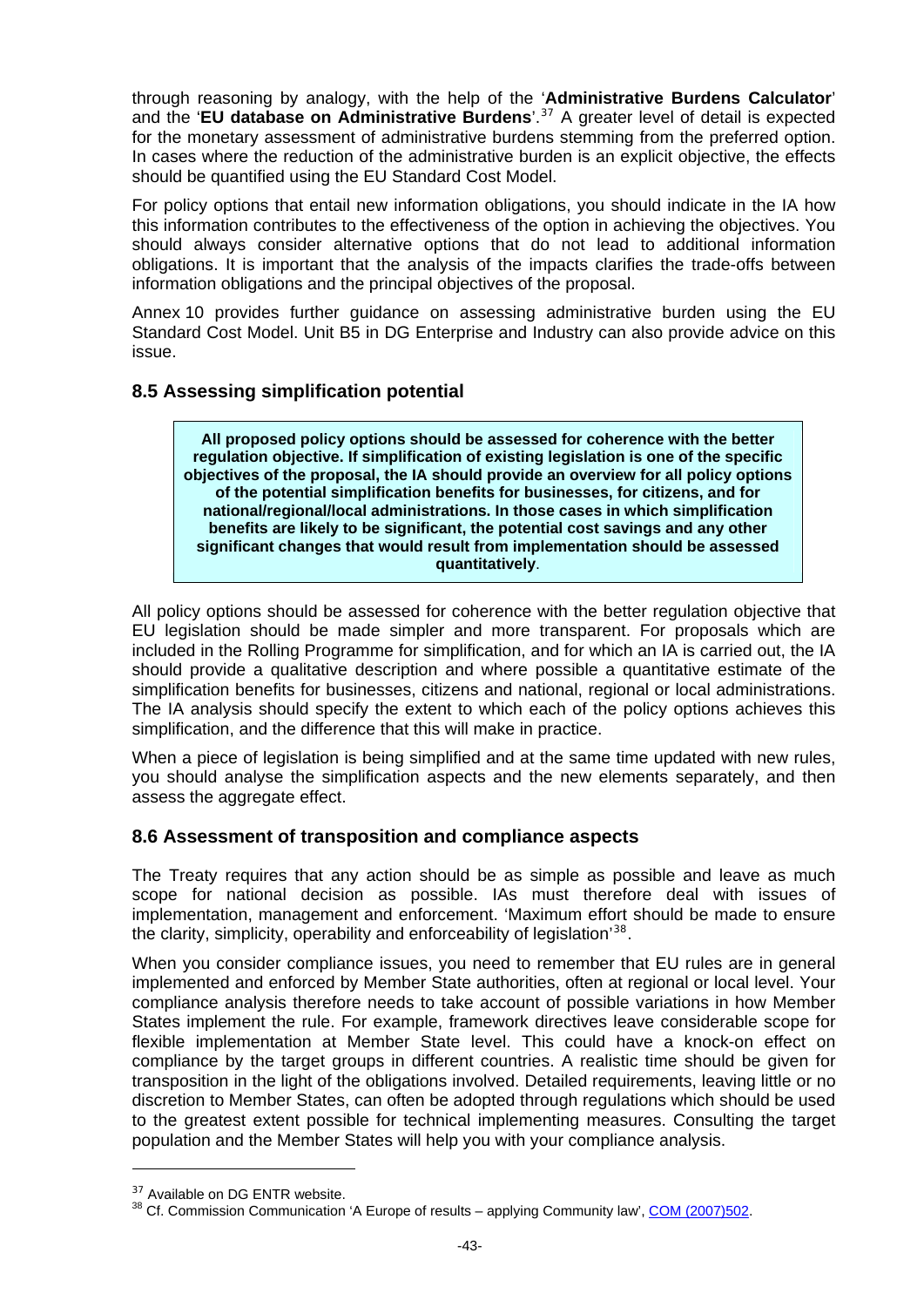To be effective, the law may require enforcement mechanisms, such as quick and simple systems for citizens and business to appeal against administrative decisions, inspection programmes or reporting obligations.

#### **Identifying potential obstacles and incentives to compliance**

The following questions will help you to identify potential obstacles to compliance by the group whose behaviour is meant to change, and any incentives that might increase compliance:

| Are the requirements of the options simple and easy to understand?                                                                                                                                                                           |
|----------------------------------------------------------------------------------------------------------------------------------------------------------------------------------------------------------------------------------------------|
| Inaccessible and incomprehensible rules will reduce compliance, particularly for SMEs,<br>which may lack time and resources to deal with large volumes of complex rules.                                                                     |
| Would the target group be able and willing to comply?                                                                                                                                                                                        |
| This may depend on the following:                                                                                                                                                                                                            |
| <b>Compliance costs, including administrative burdens, may affect overall compliance</b><br>$\bullet$<br>rates, in particular for SMEs.                                                                                                      |
| Overly complicated and technical regulation may not be properly understood.<br>$\bullet$<br>Moreover, it may appear not to have any clear purpose, leading to a loss of confidence in<br>the regulators and a tendency to evasive behaviour. |
| <b>Coherence</b> with existing market practices or cultural norms may help raise compliance<br>$\bullet$<br>rates.                                                                                                                           |
| <b>Prior consultation</b> builds in a sense of 'ownership', or at least understanding, of the rule<br>$\bullet$<br>and can ease compliance concerns.                                                                                         |
| Co-ordinating implementation with regulatory authorities can improve awareness<br>$\bullet$<br>and understanding.                                                                                                                            |
| Networking and co-ordination between Member State authorities can be required for<br>$\bullet$<br>the effective application of the law.                                                                                                      |
| Rigorous monitoring arrangements, appeal mechanisms and sanctions for non-<br>$\bullet$<br>compliance can be expected to increase compliance rates and be more effective than<br>the Commission being called on to intervene.                |

• **Providing information and other support measures** can affect the ability of the target group to comply with the rule.

In some policy areas material has been developed by Member States, often in co-operation with the Commission services, to help you to assess compliance issues. One example is the checklist developed by IMPEL (EU Network for Implementation and Enforcement of Environmental Law)<sup>[39](#page-44-0)</sup>. This covers questions relating to choice of legislative instrument, practicability of compliance for the target group, and the enforceability of legislation. The Internal Market Information system (IMI) provides an example of networking to support effective application of the law.

The evaluation of implementation, management and enforcement issues in the IA should lead to appropriate provisions being included both in the legislative proposal and the implementation plan that should accompany the proposal (contact the unit for Application of Community Law in the Secretariat General for further guidance).

1

 $\mathbb{R}^2$ 

<span id="page-44-0"></span><sup>&</sup>lt;sup>39</sup> More Information on IMPEL website at [http://europa.eu/environement/impel/](http://europa.eu/environement/impel)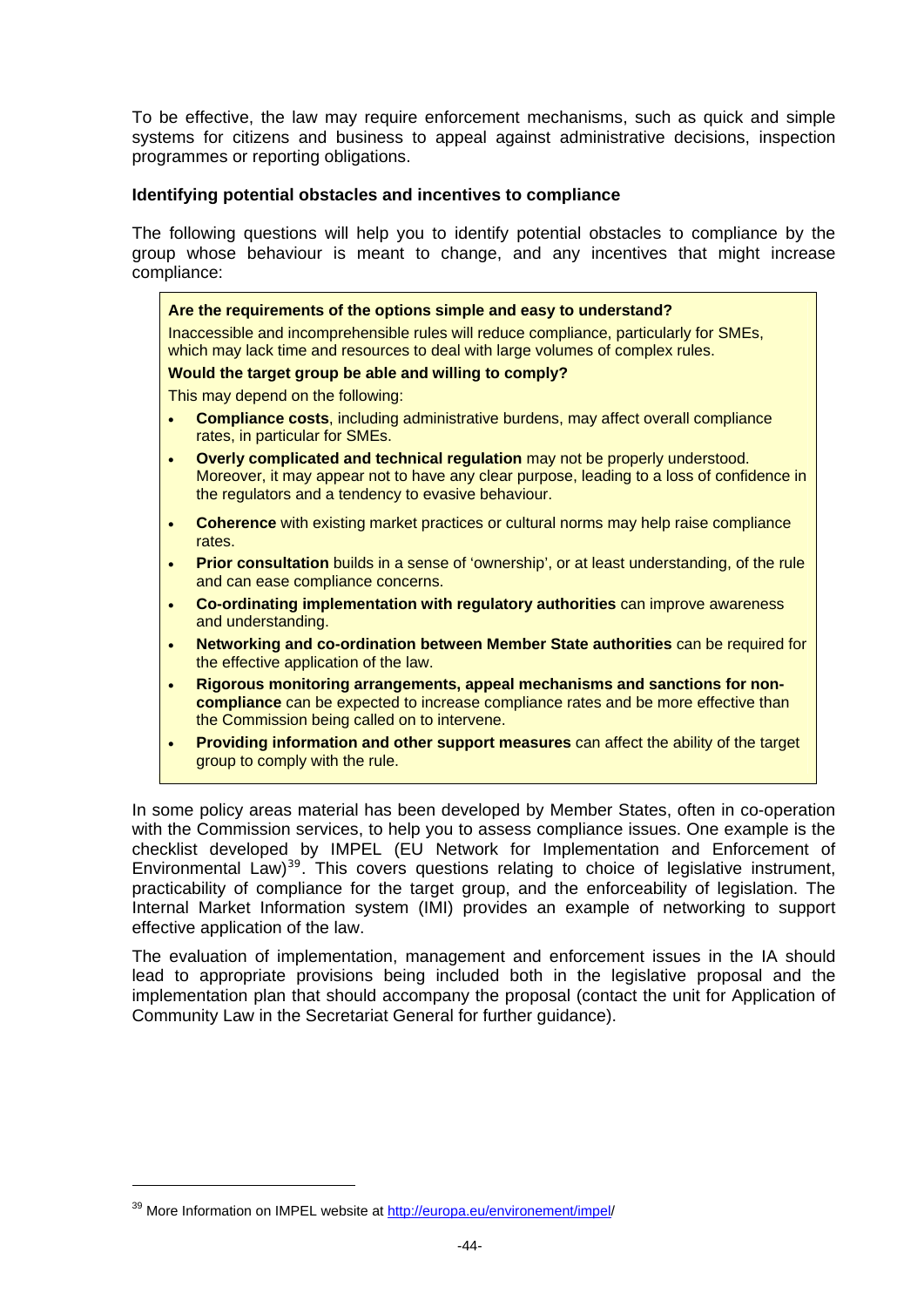# <span id="page-45-0"></span>**9. HOW DO THE OPTIONS COMPARE?**

- **1. Use the following criteria for the comparison of options, and explain how they have been applied:** 
	- • **effectiveness of the option in relation to the objectives,**
	- • **efficiency of the option in achieving the objectives,**
	- • **coherence of the option with overarching EU objectives, strategies and priorities.**
- **2. Compare the options against the baseline scenario.**
- **3. Present a summary overview of all positive and negative economic, social, and environmental impacts for the options you have analysed in detail.**

#### **9.1 How to present the comparison of the impacts of the options?**

**Regardless of the way you present the impacts, it must be clear that all these assessments are based on evidence, including quantitative data. The reasoning that leads from the evidence to the assessments has to be fully transparent.** 

For all of the options you analyse (including the 'no EU action' option), you need to consider all the relevant **positive** and **negative** impacts alongside each other, regardless of whether they are expressed in qualitative, quantitative or monetary terms. Thinking in terms of costsand benefits of the various options provides a powerful framework for the analysis. The three most relevant methods for comparing options that can be used in this respect (cost-benefit analysis, cost-effectiveness analysis, and multi-criteria analysis) are presented below:

#### **Cost-benefit analysis**

**Full cost-benefit analysis** should be used when the most significant part of both costs and benefits can be quantified and monetised, and when there is a certain degree of choice as regards the extent to which objectives should be met (as a function of the costs associated with the proposed measures). It entails identifying and evaluating expected economic, environmental and social benefits and costs of proposed public initiatives. A measure is considered to be justified where net benefits can be expected from the intervention.

A **partial cost-benefit analysis** can be done if only a part of the costs and benefits can be quantified and monetised. The resulting net benefits should be confronted with the qualitative assessment of the other costs and benefits.

| <b>Advantages</b>                                                                                                                | <b>Disadvantages</b>                              |
|----------------------------------------------------------------------------------------------------------------------------------|---------------------------------------------------|
| • accounts for all (negative and positive) effects of                                                                            | • cannot include impacts for which there exist no |
| policy measures                                                                                                                  | quantitative or monetary data                     |
| • allows comparison of the ordering of costs with                                                                                | • needs to be supplemented by additional          |
| the ordering of benefits of the proposal over time                                                                               | analysis to cover distributional issues           |
| • can also be used to rank alternative (including<br>non-regulatory) proposals in terms of their net<br>social gains (or losses) |                                                   |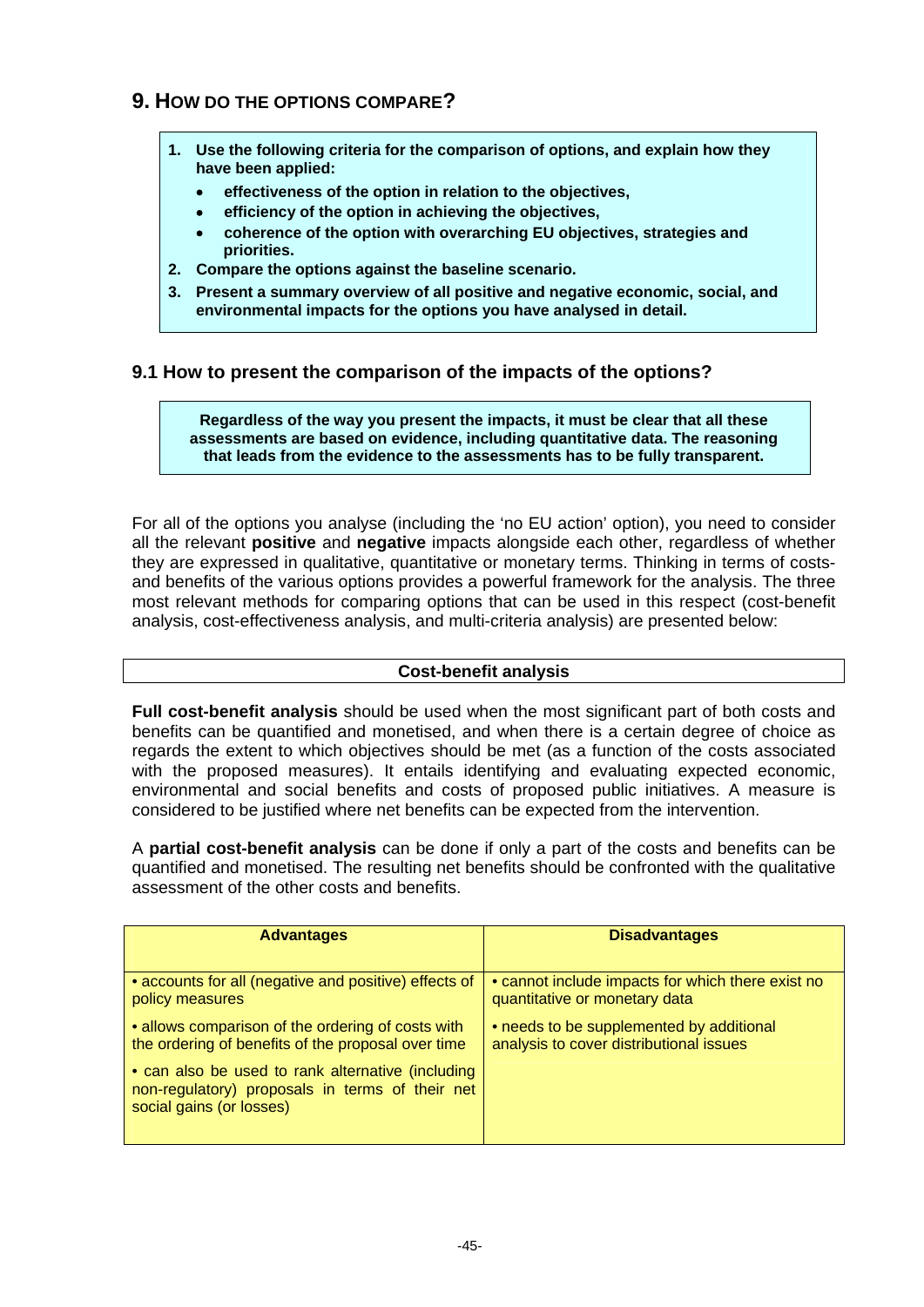#### **Main steps** are:

- List all expected benefits and costs, and calculate (or estimate) their expected magnitude (in physical terms).
- List the expected time-path of the impacts.
- Express the value of the impacts in monetary terms, using the standard discount rate (4%) for impacts that occur in the future.
- Add up all the expected benefits and costs, and calculate the net benefits (= the value of the policy option in terms of cost-benefit analysis).
- Indicate which margins of error or uncertainty need to be taken into account.

#### **Cost-effectiveness analysis**

This method should be used when your initiative consists of a fixed objective (a certain level or target to be realised by a given date). It requires calculating the cost needed to achieve the objective, and then comparing the costs of the different options. It is an alternative to costbenefit analysis in cases where it is difficult to value benefits in money terms. Costeffectiveness analysis results in a ranking of regulatory options based on 'cost per unit of effectiveness' of each measure.

| <b>Advantages</b>                                                                                                                                                | <b>Disadvantages</b>                                                                                                                                                                                                                                                                                                                                            |
|------------------------------------------------------------------------------------------------------------------------------------------------------------------|-----------------------------------------------------------------------------------------------------------------------------------------------------------------------------------------------------------------------------------------------------------------------------------------------------------------------------------------------------------------|
| does not require exact benefit<br>measurement or estimation<br>can be used to compare alternatives that<br>are expected to have more or less the same<br>outcome | • does not resolve the choice of the optimal<br>level of benefits<br>• concentrates on a single type of benefit<br>(the intended effect of the measure), but<br>would lead to an incomplete result if possible<br>side-effects would not be assessed<br>• provides no clear result as to whether a<br>regulatory proposal would provide net gains<br>to society |

#### **How to assess budgetary cost-effectiveness**:

Where an initiative involves expenditure, you may need to carry out a budgetary costeffectiveness analysis. This analysis will relate the total expenditure to the effects it produces (for example, the budget cost per job). A measurement of this type will allow you to compare and rank different options on their budgetary cost-effectiveness. You should consider the following types of cost when assessing budgetary cost-effectiveness:

- direct financial outlays (to beneficiaries or third parties) from the EU budget.
- financial outlays from Member State budget which are directly tied to the EU expenditure or which are a direct consequence of the EU spending.
- human resources needed to manage the intervention.

1

• administrative costs for the Commission and public authorities (e.g. external assistance in the form of feasibility or evaluation studies, informatics costs etc.).

Budgetary cost-effectiveness needs to be distinguished from the criteria of effectiveness and efficiency discussed in chapter 3.3. Budgetary cost-effectiveness deals only with the expenditure element of each of your options, whereas effectiveness and efficiency criteria deal much more broadly with each option in its entirety.

More information on cost-effectiveness analysis can be found in Annex 11.3 and in a study on DG Budget's Europa website.<sup>[40](#page-46-0)</sup>

<span id="page-46-0"></span><sup>40</sup> [http://ec.europa.eu/budget/library/documents/evaluation/studies/cea\\_finalreport\\_en.pdf](http://ec.europa.eu/budget/library/documents/evaluation/studies/cea_finalreport_en.pdf)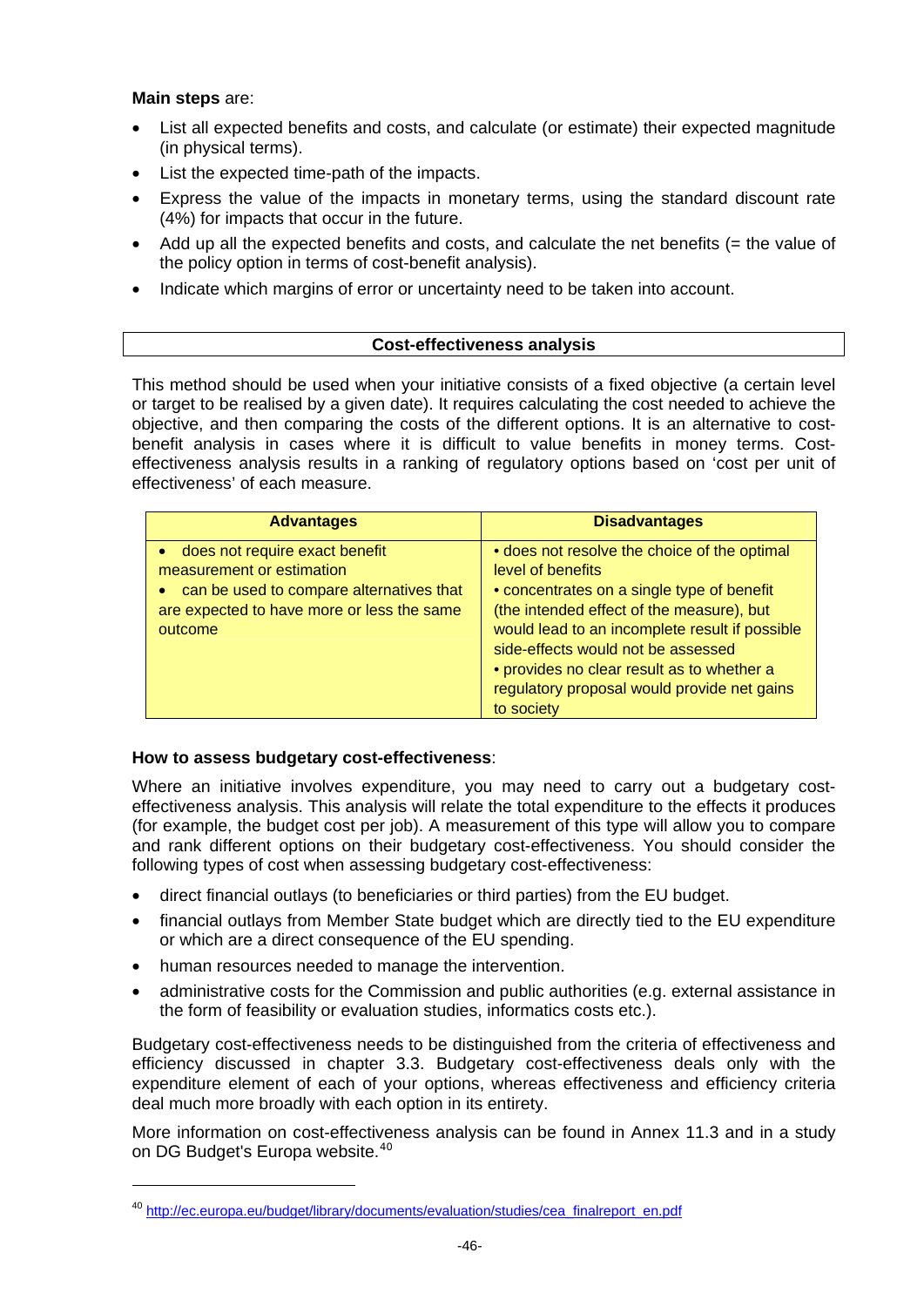#### **Cost benefit thinking through multi-criteria analysis**

<span id="page-47-0"></span>The term multi-criteria analysis covers a wide range of techniques that share the aim of combining a range of positive and negative impacts into a single framework to allow easier comparison of scenarios. Essentially, it applies cost benefit thinking to cases where there is a need to present impacts that are a mixture of qualitative, quantitative and monetary data, and where there are varying degrees of certainty.

| <b>Advantages</b>                                                                                                                                                                                                                                                                                                                                                                                                                                                                                                                     | <b>Disadvantages</b>                                                                                                                                                                                                                                                                                                     |
|---------------------------------------------------------------------------------------------------------------------------------------------------------------------------------------------------------------------------------------------------------------------------------------------------------------------------------------------------------------------------------------------------------------------------------------------------------------------------------------------------------------------------------------|--------------------------------------------------------------------------------------------------------------------------------------------------------------------------------------------------------------------------------------------------------------------------------------------------------------------------|
| • recognises multi-dimensionality of<br>sustainability<br>• allows different types of data (monetary,<br>quantitative, qualitative) to be compared and<br>analysed in the same framework with varying<br>degrees of certainty<br>• provides a transparent presentation of the<br>key issues at stake and allows trade-offs to<br>be outlined clearly; contrary to other<br>approaches such as cost-benefit analysis, it<br>does not allow implicit weighting<br>• enables distributional issues and trade-<br>offs to be highlighted. | • includes elements of subjectivity, especially<br>in the weighting stage where the analyst<br>needs to assign relative importance to the<br>criteria<br>• because of the mix of different types of<br>data, cannot always show whether benefits<br>outweigh costs<br>• time preferences may not always be<br>reflected. |

#### **Key steps generally include**

- identifying the objective
- identifying options to achieve the objective
- establishing criteria to be used to compare the options (these criteria must be measurable, at least in qualitative terms)
- assigning weights to each criterion to reflect its relative importance in the decision, using e.g. participatory techniques, ethical principles, technical grounds or an interactive procedure with the policy-makers
- scoring how well each option meets the criteria; the scoring needs to be relative to the baseline scenario
- ranking the options by combining their respective weights and scores
- perform sensitivity analysis on the scoring so as to test the robustness of the ranking.

As a first step, you should summarise the impacts of each option by area of impact (economic, social, environmental) and even by sub-impacts. In this summary, the impacts should not be aggregated; negative and positive impacts should be stated next to each other. In some cases, it may be possible to assess net impacts per area of impact and to provide an assessment of the overall net impact (positive impact minus negative impact) of each option. However, when this type of cumulative presentation of impacts is made, you should be careful not to give the impression that impacts are zero or low when, in fact, it is a case of significant positive and negative impacts of the same type having simply cancelled each other out.

# **9.2 The evaluation criteria**

The evaluation criteria you use will depend on the policy area and the nature of the objectives. The most important criteria are those which are directly related to the objectives – in simple terms, the options should achieve the objectives, and do so with a minimum of undesirable side effects (such as compliance costs or administrative burdens).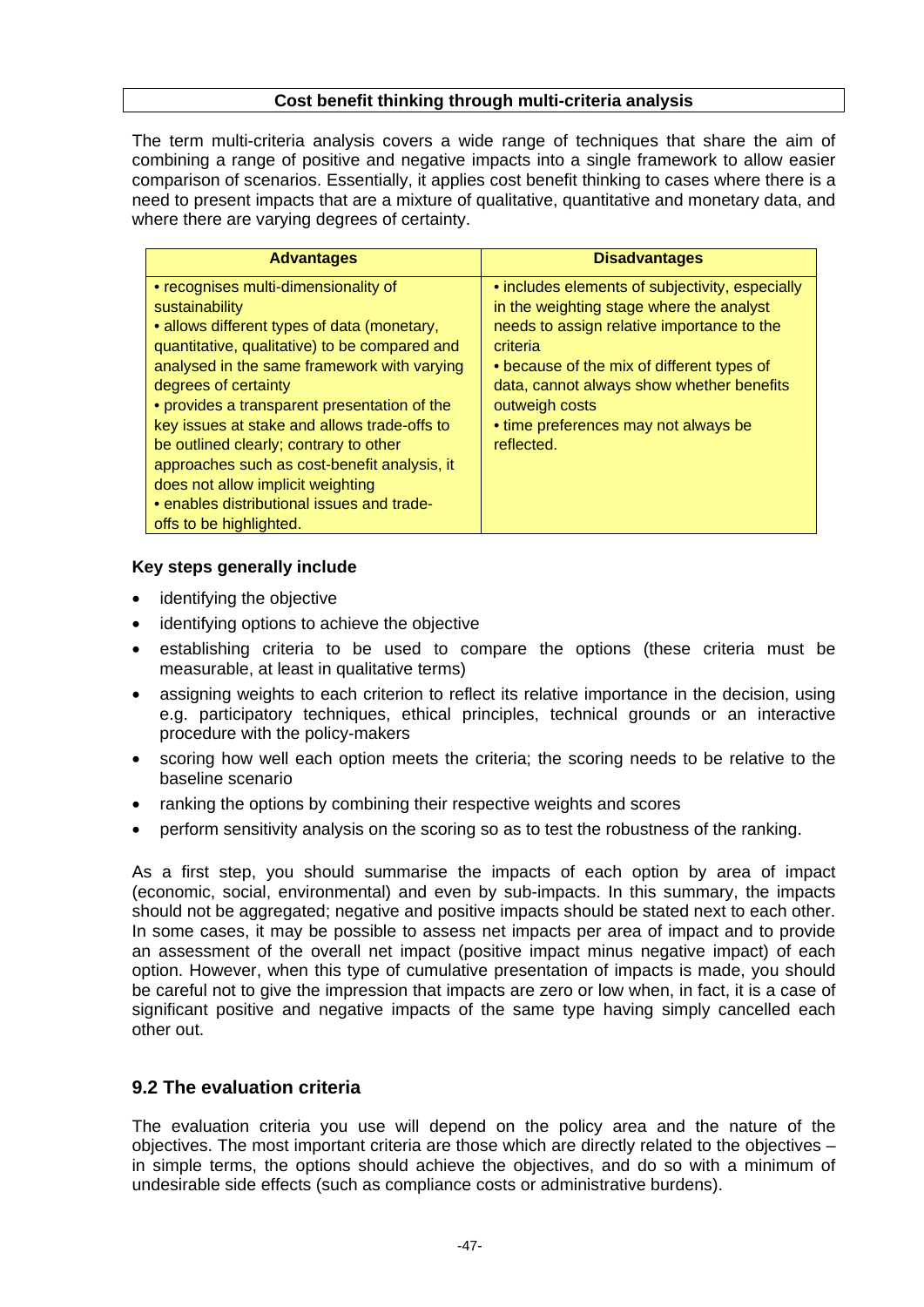<span id="page-48-0"></span>In relation to the objectives, the most general criteria for evaluating the policy options are:

- **effectiveness** the extent to which options achieve the objectives of the proposal<sup>[41](#page-48-1)</sup>.
- **efficiency –** the extent to which objectives can be achieved for a given level of resources/at least cost (cost-effectiveness)[42](#page-48-2).
- **coherence –** the extent to which options are coherent with the overarching objectives of EU policy, and the extent to which they are likely to limit trade-offs across the economic, social, and environmental domain.

# **9.3 Ranking the options**

The IA process will in some cases lead to the conclusion that one option best achieves the objectives for the initiative in terms of effectiveness, efficiency and coherence. In other cases it may not be possible or desirable to provide such clear-cut conclusions; the IA should then serve to highlight the major trade-offs and basic choices involved, and how they have been valued.

While identifying a preferred option is not a strict requirement, you should nevertheless always rank the options on the basis of the evaluation criteria which have been used. This should allow decision-makers to examine the trade-offs between affected groups and/or between the impacts on the social, economic and environmental dimensions. It also allows the design of any proposal to be improved to help minimise trade-offs, to identify accompanying measures to mitigate any negative effects, and to maximise the opportunities for a 'win-win' outcome.

To **rank the options**, you should analyse:

1

- 1. **the performance of the different policy options in achieving the defined policy objective and present the results in form of a clear comparison table.** The various steps to be carried out are mentioned in section 5.3.1. on multi-criteria analysis.
- 2. **the balance of positive and negative impacts associated with the preferred option and possible alternatives**

The first step will be to focus on the performance of the option, in terms of its effectiveness, efficiency and coherence with the defined policy objectives. You should start by ranking the option on the basis of the effectiveness criteria and so identify the option that scores best on effectiveness i.e. meets the defined objectives best. In the second step you should consider the efficiency of the various options, and look at the costs that are associated with implementation of the policy options. In many cases this may show trade-offs that are relevant for the political choices. For instance, you may find that the most effective option also implies higher costs or that a less effective option generates many positive side effects. How you weigh these efficiency aspects against the effectiveness aspects will determine the overall ranking of the options. To ensure full transparency of the process, you should report clearly on how the estimated impacts lead to the various scores, and also on the weights which you have used. In some cases you may consider reformulating your objectives or your options, or to develop sub-options/variants to identify the major trade-offs.

In the next step of the selection process, you should list the expected positive and negative impacts of the policy options, including unintended side-effects. This presentation should be made in quantitative terms for all variables for which this is feasible, expressed in deviations from the baseline scenario. It is often useful to illustrate this in a table or a graph. You may want to mention that there are non-quantified impacts to provide a complete picture.

<span id="page-48-1"></span><sup>&</sup>lt;sup>41</sup> In the case of regulatory instruments you should, for example, assess the extent to which addressees are likely to accept/comply with regulatory requirements. Section 8.6 has more detailed guidance on this. 42 You must assess this criterion for expenditure programmes (c.f. Financial Regulation/ Implementing Rules).

<span id="page-48-2"></span>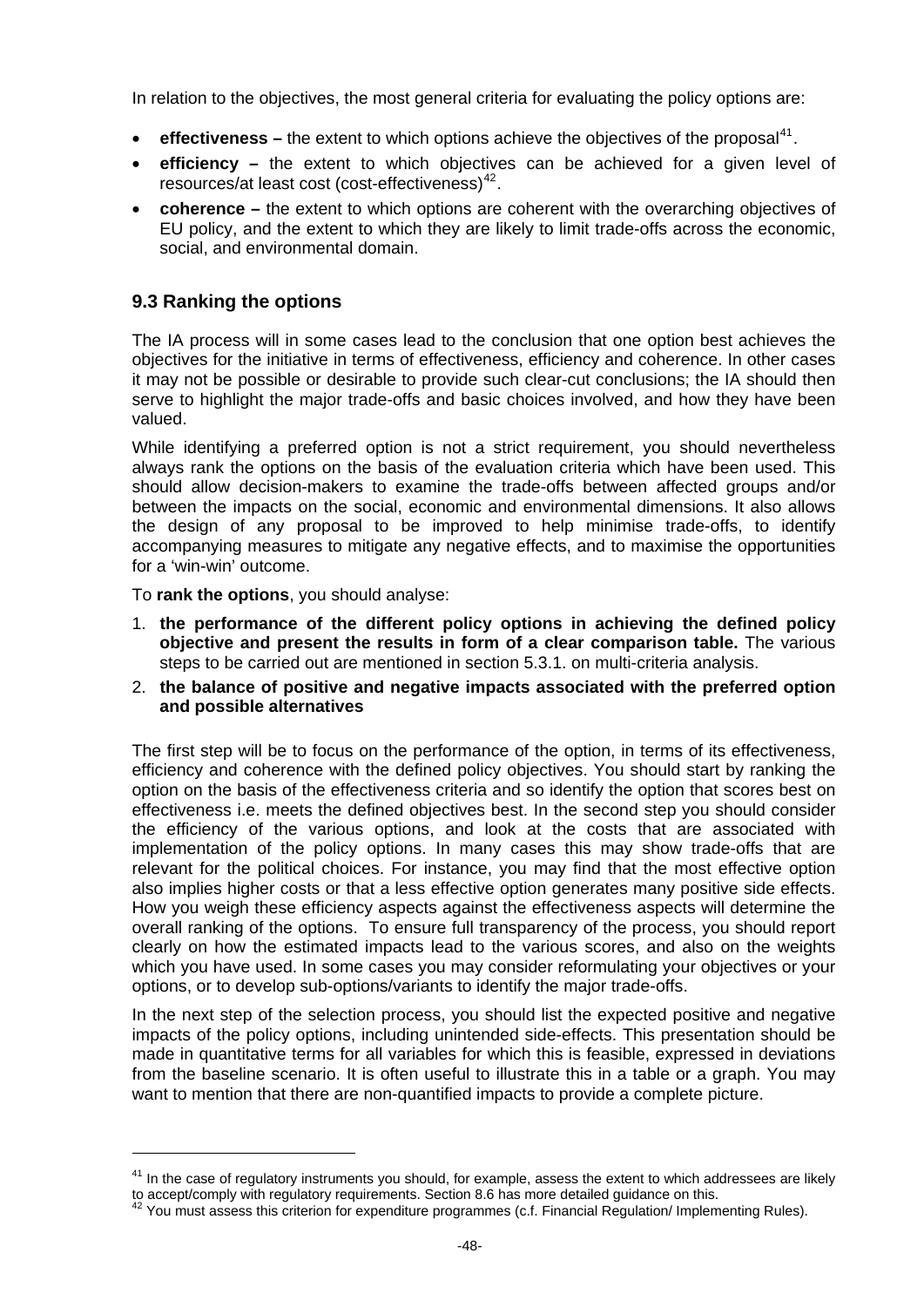<span id="page-49-0"></span>The most effective and efficient policy option will usually also produce the highest net benefits, and any option that convincingly passes this dual test will be credible. However, you may need to discuss how the non-quantified items would affect the net benefit estimate which you have produced. If the differences in net benefits are not significant, or cannot be sufficiently quantified or supported by evidence, you may need to reconsider the design of the options.

Proposed options that cannot be convincingly shown to produce net benefits should normally be discarded.

The table below is one way to present a summary comparison of the policy options in terms of their effectiveness, efficiency, and coherence.

|                 | <b>Effectiveness</b>                                | <b>Efficiency</b>                                           | <b>Coherence</b>                                                                                                                |
|-----------------|-----------------------------------------------------|-------------------------------------------------------------|---------------------------------------------------------------------------------------------------------------------------------|
| <b>Option A</b> | achievement of<br>policy objectives<br>'A', and 'B' | 'X' resources<br>needed to achieve<br>level of impacts 'y'  | good balance of positive and<br>negative<br>(un)intended/(in)direct<br>impacts in economic, social<br>and environmental matters |
| <b>Option B</b> | achievement of<br>policy objective<br>'A' only      | '2X' resources<br>needed to achieve<br>level of impacts 'y' | positive economic impacts;<br>negative unintended impacts<br>on the environment, namely                                         |
| <b>Option C</b> | .                                                   | .                                                           | .                                                                                                                               |

# **10. ARRANGEMENTS FOR FUTURE MONITORING AND EVALUATION**

#### **Identify core progress indicators for the key objectives of the possible intervention. Provide a broad outline of possible monitoring and evaluation arrangements. Ensure that evaluations are designed and timed in a way that the results can be used as input for future impact assessments.**

Policy makers need to be able to check if implementation is 'on track' and the extent to which the policy is achieving its objectives. When a policy is not achieving its objectives, they also need to know if this is the result of problems with the design of the policy, or of poor implementation e.g. was the problem analysis accurate? Were the objectives relevant and attainable? Was implementation entrusted to parties capable of understanding the policy and willing to apply it? Is poor implementation the result of weak administrative capacity?

Monitoring and evaluation arrangements, together with indicators, provide valuable information in this regard. The IA should therefore outline what these arrangements will be and define core indicators for the main policy objectives. It is not necessary to do this in detail for all the options examined in the IA. This will be done after the political choice of the most appropriate policy option has been made, as it is the last step in the policy design process. It does make sense, however, to define some core indicators for the key policy objectives (i.e. for the so-called 'general objectives') as these are valid for all policy options.

Indicators must serve a clear purpose, i.e. measuring to what extent a policy has been properly implemented and its objectives achieved. Another important factor in choosing your indicators is the ease with which data can be collected; collecting data should not be more costly than the value of the information they provide.